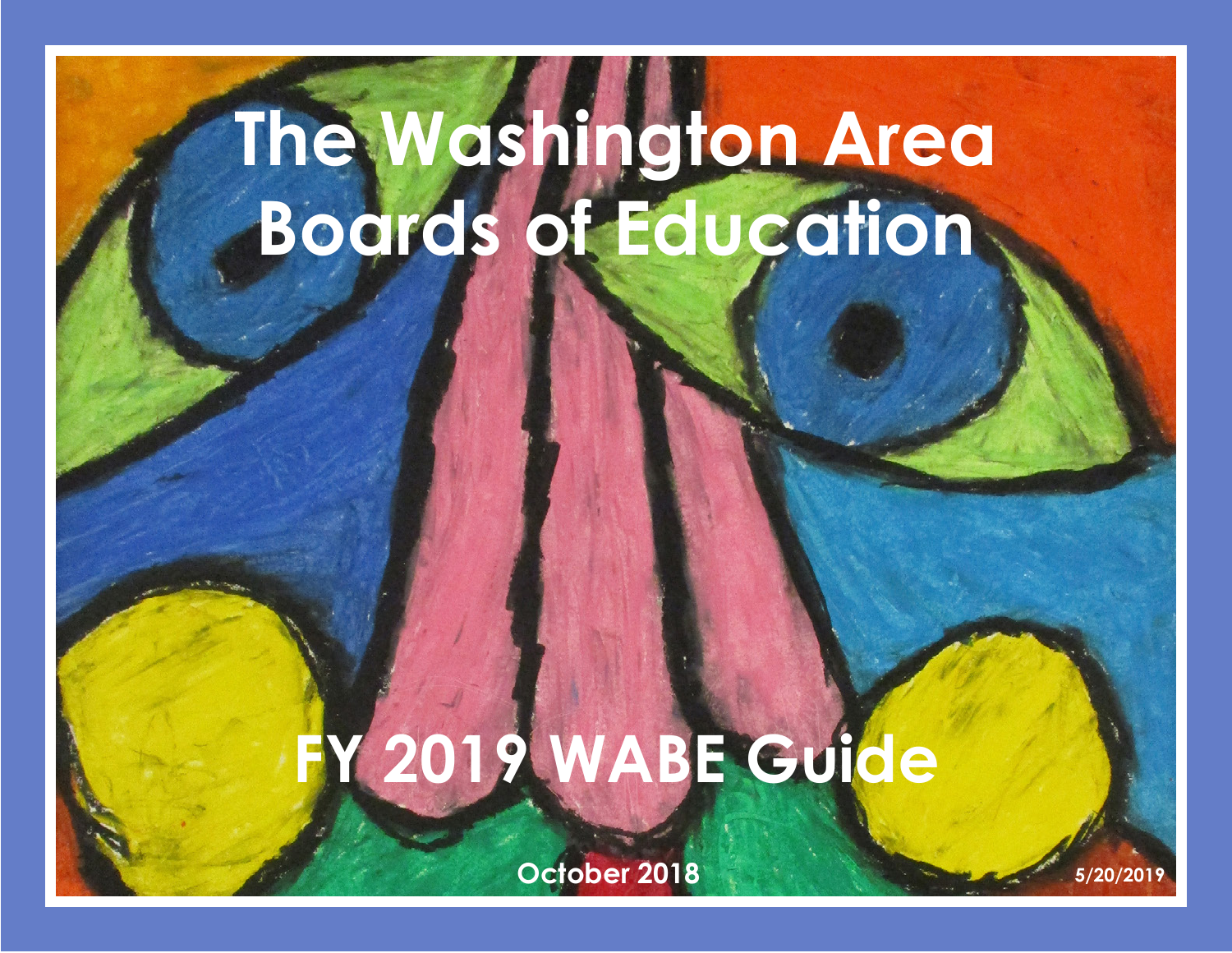# **Table of Contents**

| English for Speakers of Other Languages Students18 |  |
|----------------------------------------------------|--|
|                                                    |  |
| Special Education Enrollment, FY 2018 Actual21     |  |
| Special Education Enrollment, FY 2019 Approved22   |  |
|                                                    |  |
|                                                    |  |
|                                                    |  |
|                                                    |  |
|                                                    |  |
|                                                    |  |
|                                                    |  |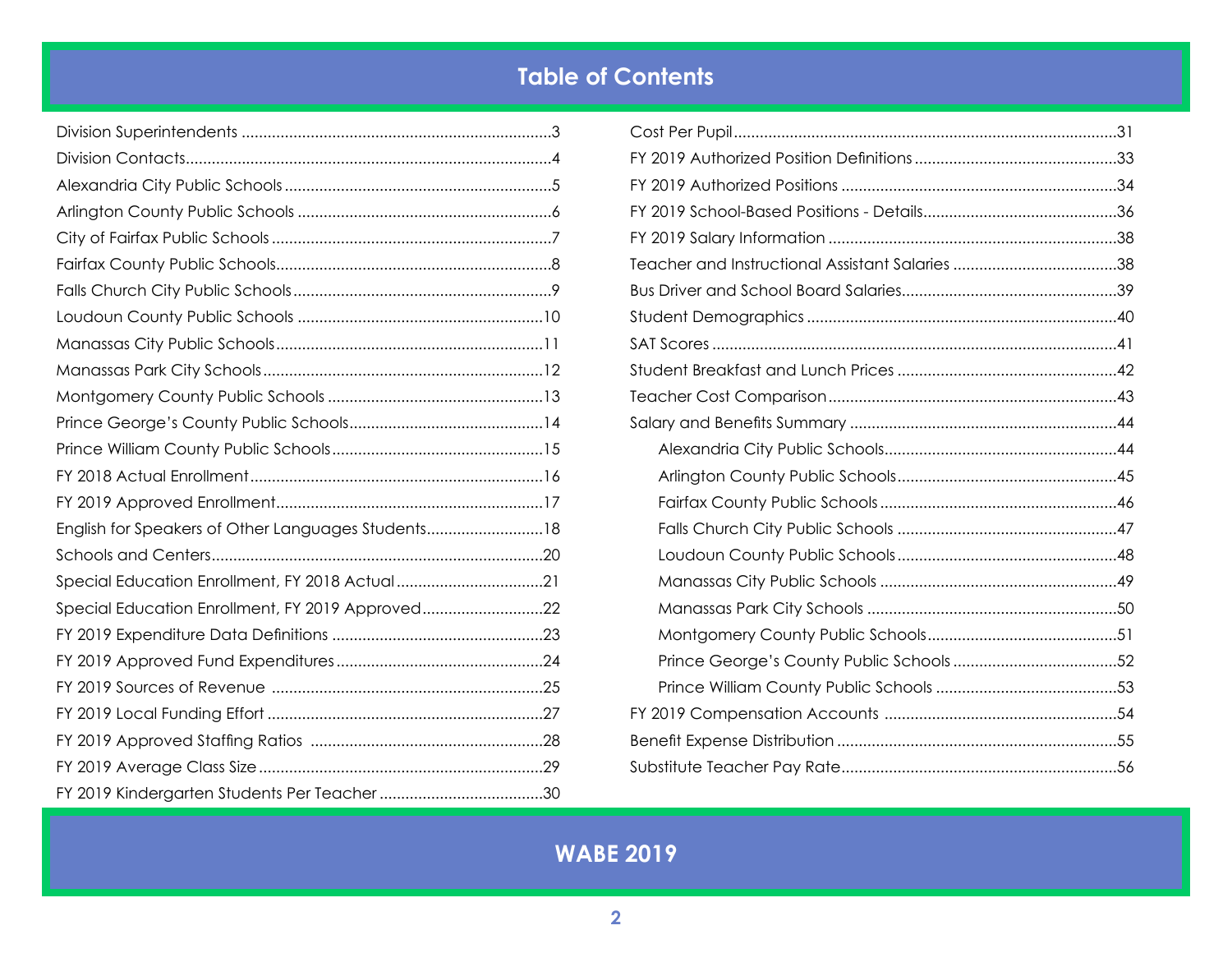## **Division Superintendents**

#### <span id="page-2-0"></span>**Alexandria City Public Schools**

Dr. Gregory C. Hutchings, Jr. 1340 Braddock Place Alexandria, Virginia 22314 Phone 703-619-8001 Fax 703-619-8091

#### **Arlington County Public Schools**

Dr. Patrick K. Murphy 2110 Washington Boulevard Arlington, Virginia 22204 Phone 703-228-8634 Fax 703-228-6188

#### **City of Fairfax Public Schools**

Dr. Phyllis Pajardo 10455 Armstrong Street Fairfax, Virginia 22030 Phone 703-293-7131

#### **Fairfax County Public Schools**

Dr. Scott S. Brabrand 8115 Gatehouse Road Falls Church, Virginia 22042 Phone 571-423-1010 Fax 571-423-1007

#### **Falls Church City Public Schools**

Dr. Peter Noonan 800 W. Broad Street, Suite 203 Falls Church, Virginia 22046 Phone 703-248-5601 Fax 703-248-5613

#### **Loudoun County Public Schools**

Dr. Eric Williams 21000 Education Court Ashburn, Virginia 20148 Phone 571-252-1020 Fax 571-252-1003

#### **Manassas City Public Schools**

Dr. Kevin Newman 8700 Centreville Road, Suite 400 Manassas, Virginia 20110 Phone 571-377-6008 Fax 703-257-8801

#### **Manassas Park City Schools**

Dr. Bruce McDade One Park Center Court , Suite A Manassas Park, Virginia 20111 Phone 703-335-8850

#### **Montgomery County Public Schools**

Dr. Jack R. Smith 850 Hungerford Drive Rockville, Maryland 20850 Phone 240-740-3020 Fax 301-279-3206

#### **Prince George's County Public Schools**

Dr. Monica Goldson, Interim 14201 School Lane Upper Marlboro, Maryland 20772 Phone 301-952-6008 Fax 301-627-6576

#### **Prince William County Public Schools**

Dr. Steven L. Walts 14715 Bristow Road Manassas, Virginia 20112 Phone 703-791-8712 Fax 703-791-7309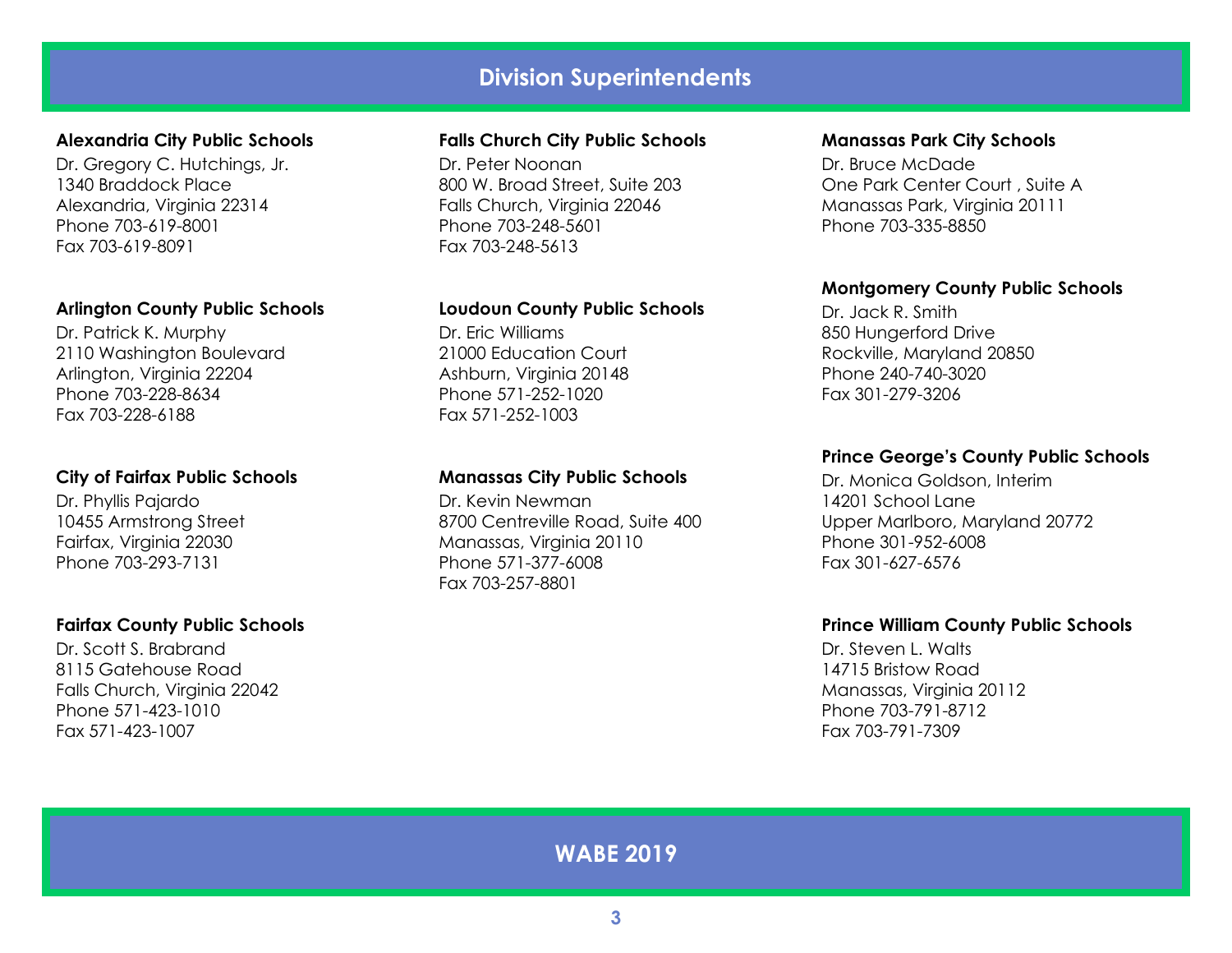## **Division Contacts**

#### <span id="page-3-0"></span>**Alexandria City Public Schools**

Dominic Turner Phone 703-619-8040 Fax 703-619-8090 E-mail: **dominic.turne[r@acps.k12.va.us](mailto:dominic.turner%40acps.k12.va.us?subject=)**

#### **Arlington County Public Schools**

Tameka Lovett-Miller Phone 703-228-6177 Fax 703-841-0681 E-mail: **tameka.lovettmiller[@apsva.us](mailto:tameka.lovettmiller%40apsva.us?subject=)**

#### **City of Fairfax Public Schools**

Phyllis Pajardo, Division Superintendent Phone 703-385-7131 Fax 703-691-2028 E-mail: **[phyllis.pajardo@fairfaxva.gov](mailto:phyllis.pajardo%40fairfaxva.gov?subject=)**

#### **Fairfax County Public Schools**

Stacey Schobert Phone 571-423-3600 Fax 571-423-3607 E-mail: **slschobert@fcps.edu**

#### **Falls Church City Public Schools**

Mechelle Coppock Phone 703-248-5620 Fax 703-248-5613 E-mail: **coppock[m@fccps.org](mailto:coppockm%40fccps.org?subject=)**

#### **Loudoun County Public Schools**

Jessica O'Donnell Phone 571-252-1250 Fax 571-252-1365 E-mail: **jessica.odonnel[l@lcps.org](mailto:jessica.odonnell%40lcps.org?subject=)**

#### **Manassas City Public Schools**

Andy Hawkins Phone 571-377-6035 Fax 703-257-8825 E-mail: **[pahawkins@mcpsva.org](mailto:pahawkins%40mcpsva.org?subject=)**

#### **Manassas Park City Schools**  Krista Kelly Phone 703-335-8850 Fax 703-361-4583 E-mail: **[krista.kelly@mpark.net](mailto:krista.kelly%40mpark.net?subject=)**

#### **Montgomery County Public Schools**

Nicola Diamond Phone 240-740-3161 Fax 301-279-3045 E-mail: **nicola\_diamond[@mcpsmd.org](mailto:nicola_diamond%40mcpsmd.org?subject=)**

#### **Prince George's County Public Schools**

Michael Herbstman Phone 301-952-6099 Fax 301-952-6091 E-mail: **michael.herbstma[n@pgcps.org](mailto:michael.herbstman%40pgcps.org?subject=)**

#### **Prince William County Public Schools**

Kathleen Addison Phone 703-791-8762 Fax 703-791-8752 E-mail: **addisoke[@pwcs.edu](mailto:ADDISOKE%40pwcs.edu?subject=)**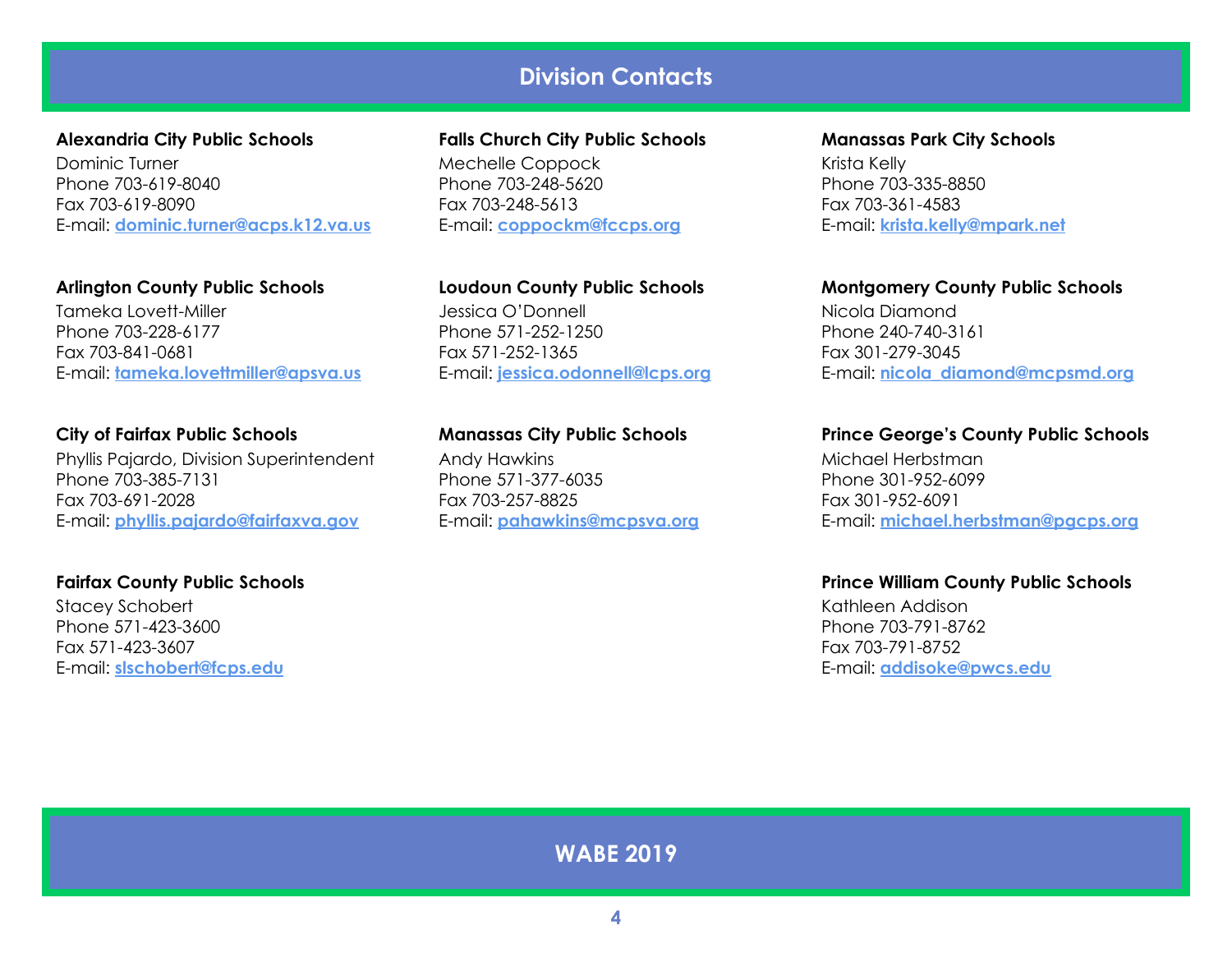## **Alexandria City Public Schools**

- <span id="page-4-0"></span>• Alexandra City Public Schools (ACPS) launched the newly endorsed Governor's Health Science Academy at T.C. Williams High School in partnership with the George Washington University School of Medicine and Health Sciences.
- A T.C. Williams High School senior was awarded the top Virginia School Boards Association Exhibitors Scholarship for her commitment to a future in public policy, academics and work as a student representative of the School Board.
- Four T.C. Williams students developed an app to help fellow teens cope with anxiety and won the opportunity to present it at a national conference.
- Two T.C. Williams students were invited to attend the Project Green Challenge 2017 Challenge Finals in California to compete with 15 other finalists.
- A T.C. Williams High School junior was recognized by the Science Museum of Virginia with an Outstanding STEM award for using STEM to make the world a better place.
- A T.C. Williams junior won Best in Category at the Intel International Science and Engineering Fair.
- A T.C. Williams junior won first place in the state and went on to compete on the national stage at the National History Day competition.
- T.C. Williams High School track coach was named 2018 Winter All-Met Coach of the Year
- A George Mason Elementary School student won third place for the National Award of Merit in the National PTA Reflections contest.
- James K. Polk Elementary School was one of only six schools in Virginia to receive the Let's Move Active Schools award, the nation's top physical education and physical activity distinction for K-12 schools.
- Lyles-Crouch Traditional Academy was recognized for encouraging environmental stewardship in its students.
- ACPS expanded a swim safety program to four schools as part of the physical education curriculum.
- ACPS expanded the bicycling skills and safety program to eight schools and will expand to an additional three schools in the 2018-19 school year.

**Website: [www.acps.k12.va.us](http://www.acps.k12.va.us)**

**Budget Link: [www.acps.k12.va.us/budgets/](https://www.acps.k12.va.us/budgets/)**

#### **Highlights at a Glance**

| FY 2019 Cost Per Pupil<br>\$17,606           |                |
|----------------------------------------------|----------------|
| <b>Average Teacher Salary</b>                | \$78,461       |
| 2018 Actual Enrollment                       |                |
| <b>Total Enrollment</b>                      | 15,542         |
| Percent ESOL Enrollment                      | 30.5%          |
| Percent Free/Reduced Price Meal Eligible     | 58.6%          |
| <b>Percent Special Education Enrollment</b>  | 11.4%          |
| 2019 Approved Enrollment                     |                |
| Number Increase/(Decrease) from 2018 Actual  | 386            |
| Percent Increase/(Decrease) from 2018 Actual | 2.5%           |
| Schools                                      |                |
| Elementary                                   | 13             |
| Middle                                       | $\overline{2}$ |
| Traditional (K-8)                            | 1              |
| Secondary and High Schools                   | 1              |
| Special Education                            | 0              |
| Alternative                                  | 2              |
| <b>Sources of Revenue</b>                    |                |
| Local                                        | 78.8%          |
| State                                        | 15.5%          |
| All Other Sources                            | 5.7%           |
| <b>Authorized Positions</b>                  |                |
| School-Based                                 | 89.7%          |
| Nonschool-Based                              | 10.3%          |

**Dr. Gregory C. Hutchings, Jr. 1340 Braddock Place Alexandria, Virginia 22314**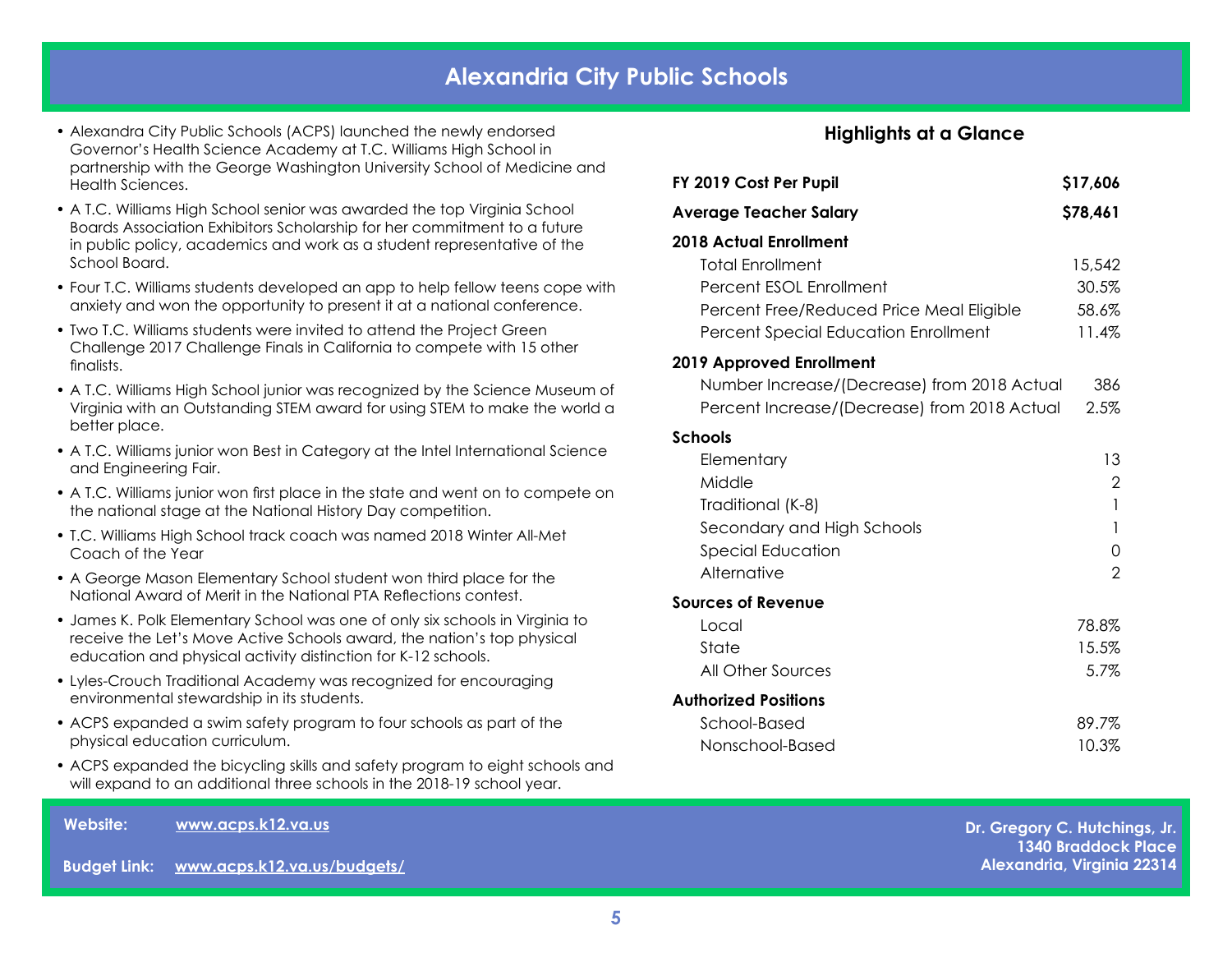- <span id="page-5-0"></span>• Arlington County Public Schools (APS) is the recipient of the prestigious Medallion of Excellence Award present by the *U.S. Senate* Productivity and Quality Awards for Virginia and the District of Columbia.
- For the fourth consecutive year, all schools are accredited by the Virginia Department of Education according to state accreditation ratings and federal accountability ratings.
- The 2017 *Washington Post* Challenge Index listed all APS high schools in the top 3 percent in the U.S. This is the eighth year in a row all APS high schools made the list.
- Fourteen APS schools received 2018 Virginia Index of Performance awards for advanced learning and achievement.
- APS is the only district in Virginia in which every preschool slot funded with state dollars is matched and filled with a student.
- Spanish immersion programs are offered at two elementary, one middle, and one high school.
- More than 95 percent of APS students earn one or more high school credits during middle school.
- Approximately 78 percent of graduating seniors completed at least one AP or IB course, and 67 percent of graduates earn an advanced diploma.
- In 2017, 91 percent of all students graduated on time, and 96 percent of students who attended comprehensive high schools graduated on time.
- Since 2009 the dropout rate has declined by almost two-thirds, or 45 percent.
- Ninety percent of APS parents graded the school division as an "A" or "B," and 94 percent gave their child's school an "A" or "B."
- Seventy-nine percent of APS teachers have earned a master's degree, and 3 percent have earned a doctorate degree.
- Arlington ranks third in Virginia and 28th nationally with 143 teachers, or approximately 6.8 percent, who have earned National Board Certification.
- APS was named the top school division in Virginia and number 58 nationally by Niche.com's 2018 rankings of top schools and school divisions. Washington-Lee and Yorktown are ranked in the top 15 high schools in Virginia.

**Website: [www.apsva.us](http://www.apsva.us)**

**Budget Link: [www.apsva.us/budget-finance](http://www.apsva.us/budget-finance)**

| <b>Highlights at a Glance</b> |  |  |
|-------------------------------|--|--|
|-------------------------------|--|--|

| FY 2019 Cost Per Pupil<br>\$19,348           |                |
|----------------------------------------------|----------------|
| <b>Average Teacher Salary</b>                | \$81,042       |
| <b>2018 Actual Enrollment</b>                |                |
| <b>Total Enrollment</b>                      | 27,018         |
| Percent ESOL Enrollment                      | 18.3%          |
| Percent Free/Reduced Price Meal Eligible     | 31.2%          |
| <b>Percent Special Education Enrollment</b>  | 14.9%          |
| 2019 Approved Enrollment                     |                |
| Number Increase/(Decrease) from 2018 Actual  | 998            |
| Percent Increase/(Decrease) from 2018 Actual | 3.7%           |
| Schools                                      |                |
| Elementary                                   | 23             |
| Middle                                       | 5              |
| Traditional (K-8)                            | 0              |
| Secondary and High Schools                   | 5              |
| <b>Special Education</b>                     | $\overline{2}$ |
| Alternative                                  | 3              |
| <b>Sources of Revenue</b>                    |                |
| Local                                        | 81.3%          |
| State                                        | 13.6%          |
| All Other Sources                            | 5.1%           |
| <b>Authorized Positions</b>                  |                |
| School-Based                                 | 91.4%          |
| Nonschool-Based                              | $8.6\%$        |

**Dr. Patrick K. Murphy 2110 Washington Boulevard Arlington, Virginia 22204**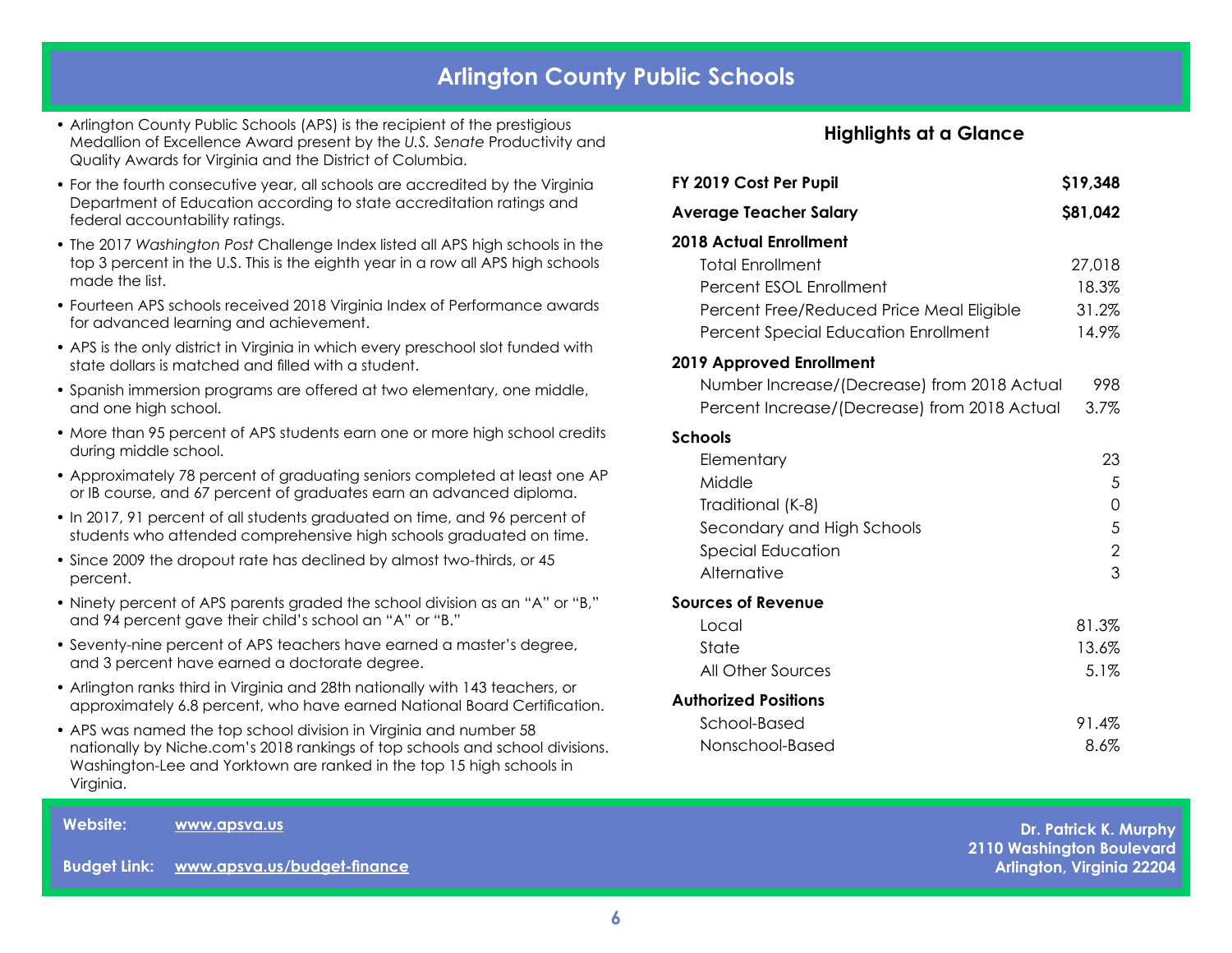## **City of Fairfax Public Schools**

<span id="page-6-0"></span>Since 1962, the City of Fairfax School Board has contracted with Fairfax County Public Schools (FCPS) for the delivery of educational services. The City School Board owns and is responsible for its school buildings, while FCPS is responsible for instructional services and staffing within the schools.

The City of Fairfax School Division is comprised of four buildings housing some 5,000 students in grades PreK-12. About 3,000 of these students are residents of the City of Fairfax, with the remainder residing in Fairfax County.

City of Fairfax Schools include:

• Daniels Run Elementary School (DRES) and Providence Elementary School (PES)

Daniels Run Elementary and Providence Elementary Schools completed major renovations in 2000. Both schools provide STEM/Innovation Labs and sophisticated outdoor classrooms. DRES and PES offer Local Level IV Advanced Academic Programming for students starting in the 3rd grade. In addition, our two elementary schools provide laptops for each student in grades 4-6. School capacity for DRES is 850 students and PES is 1,000.

• Lanier Middle School (LMS)

Lanier Middle School, often recognized for the rigor of its academic program, completed an extensive renovation in the spring of 2008. LMS has a capacity of 1,100 students and offers a full Advanced Academic Center. The school hosts a solar wind turbine, the first in the nation for a middle school. LMS was recently recognized by the U.S. Department of Education as a National Green School and has been a Virginia Naturally School for seven consecutive years.

• Fairfax High School (FHS)

Fairfax High School, renovated and rededicated in the fall of 2007, is an academic and arts showcase. Offering students a challenging academic program, including a full range of AP courses, advanced technical programs as well as the specialized programs of the Fairfax Academy for Communications and the Arts, graduates are fully prepared for their futures. FHS capacity is 2,450.



#### **Website: [cityoffairfaxschools.org](http://cityoffairfaxschools.org) Dr. Phyllis Pajardo**

**Budget Link: [cityoffairfaxschools.org/city-of-fairfax-schools/2012-2013-budget/](http://cityoffairfaxschools.org/city-of-fairfax-schools/2012-2013-budget/)**

**10455 Armstrong Street Fairfax, Virginia 22030**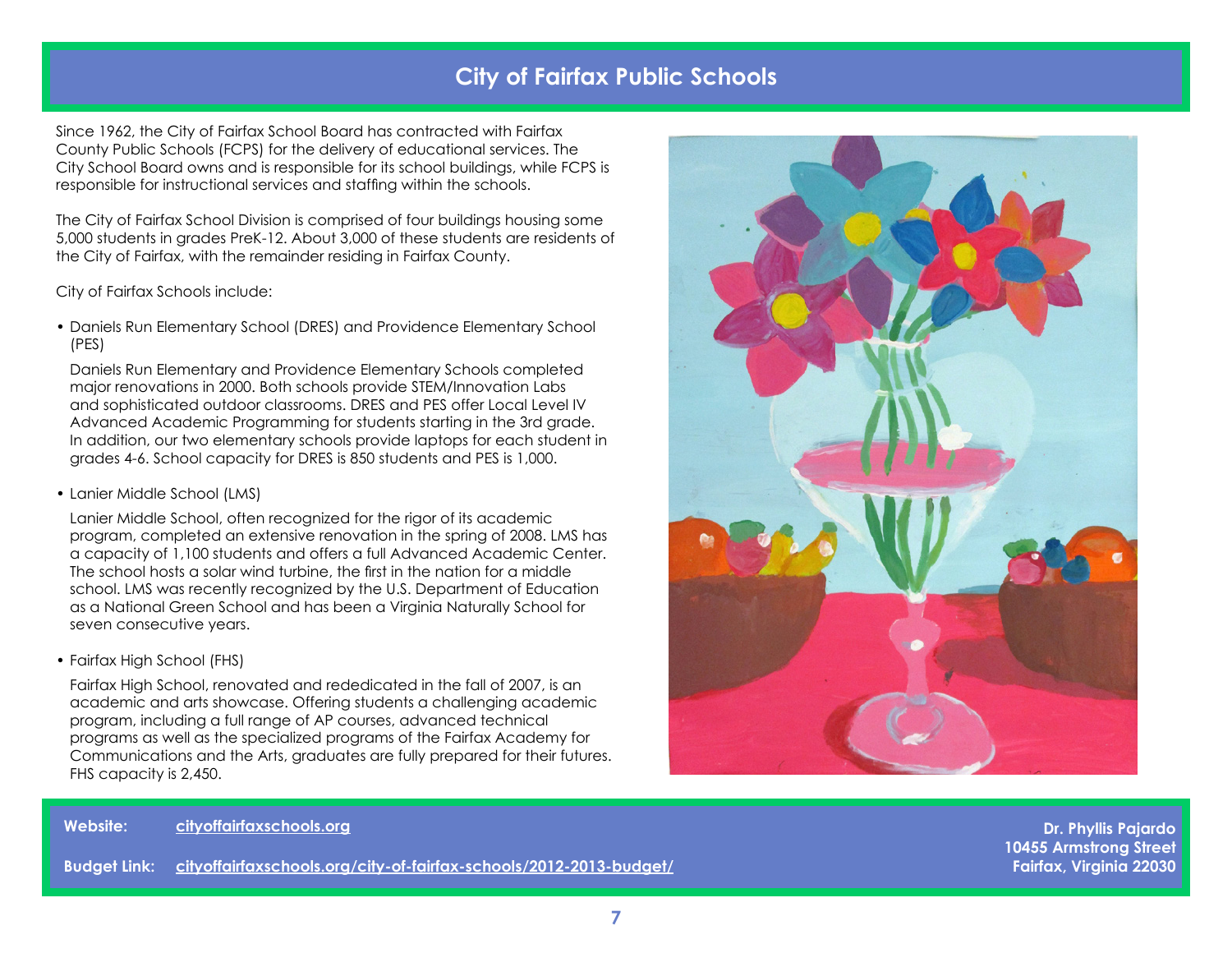- <span id="page-7-0"></span>• Fairfax County Public Schools (FCPS) is the nation's 10th largest school division.
- FCPS' Strategic Plan, *Ignite*, provides a framework for decision making that builds upon a common mission, vision, and guiding principles held by the community. The *Portrait of a Graduate* is the center of the strategic plan.
- Thomas Jefferson High School for Science and Technology (TJHSST) was ranked by U.S. News and World Report in 2018 as the nation's number ten gold medal school. TJHSST was ranked number three for the best science, technology, engineering and math (STEM) school. In total, FCPS received eight gold medal awards, one of which was ranked in the top 100 high schools nationally and three silver medals.
- Cooper, Franklin, Longfellow, and Rocky Run Middle Schools as well as Keene Mill Elementary School are among 14 Virginia schools to earn the 2018 Governor's Award for Educational Excellence, the highest recognition in the Virginia Index of Performance awards for advanced learning and achievement.
- Thirty-seven FCPS schools earned the 2018 Board of Education Excellence Award.
- Twenty-four FCPS schools earned the 2018 Board of Education Distinguished Achievement Award.
- Ninety-six percent of FCPS schools, compared to 86 percent statewide, earned full state accreditation from the VDOE based on the results from the Virginia SOL tests administered during the 2017-2018 school year.
- For 2018, 223 FCPS students from 17 high schools have been named semifinalists, and 44 students from 11 FCPS schools were winners who took the Preliminary SAT/National Merit Scholarship Qualifying Test.
- FCPS is the third largest employer in Virginia, with 24,137 full-time employees.
- The FCPS bus fleet is one of the largest bus fleets in the U.S., transporting more than 141,000 students on over 1,600 buses each day.
- FCPS has more than 27 million square feet of school buildings and office space, including 153 Energy Star certified schools, more than any other school system in the country.

| FY 2019 Cost Per Pupil                       | \$15,293 |
|----------------------------------------------|----------|
| <b>Average Teacher Salary</b>                | \$75,657 |
| <b>2018 Actual Enrollment</b>                |          |
| <b>Total Enrollment</b>                      | 188,403  |
| Percent ESOL Enrollment                      | 19.0%    |
| Percent Free/Reduced Price Meal Eligible     | 29.0%    |
| <b>Percent Special Education Enrollment</b>  | 14.0%    |
| 2019 Approved Enrollment                     |          |
| Number Increase/(Decrease) from 2018 Actual  | 1,765    |
| Percent Increase/(Decrease) from 2018 Actual | 0.9%     |
| Schools                                      |          |
| Elementary                                   | 4        |
| Middle                                       | 23       |
| Traditional (K-8)                            | $\Omega$ |
| Secondary and High Schools                   | 25       |
| <b>Special Education</b>                     | 7        |
| Alternative                                  | 2        |
| <b>Sources of Revenue</b>                    |          |
| Local                                        | 70.3%    |
| State                                        | 23.6%    |
| All Other Sources                            | 6.1%     |
| <b>Authorized Positions</b>                  |          |
| School-Based                                 | 93.4%    |
| Nonschool-Based                              | 6.6%     |

| Website: | www.fcps.edu/                                                                                   | <b>Dr. Scott Brabrand</b>                                         |
|----------|-------------------------------------------------------------------------------------------------|-------------------------------------------------------------------|
|          | Budget Link:     https://www.fcps.edu/sites/default/files/media/pdf/FY-2019-Approved-Budget.pdf | <b>8115 Gatehouse Road</b><br><b>Falls Church, Virginia 22042</b> |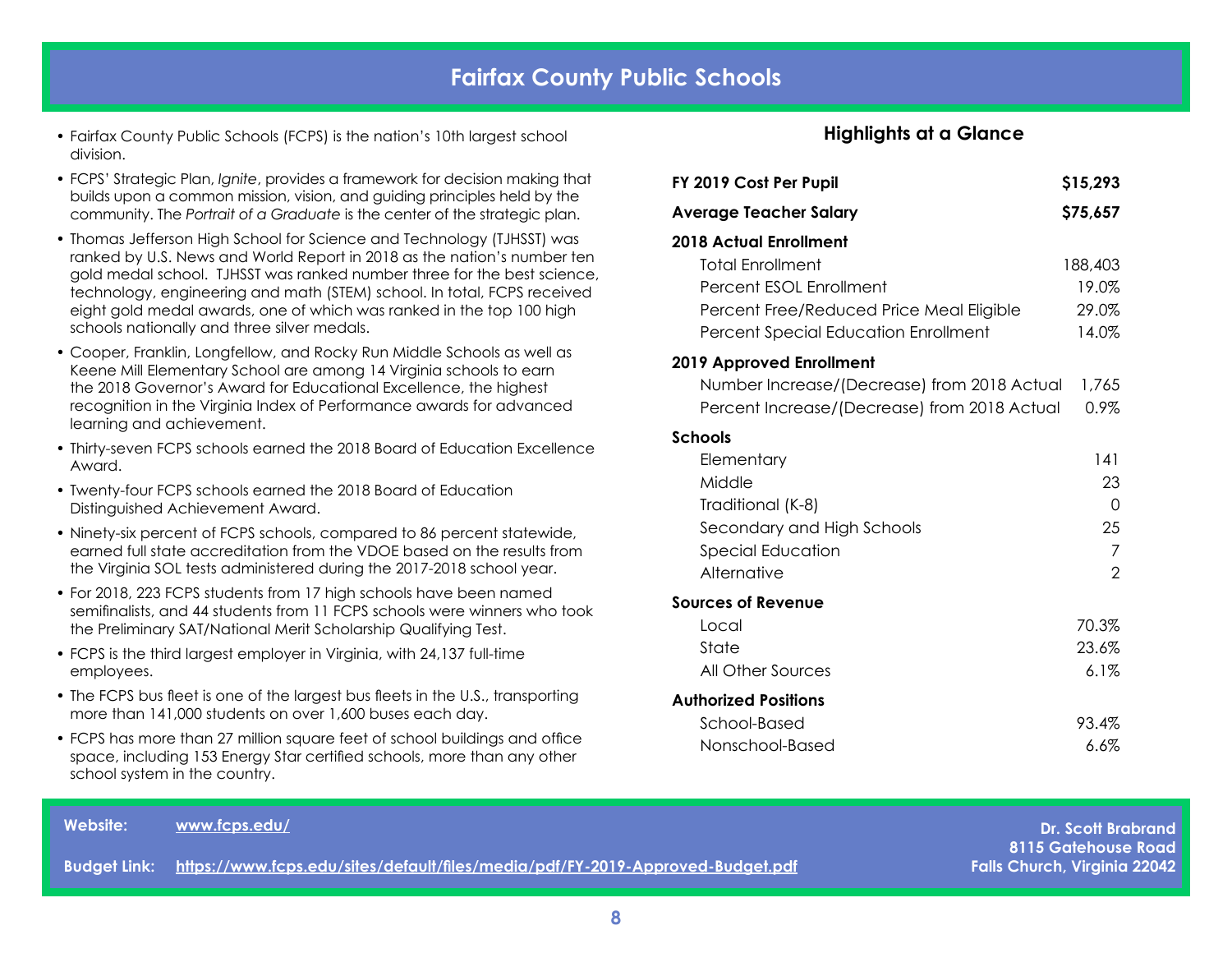## **Falls Church City Public Schools**

- <span id="page-8-0"></span>• Falls Church City Public Schools (FCCPS) is a small, independent, city school division since 1949.
- All FCCPS five schools are fully accredited:
- Jessie Thackrey (PreK, Special needs preschool and family literacy programs)
- Mount Daniel Elementary (K-1)
- Thomas Jefferson Elementary (2-5)
- Mary Ellen Henderson Middle (6-8)
- George Mason High (9-12)
- FCCPS is one of seven school divisions in the nation to offer The International Baccalaureate (IB) Programmes K-12 and is an IB Continuum School Division.
- FCCPS consistently ranks among the top school systems in the region and nation by the Washington Post and US News and World Report.
- FCCPS is the only school division in the state earning a 2018 Virginia Index of Performance (VIP) Board of Education Excellence awards for advanced learning and achievement.
- The FCCPS student body is multi-cultural with students speaking 39 native languages.
- Historical Accomplishments
- FCCPS was the first Virginia school system to offer the challenging International Baccalaureate curriculum for high school students (1981).
- FCCPS was one of the first Virginia school systems to develop a before and after school day-care program for children of working parents (1975).
- FCCPS was the first Virginia school system to offer full-day kindergarten (1973).
- FCCPS was the first Virginia school system to voluntarily integrate schools (1961).

| FY 2019 Cost Per Pupil                       | \$18,544     |
|----------------------------------------------|--------------|
| <b>Average Teacher Salary</b>                | \$69,765     |
| 2018 Actual Enrollment                       |              |
| <b>Total Enrollment</b>                      | 2,676        |
| Percent ESOL Enrollment                      | 9.6%         |
| Percent Free/Reduced Price Meal Eligible     | $6.8\%$      |
| <b>Percent Special Education Enrollment</b>  | 14.3%        |
| 2019 Approved Enrollment                     |              |
| Number Increase/(Decrease) from 2018 Actual  | 65           |
| Percent Increase/(Decrease) from 2018 Actual | 2.4%         |
| Schools                                      |              |
| Elementary                                   | 2            |
| Middle                                       | $\mathbf{1}$ |
| Traditional (K-8)                            | 0            |
| Secondary and High Schools                   | 1            |
| <b>Special Education</b>                     | 1            |
| Alternative                                  | 0            |
| <b>Sources of Revenue</b>                    |              |
| Local                                        | 82.7%        |
| State                                        | 13.4%        |
| All Other Sources                            | 3.9%         |
| <b>Authorized Positions</b>                  |              |
| School-Based                                 | 90.3%        |
| Nonschool-Based                              | 9.7%         |

| Website: | www.fccps.org                          | <b>Dr. Peter Noonan</b>                                               |
|----------|----------------------------------------|-----------------------------------------------------------------------|
|          | Budget Link: https://budget.fccps.org/ | 800 W. Broad Street, Suite 203<br><b>Falls Church, Virginia 22046</b> |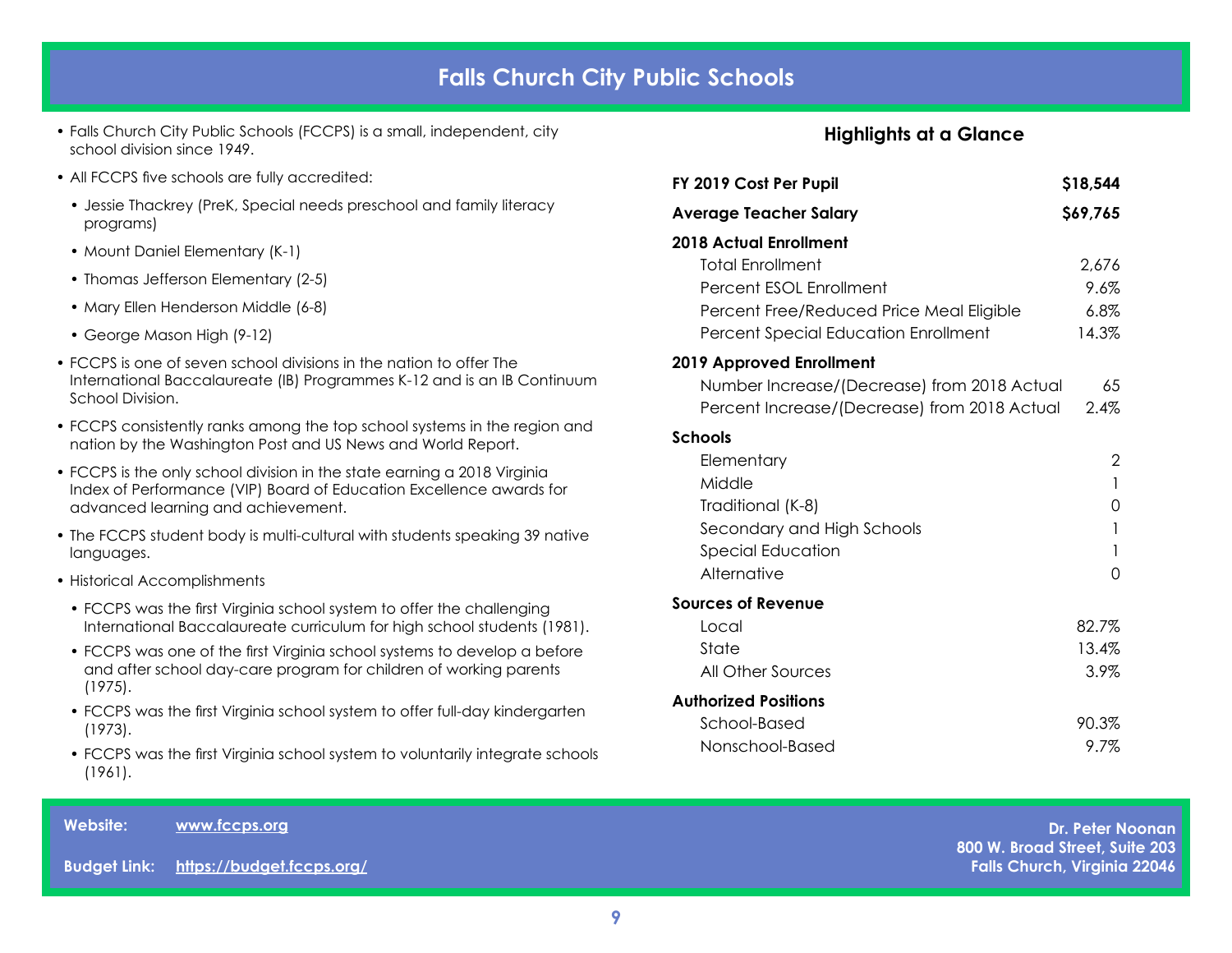## **Loudoun County Public Schools**

- <span id="page-9-0"></span>• Loudoun County Public Schools (LCPS) opened Goshen Post Elementary School, Willard Intermediate School and the Academies of Loudoun, bringing the total number of its schools to 92. The LCPS projected enrollment for 2019 is 83,105, compared with 2018's actual enrollment of 81,235.
- Since the 2000-2001 school year, LCPS has opened 49 schools: 27 elementary, 11 middle schools, 10 high schools and one special purpose school. That's an average of two to three schools opening each year, and all have opened on time.
- J. Michael Lunsford Middle School was awarded the Governor's Award for Educational Excellence. Fourteen schools earned the 2018 Board of Education Excellence Award. An additional 25 schools earned the Board of Education Distinguished Achievement Award.
- The LCPS Class of 2018 received \$58.5 million in scholarships.
- LCPS was named the 2018 Project-Based Learning (PBL) Champion District by the Buck Institute for Education.
- LCPS was named one of 2018's Best Communities for Music Education by the National Association of Music Merchants (NAMM) Foundation. It is the 10th consecutive year that LCPS has received this honor.
- LCPS has 15 Schools to Watch, as determined by the National Forum to Accelerate Middle Grades Reform. This is the most in any jurisdiction in America.
- The Class of 2018 had four National Merit Scholars, 40 National Merit Semifinalists and 13 National Hispanic Recognition Scholars.
- Three students represented LCPS at the 2018 International Science and Engineering Fair and were among the top winners in their respective categories and earned scholarships.
- The Seneca Ridge Middle School Odyssey of the Mind team finished first at the 2018 World Finals.
- Seven LCPS theatre programs received Cappie Awards at the Kennedy Center.

| FY 2019 Cost Per Pupil                       | \$14,260 |
|----------------------------------------------|----------|
| <b>Average Teacher Salary</b>                | \$68,694 |
| <b>2018 Actual Enrollment</b>                |          |
| <b>Total Enrollment</b>                      | 81,235   |
| Percent ESOL Enrollment                      | 10.9%    |
| Percent Free/Reduced Price Meal Eligible     | 17.4%    |
| <b>Percent Special Education Enrollment</b>  | 11.4%    |
| 2019 Approved Enrollment                     |          |
| Number Increase/(Decrease) from 2018 Actual  | 1,870    |
| Percent Increase/(Decrease) from 2018 Actual | 2.3%     |
| Schools                                      |          |
| Elementary                                   | 58       |
| Middle                                       | 16       |
| Traditional (K-8)                            | $\Omega$ |
| Secondary and High Schools                   | 16       |
| <b>Special Education</b>                     | 0        |
| Alternative                                  | 2        |
| <b>Sources of Revenue</b>                    |          |
| Local                                        | 65.7%    |
| State                                        | 30.4%    |
| All Other Sources                            | $3.9\%$  |
| <b>Authorized Positions</b>                  |          |
| School-Based                                 | 93.2%    |
| Nonschool-Based                              | $6.8\%$  |

| Website: | www.lcps.org/                                           | <b>Dr. Eric Williams</b>                                |
|----------|---------------------------------------------------------|---------------------------------------------------------|
|          | Budget Link: https://www.lcps.org/2019lcpsadoptedbudget | <b>21000 Education Court</b><br>Ashburn, Virginia 20148 |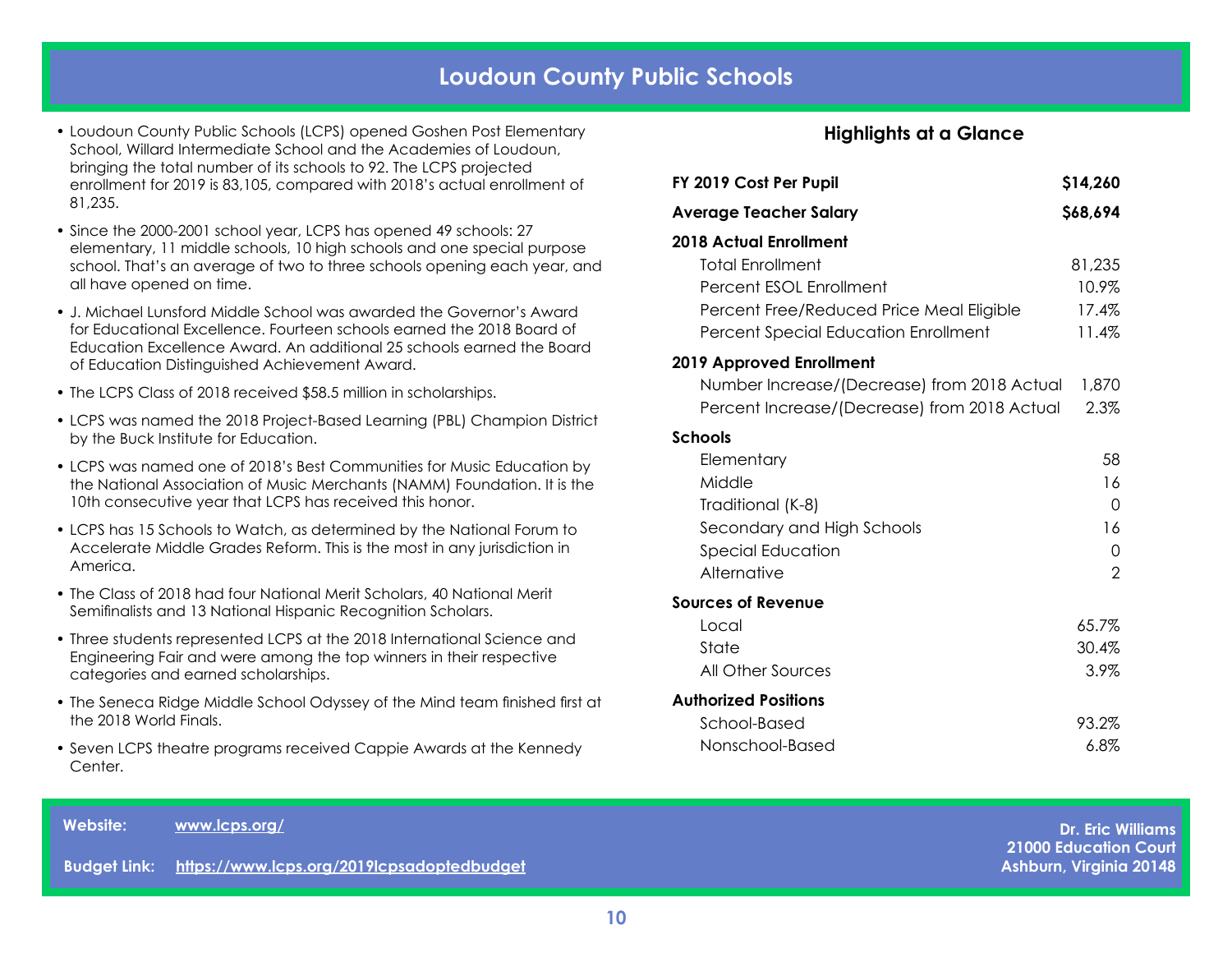## **Manassas City Public Schools**

- <span id="page-10-0"></span>• Osbourn High School (OHS) serves as a Governor's STEM Academy. OHS is also a Grammy Signature School in music education and was identified in 2016 as a Silver Medal School by *US News and World Report*, placing it in the top 16 percent of high schools in Virginia.
- MCPS theme schools include Weems Elementary School, which holds national recognition for its high achievement as an urban school and is a "Visitation Viable" model school for its Talents & Gifts program. Haydon Elementary School features a Spanish Dual Immersion program. Project Lead the Way "Elementary Launch Program" is offered at Baldwin Elementary School.
- Early learners are afforded the opportunity to participate in the Virginia Pre-School Initiative through a traditional or blended learning program. Through Model Innovation City<sup>®</sup> all Pre-K through grade 3 children who live in the City of Manassas have free access to the Footsteps2Brilliance literacy software.
- MCPS offers the only Integrated Math and Science Program (7-10) and Integrated Humanities Program (7-12) to students in the region.
- Algebra 1, Geometry, World Language, and Honors Earth Science are offered at the middle school level for high school credit.
- Robotics, VEX, Sea Perch, and "It's Academic" teams promote high level independent thinking and essential teamwork skills. Project Lead the Way is offered in grades 5-12.
- Students in grades 7 -12 participate in a 1:1 blended learning environment that supports creativity, collaboration, critical thinking, communication, and responsibility.
- A K-12 CTE & STEM program is offered in all schools. Osbourn High School programs include Cyber Security, Engineering, Auto Technology, Cosmetology, EMT/Paramedic, and HVAC.
- MCPS students can attend the Governor's School @ Innovation Park which offers advanced college level STEM courses to juniors and seniors on the Prince William Campus of George Mason University.
- George Mason University and Northern Virginia Community College provide opportunities for students to experience college level academics and obtain college credit through dual enrollment.

**Website: [www.mcpsva.org](http://www.mcpsva.org)**

**Budget Link: [www.mcpsva.org/Page/](http://www.mcpsva.org/Page/3033)3033**

### **Highlights at a Glance**

| FY 2019 Cost Per Pupil<br>\$12,855           |          |
|----------------------------------------------|----------|
| Average Teacher Salary                       | \$69,860 |
| <b>2018 Actual Enrollment</b>                |          |
| <b>Total Enrollment</b>                      | 7,795    |
| Percent ESOL Enrollment                      | 31.7%    |
| Percent Free/Reduced Price Meal Eligible     | 56.0%    |
| <b>Percent Special Education Enrollment</b>  | 12.5%    |
| 2019 Approved Enrollment                     |          |
| Number Increase/(Decrease) from 2018 Actual  | 238      |
| Percent Increase/(Decrease) from 2018 Actual | 3.1%     |
| Schools                                      |          |
| Elementary                                   | 5        |
| Middle                                       | 3        |
| Traditional (K-8)                            | 0        |
| Secondary and High Schools                   | 1        |
| <b>Special Education</b>                     | 0        |
| Alternative                                  | 0        |
| <b>Sources of Revenue</b>                    |          |
| Local                                        | 45.8%    |
| State                                        | 50.3%    |
| All Other Sources                            | 3.9%     |
| <b>Authorized Positions</b>                  |          |
| School-Based                                 | 91.5%    |
| Nonschool-Based                              | 8.5%     |

**Dr. Kevin Newman 8700 Centreville Road, Suite 400 Manassas, Virginia 20110**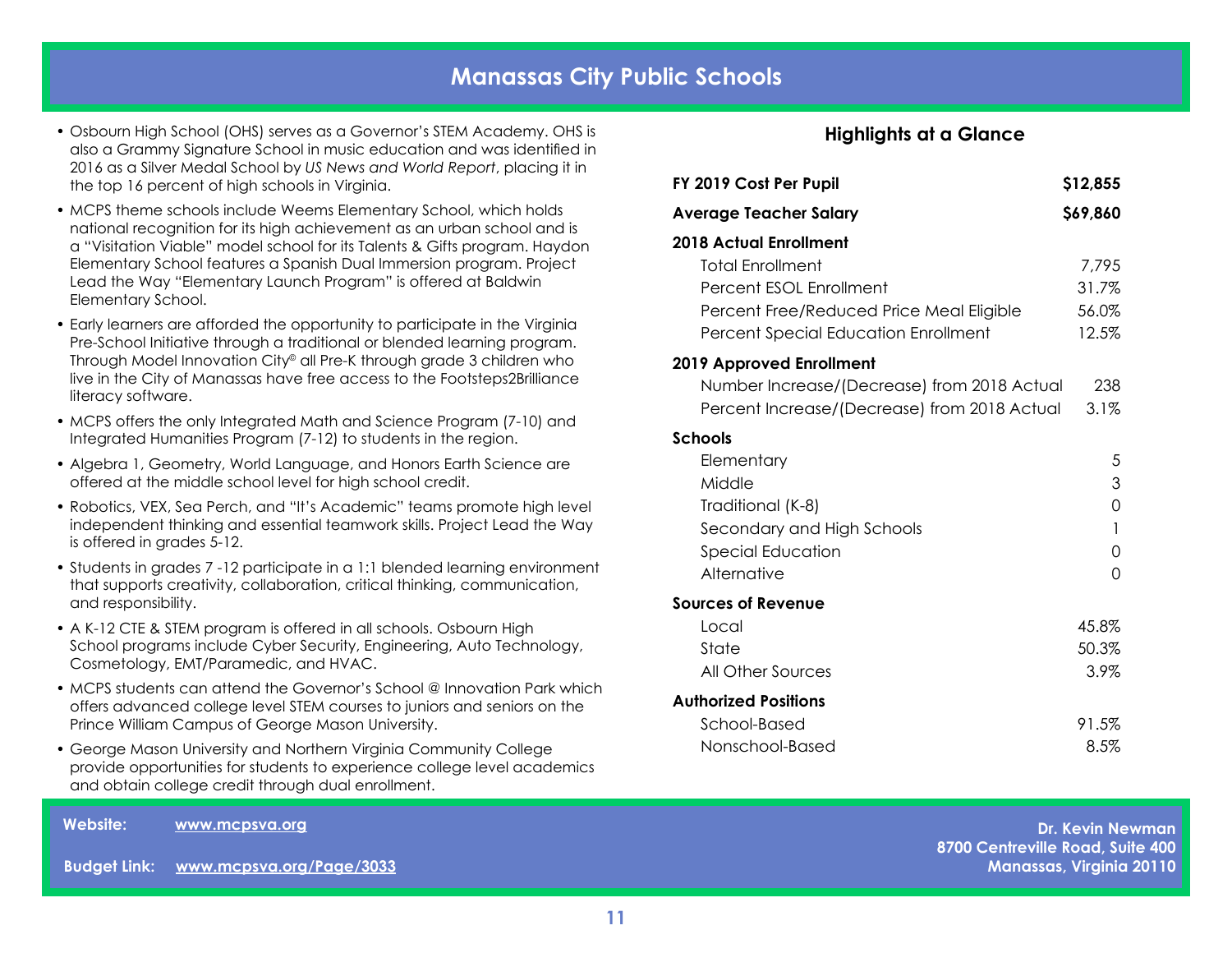## **Manassas Park City Schools**

- <span id="page-11-0"></span>• Manassas Park City Schools (MPCS) is committed to transforming teaching and learning by embracing a blended learning model for all students. Phase V of the MPCS Connects! digital 1:1 initiative provides individualized learning for all students grades 2 through 12 and incorporates the 4 C's (Creativity, Critical Thinking, Communication/Compassion, and Collaboration) to educate students to be global learners.
- MPCS received one of ten grants from Governor Northam that will allow the high school to develop and implement programs that emphasize personalized learning, college, career and civic readiness, and alignment with local workforce needs.
- A five-year partnership with the Capital Area Food Bank allows MPCS to distribute more than 50,000 pounds of food to families during the school year. Staff members from all four schools, administration, and the City of Manassas Park come together at Manassas Park High School to volunteer their time to organize and distribute food to families.
- To serve the medical needs of the uninsured, MPCS partners with George Mason University and surrounding health care providers to offer the Mason and Partners (MAP) Clinic at the Manassas Park Community Center.
- MPCS continues to train its staff on ALICE, Alert, Lockdown, Inform, Counter, and Evacuate, a set of proactive strategies that moves beyond lockdown and increases the chance of survival during a violent intruder event.
- The Early Identification Program (EIP), in partnership with George Mason University, has 40 MPCS students in the program; it promotes higher education to potential first generation college students.
- All students grades K-12 are provided opportunities to participate in STEM education. These programs are supported by The BELL Foundation, the education foundation for Manassas Park.
- MPCS participates in the Regional Governor's School @ Innovation Park.
- Manassas Park High School, the division's lone flagship high school, is home to a National Merit Semifinalist and two Commended Students.
- As the division's largest graduating class, the 267 students who made up the Class of 2018 were awarded \$1.16 million in scholarships.
- [Watch here](mailto:https://www.youtube.com/watch%3Fv%3D9ykCkh1m_TA?subject=) to see how MPCS executes an innovative approach in meeting staffing requirements.

**Budget Link: [www.mpark.net/departments/financial-services](http://www.mpark.net/departments/financial-services)**

#### **Highlights at a Glance**

| FY 2019 Cost Per Pupil                                                                                                  | \$11,113                              |
|-------------------------------------------------------------------------------------------------------------------------|---------------------------------------|
| <b>Average Teacher Salary</b>                                                                                           | \$62,529                              |
| 2018 Actual Enrollment                                                                                                  |                                       |
| <b>Total Enrollment</b><br>Percent ESOL Enrollment<br>Percent Free/Reduced Price Meal Eligible                          | 3,723<br>30.8%<br>61.8%               |
| <b>Percent Special Education Enrollment</b>                                                                             | 11.7%                                 |
| 2019 Approved Enrollment<br>Number Increase/(Decrease) from 2018 Actual<br>Percent Increase/(Decrease) from 2018 Actual | 43<br>1.2%                            |
| Schools                                                                                                                 |                                       |
| Elementary<br>Middle<br>Traditional (K-8)<br>Secondary and High Schools<br><b>Special Education</b><br>Alternative      | 2<br>$\mathbf{1}$<br>0<br>1<br>0<br>0 |
| <b>Sources of Revenue</b>                                                                                               |                                       |
| Local<br>State<br>All Other Sources                                                                                     | 28.9%<br>64.1%<br>7.0%                |
| <b>Authorized Positions</b>                                                                                             |                                       |
| School-Based<br>Nonschool-Based                                                                                         | 91.9%<br>8.1%                         |

**Dr. Bruce McDade One Park Center Court, Suite A Manassas Park, Virginia 20111**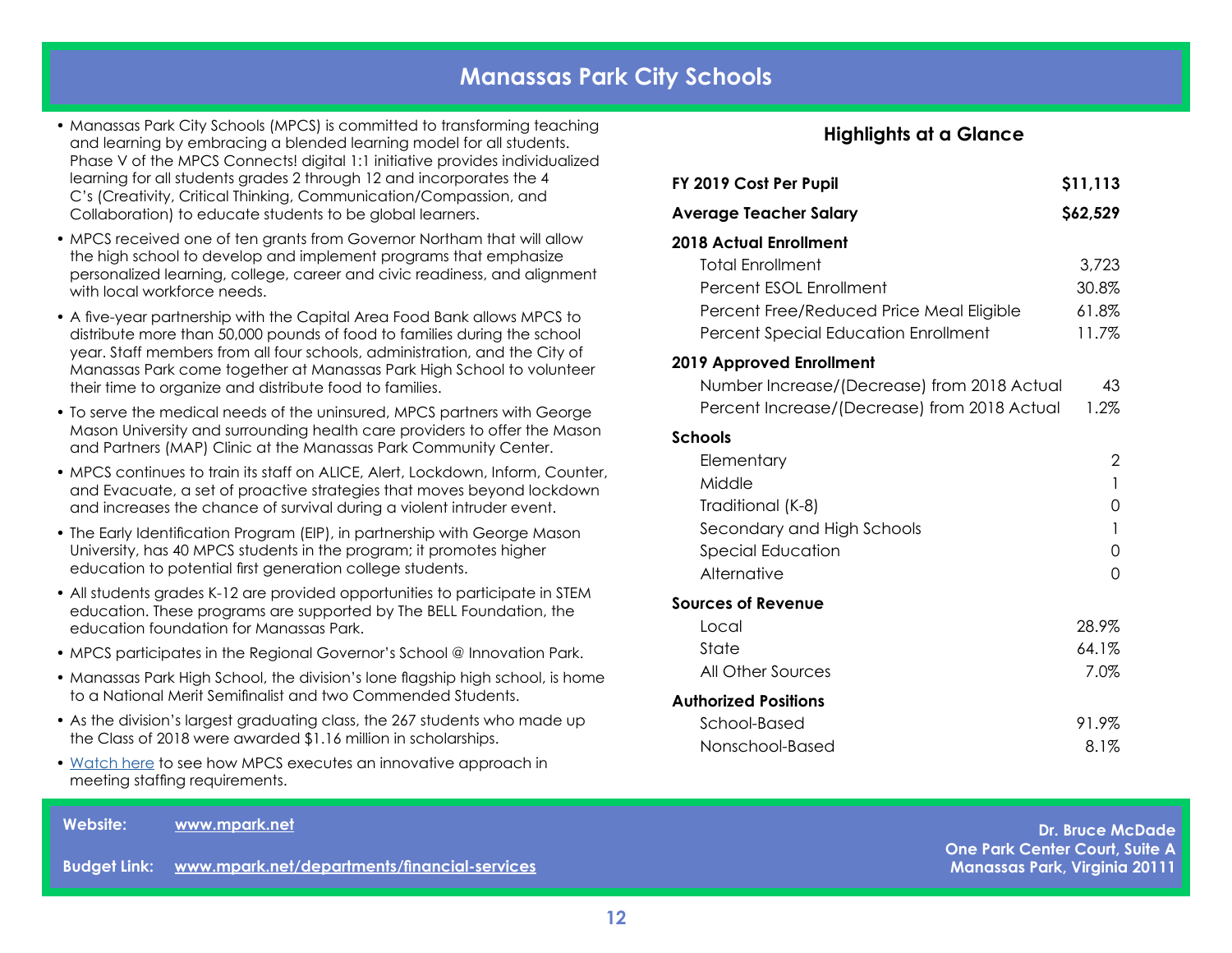## **Montgomery County Public Schools**

- <span id="page-12-0"></span>• According to Education Week, Montgomery County Public Schools (MCPS) has one of the highest graduation rates among the nation's largest districts. The Schott Foundation reports that MCPS has the highest graduation rate in the nation for African American males in the nation's largest districts.
- Five MCPS high schools made the U.S. News & World Report 2018 list of Best High Schools. The Board had the top three high schools in the state of Maryland.
- A total of 36,463 Advanced Placement (AP) exams were taken by MCPS students in 2017. Students scored a 3 or higher on 73 percent of the exams.
- In 2017, the percentage of African American and Hispanic graduates earning a 3 or higher on at least one AP exam surpassed the state average.
- The class of 2017 earned an 1126 average combined SAT score, surpassing both national and state averages (Note: the SAT was redesigned in 2016 and results for 2017 establish a new baseline). Sixty-two percent of graduates took the SAT.
- More than \$364 million in scholarships were awarded to MCPS students in the class of 2018.
- Sixty-eight percent of grade 8 students completed Algebra 1 and 74% of those students received a proficiency level of 3, 4 or 5 on the Partnership for Assessment of Readiness for College and Career (PARCC) Algebra assessment.
- MCPS received the 2010 Malcolm Baldrige National Quality Award, the highest presidential honor given to American organizations for performance excellence. MCPS became only the sixth public school system to receive the award and is by far the largest school district to be a recipient.
- In 2010, MCPS was named one of five finalists for the prestigious Broad Prize for Urban Education, the largest education prize in the country. MCPS was chosen as a finalist from a pool of 100 districts.
- MCPS leads the state with more than 700 teachers certified by the National Board for Professional Teaching Standards, a national recognition of professional excellence.

| FY 2019 Cost Per Pupil                       | \$16,281 |
|----------------------------------------------|----------|
| <b>Average Teacher Salary</b>                | \$82,809 |
| <b>2018 Actual Enrollment</b>                |          |
| <b>Total Enrollment</b>                      | 161,470  |
| <b>Percent ESOL Enrollment</b>               | 15.8%    |
| Percent Free/Reduced Price Meal Eligible     | 34.1%    |
| <b>Percent Special Education Enrollment</b>  | 11.3%    |
| 2019 Approved Enrollment                     |          |
| Number Increase/(Decrease) from 2018 Actual  | 1,714    |
| Percent Increase/(Decrease) from 2018 Actual | 1.1%     |
| <b>Schools</b>                               |          |
| Elementary                                   | 134      |
| Middle                                       | 40       |
| Traditional (K-8)                            | $\Omega$ |
| Secondary and High Schools                   | 26       |
| Special Education                            | 5        |
| Alternative                                  | 1        |
| <b>Sources of Revenue</b>                    |          |
| Local                                        | 67.6%    |
| State                                        | 28.0%    |
| All Other Sources                            | 4.4%     |
| <b>Authorized Positions</b>                  |          |
| School-Based                                 | 93.8%    |
| Nonschool-Based                              | 6.2%     |

| Website: | www.montgomeryschoolsmd.org/                                                                                        | Dr. Jack R. Smith                                        |
|----------|---------------------------------------------------------------------------------------------------------------------|----------------------------------------------------------|
|          | Budget Link: http://www.montgomeryschoolsmd.org/uploadedFiles/departments/budget/fy2019/<br>OperatingBudget WEB.pdf | 850 Hungerford Drive<br><b>Rockville, Maryland 20850</b> |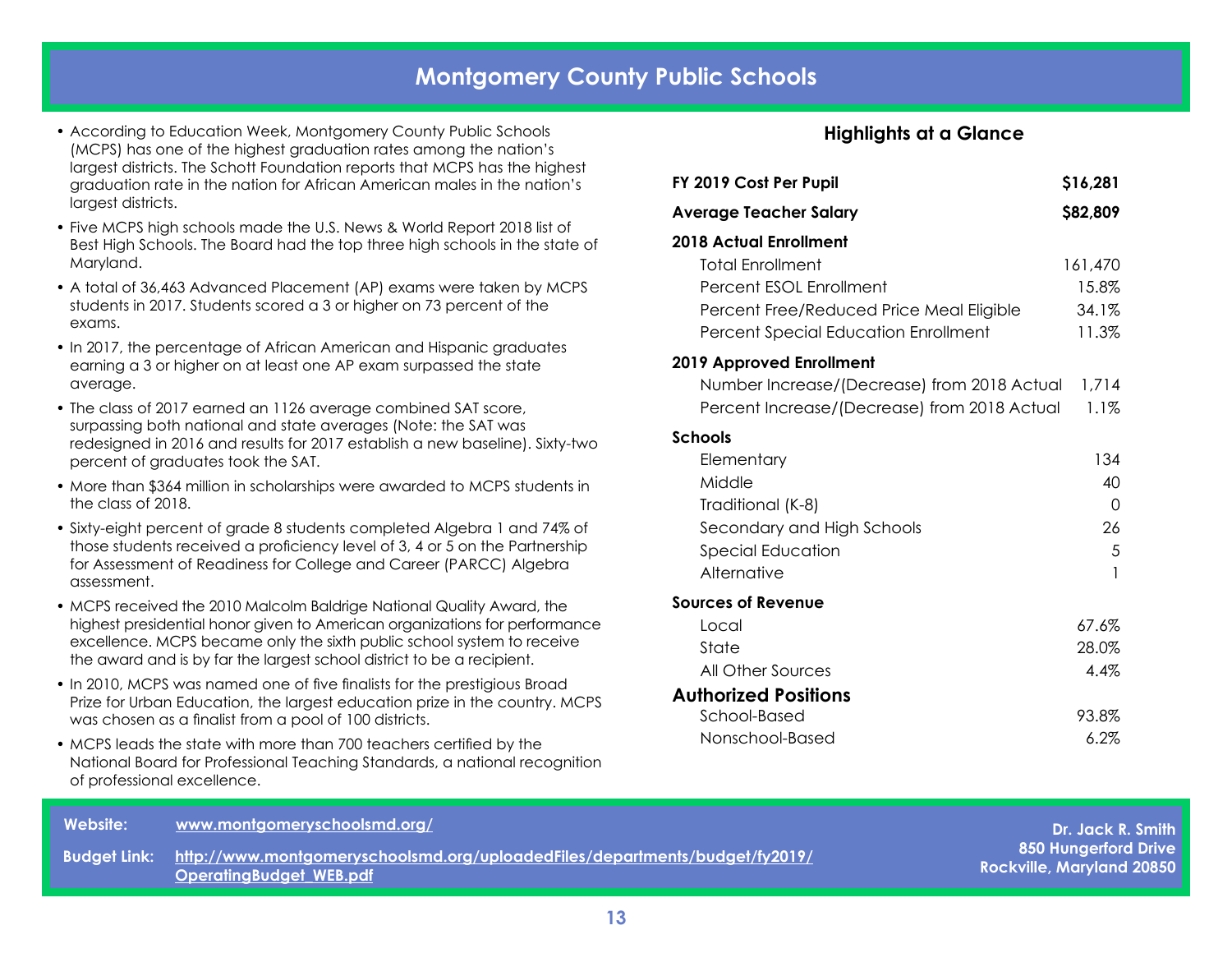## **Prince George's County Public Schools**

- <span id="page-13-0"></span>• Prince George's County Public Schools (PGCPS) is nationally recognized for its innovative programs and initiatives, including the Academy of Health Sciences and Teacher Academy Middle Colleges, numerous career academy course offerings, and partnerships with businesses and institutions of higher learning.
- It is PGCPS' mission to advance the achievement of its diverse student body through innovative programs, community engagement, sound policy governance, accountability, and fiscal responsibility.
- Building on significant academic progress, the Board of Education approved a \$2.0 billion operating budget on June 28, 2018, an increase of \$72.2 million.
- This budget will expand language immersion programs, literacy and numeracy efforts at all levels, Pre-kindergarten access, and strengthen the commitment to safe and supportive learning environments.
- Additional resources were added for negotiated salary commitments, employee benefits, mandatory and other costs of doing business, as well as funding to support Student-Based Budgeting to all schools.
- The FY 2019 Operating Budget approved by the Board includes a net increase in formula driven State Aid of \$31.5 million, primarily due to enrollment increases.
- County funding, including dedicated tax revenue, totals \$763.5 million, an increase of \$24.3 million from FY 2019. The County met its Maintenance of Effort obligation by \$13.6 million.
- The FY 2019 approved Federal funding increased by \$10.0 million, due to an increase in the federal restricted grants.
- Board sources amount to \$13.5 million, which is an increase of \$320,000 primarily due to an increase in interested earned for revenue.
- The FY 2019 approved expenditure budget was focused on the five key strategic plan initiatives: 1) Academic Excellence; 2) High Performing Workforce; 3) Safe and Supportive Environments; 4) Family and Community Engagement; and 5) Organizational Effectiveness.
- The FY 2019 Operating Budget supports PGCPS' promise of "Outstanding Academic Achievement for All Students," and PGCPS' mission "to provide a great education that empowers all students and contributes to thriving communities."

#### **Highlights at a Glance**

| FY 2019 Cost Per Pupil                            | \$14,093 |
|---------------------------------------------------|----------|
| <b>Average Teacher Salary</b>                     | \$69,905 |
| 2018 Actual Enrollment                            |          |
| <b>Total Enrollment</b>                           | 133,158  |
| Percent ESOL Enrollment                           | 19.4%    |
| Percent Free/Reduced Price Meal Eligible          | 61.2%    |
| <b>Percent Special Education Enrollment</b>       | 11.3%    |
| 2019 Approved Enrollment                          |          |
| Number Increase/(Decrease) from 2018 Actual 2,162 |          |
| Percent Increase/(Decrease) from 2018 Actual      | 1.6%     |
| Schools                                           |          |
| Elementary                                        | 121      |
| Middle                                            | 24       |
| Traditional (K-8)                                 | 13       |
| Secondary and High Schools                        | 28       |
| <b>Special Education</b>                          | 7        |
| Alternative                                       | 16       |
| <b>Sources of Revenue</b>                         |          |
| Local                                             | 37.3%    |
| State                                             | 55.8%    |
| All Other Sources                                 | 6.9%     |
| <b>Authorized Positions</b>                       |          |
| School-Based                                      | 89.7%    |
| Nonschool-Based                                   | 10.3%    |

**Website: [www1.pgcps.org/](http://www1.pgcps.org/) Budget Link: [www1.pgcps.org/budget/](http://www1.pgcps.org/budget/) Dr. Monica Goldson, Interim 14201 School Lane Upper Marlboro, Maryland 20772**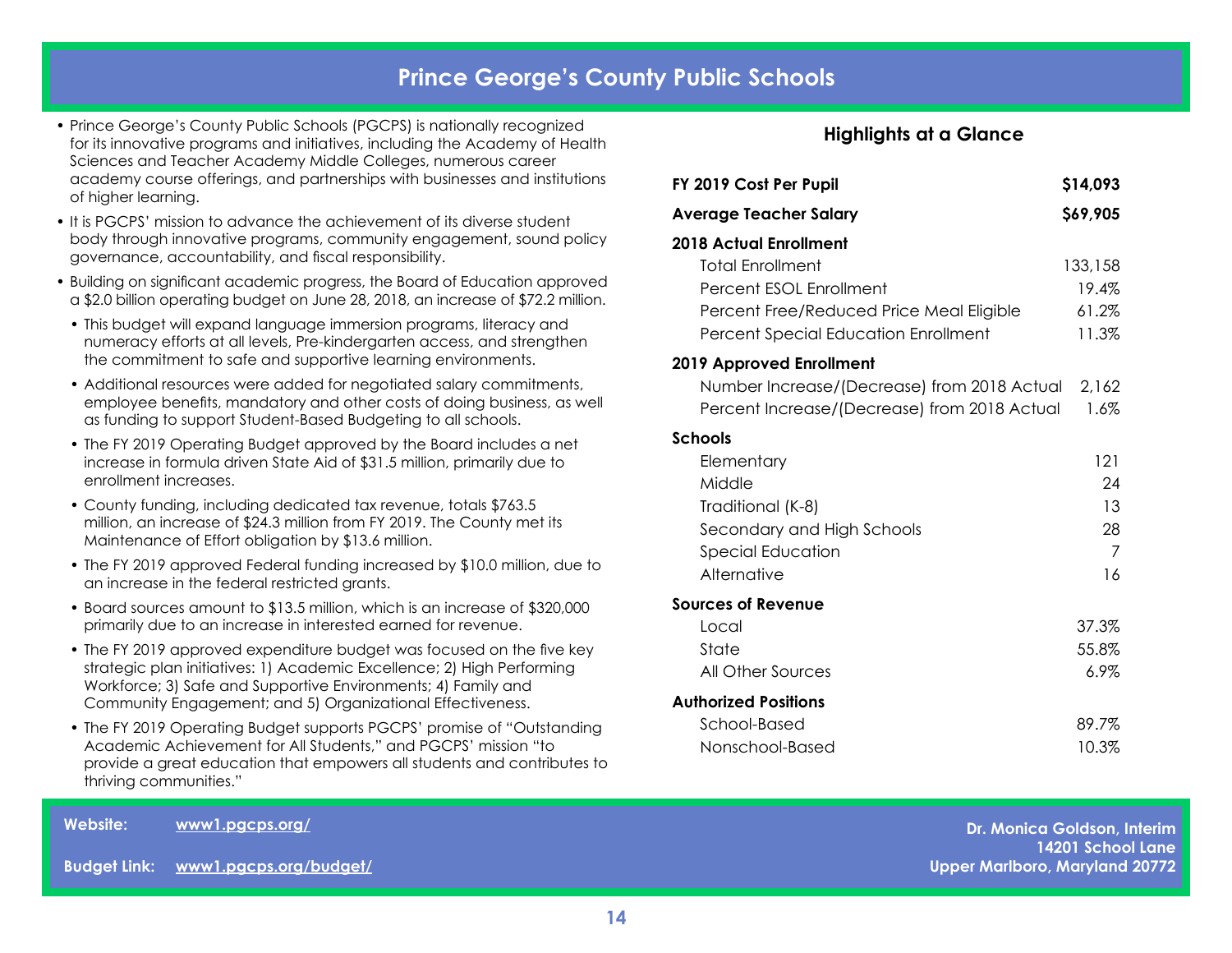- <span id="page-14-0"></span>• Prince William County Public Schools (PWCS) has a divisionwide on-time graduation rate of 92.1 percent, increasing from 83 percent in 2008.
- All PWCS schools are accredited.
- More than one-third of PWCS graduates receive at least one qualifying score on an Advanced Placement, International Baccalaureate, or Cambridge examination.
- 2018 graduates were awarded \$74 million in scholarships.
- The PWCS student average SAT score exceeds the national average.
- PWCS is closing the SAT performance gap, with Black students outperforming counterparts across the state and the nation in reading, writing and math.
- The Division increased bandwidth from 2 to 10 GB, enhancing communication and access to internet resources.
- PWCS is known nationwide as a leader in robotics, with every division school offering a team or program to engage students in this vital gateway to science, technology, engineering, and math (STEM).
- Since 2012, PWCS energy management efforts have avoided \$31.3 million dollars in energy costs, allowing savings to be reallocated to other vital areas.

| FY 2019 Cost Per Pupil                       | \$11,633       |
|----------------------------------------------|----------------|
| <b>Average Teacher Salary</b>                | \$67,944       |
| 2018 Actual Enrollment                       |                |
| <b>Total Enrollment</b>                      | 90,840         |
| Percent ESOL Enrollment                      | 17.0%          |
| Percent Free/Reduced Price Meal Eligible     | 41.7%          |
| <b>Percent Special Education Enrollment</b>  | 12.2%          |
| 2019 Approved Enrollment                     |                |
| Number Increase/(Decrease) from 2018 Actual  | 1,163          |
| Percent Increase/(Decrease) from 2018 Actual | 1.3%           |
| Schools                                      |                |
| Elementary                                   | 60             |
| Middle                                       | 16             |
| Traditional (K-8)                            | 3              |
| Secondary and High Schools                   | 12             |
| <b>Special Education</b>                     | $\overline{2}$ |
| Alternative                                  | $\mathbf{1}$   |
| Sources of Revenue                           |                |
| Local                                        | 44.1%          |
| State                                        | 49.3%          |
| All Other Sources                            | $6.6\%$        |
| <b>Authorized Positions</b>                  |                |
| School-Based                                 | 91.2%          |
| Nonschool-Based                              | 8.8%           |

| Website: | www.pwcs.edu                                    | <b>Dr. Steven L. Walts</b>                     |
|----------|-------------------------------------------------|------------------------------------------------|
|          | Budget Link: https://financialservices.pwcs.edu | 14715 Bristow Road<br>Manassas, Virginia 20112 |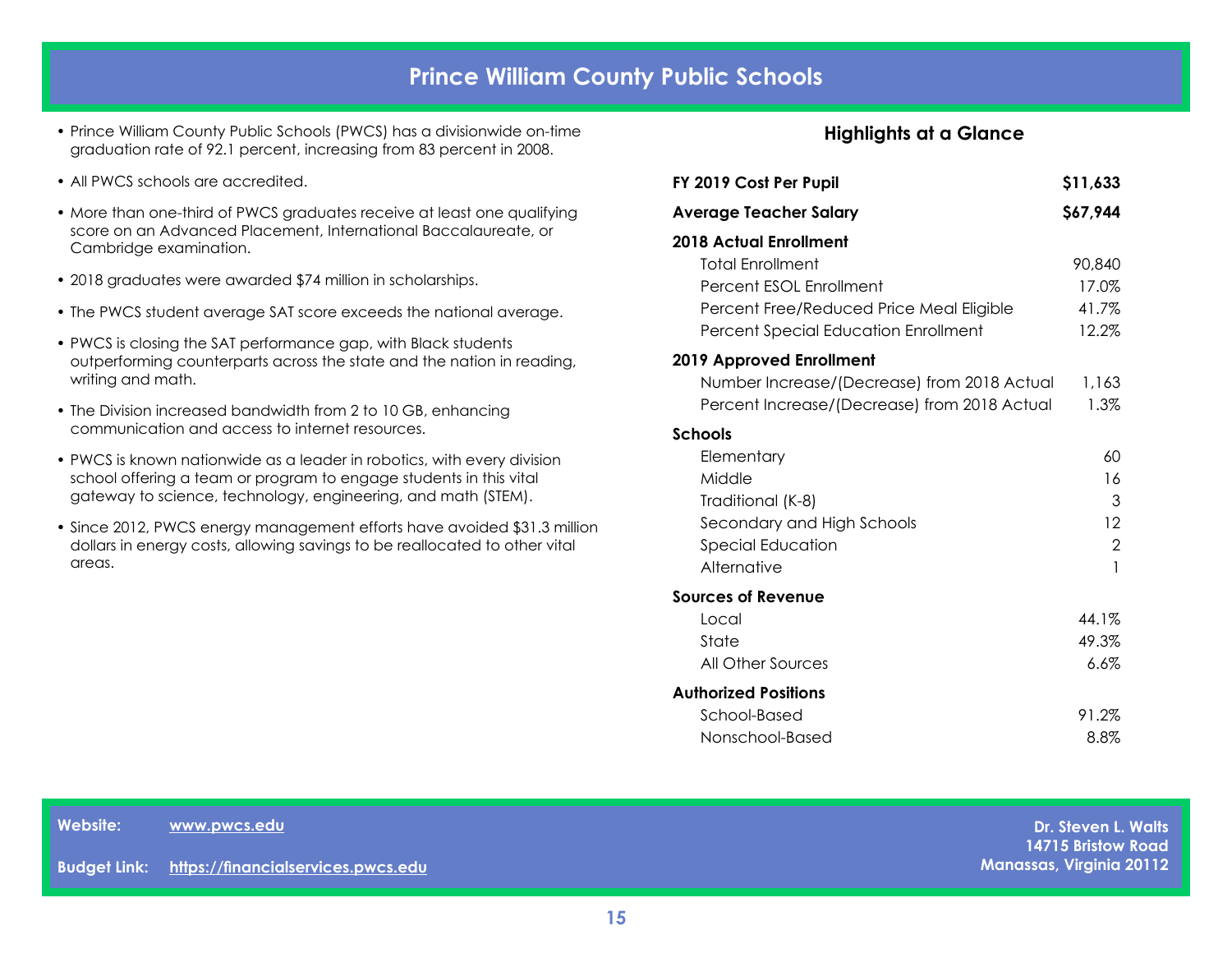## **FY 2018 Actual Enrollment<sup>1</sup>**

<span id="page-15-0"></span>

|                                    |                    |                   |                     |             | <b>Special Education</b><br>Level 2<br>(50% or more | <b>Total</b>      |
|------------------------------------|--------------------|-------------------|---------------------|-------------|-----------------------------------------------------|-------------------|
| <b>School Division</b>             | <b>Preschool</b>   | <b>Head Start</b> | <b>Kindergarten</b> | Grades 1-12 | of the time)                                        | <b>Enrollment</b> |
| <b>Alexandria City</b>             | 331 <sup>2</sup>   | 0 <sup>2</sup>    | 1,474               | 13,486      | 251                                                 | 15,542            |
| <b>Arlington County</b>            | 1,218 <sup>3</sup> | 0                 | 2,253               | 22,064      | 1,483                                               | 27,018            |
| Fairfax County <sup>4</sup>        | 2,348              | 1,608             | 12,254              | 157,800     | 14,393                                              | 188,403           |
| <b>Falls Church City</b>           | 69                 | 0                 | 171                 | 2.342       | 94                                                  | 2,676             |
| <b>Loudoun County</b>              | 1.006              | 102               | 5,368               | 71,737      | 3,022                                               | 81,235            |
| <b>Manassas City</b>               | 298                | 0                 | 608                 | 6,636       | 253                                                 | 7.795             |
| <b>Manassas Park City</b>          | 57                 | 38                | 267                 | 3.163       | 198                                                 | 3,723             |
| <b>Montgomery County</b>           | 3,675              | 628               | 11,240              | 141,625     | 4,302                                               | 161,470           |
| <b>Prince George's County</b>      | 5.241              | 0 <sup>5</sup>    | 9,794               | 117.287     | 836                                                 | 133,158           |
| Prince William County <sup>4</sup> | 1.144              | 397               | 6,304               | 80,733      | 2,262                                               | 90,840            |

1 Actual Enrollment date used for Special Education 12/1; Head Start 3/31; and all others 9/30.

 $^2$  Alexandria City Public Schools district's Head Start is a City program with enrollment of 309 which is not included in total enrollment. Preschool includes Preschool Learning Together (PLT).

 $\,{}^{3}$  Arlington County Public Schools district's preschool special education enrollment does not include students receiving preschool special education community-based services.

4 Fairfax County Public Schools and Prince William County Public Schools districts' enrollment does not include students served at adult high school, private school, homeschool, or through contract services.

5 Prince George's County Public Schools district no longer provides Head Start program beginning in FY 2017.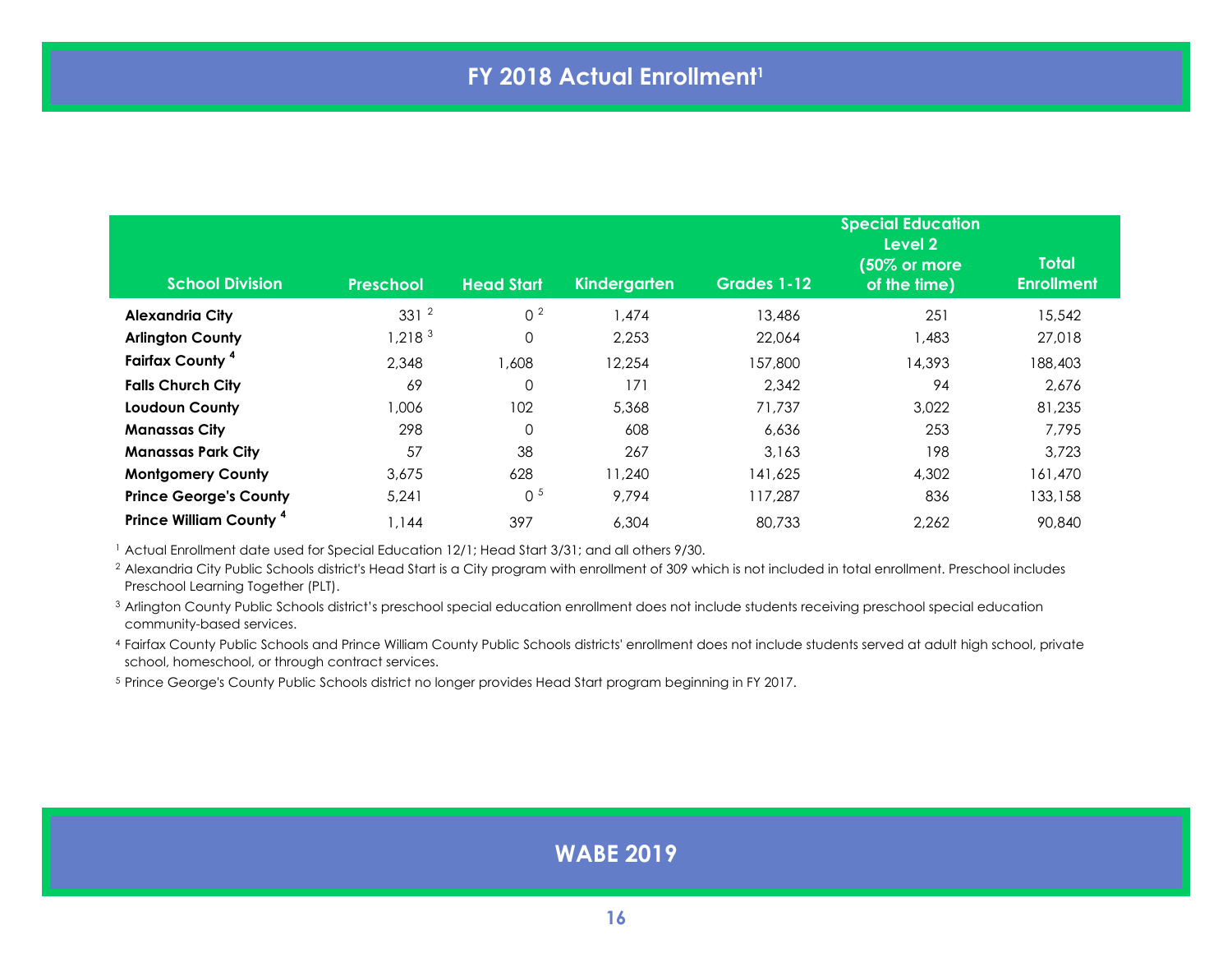<span id="page-16-0"></span>

| <b>School Division</b>             | <b>Preschool</b> | <b>Head Start</b> | <b>Kindergarten</b> | Grades 1-12 | <b>Special Education</b><br>Level 2<br>(50% or more<br>of the time) | <b>Total</b><br><b>Enrollment</b> |
|------------------------------------|------------------|-------------------|---------------------|-------------|---------------------------------------------------------------------|-----------------------------------|
| <b>Alexandria City</b>             | 339              | $\overline{O}$    | 1,498               | 13,619      | 472                                                                 | 15,928                            |
| <b>Arlington County</b>            | 1,304 $^{2}$     | $\Omega$          | 2,280               | 22,299      | 2,133                                                               | 28,016                            |
| Fairfax County <sup>3</sup>        | 2,291            | 1,851             | 12,575              | 158,596     | 14,855                                                              | 190,168                           |
| <b>Falls Church City</b>           | 70               | 0                 | 188                 | 2,373       | 110                                                                 | 2,741                             |
| Loudoun County                     | 1,018            | 100               | 5.412               | 73,361      | 3,214                                                               | 83,105                            |
| <b>Manassas City</b>               | 379              | 0                 | 608                 | 6,793       | 253                                                                 | 8,033                             |
| <b>Manassas Park City</b>          | 93               | 36                | 265                 | 3,173       | 199                                                                 | 3.766                             |
| <b>Montgomery County</b>           | 3,778            | 628               | 11,154              | 143,598     | 4,026                                                               | 163,184                           |
| <b>Prince George's County</b>      | 5,368            | 0                 | 9,749               | 119,349     | 854                                                                 | 135,320                           |
| Prince William County <sup>3</sup> | 1,141            | 397               | 6,387               | 81,613      | 2,465                                                               | 92,003                            |

1 Alexandria City Public Schools district's Head Start is a City program with enrollment of 309 which is not included in total enrollment. Preschool includes Preschool Learning Together (PLT).

 $^2$  Arlington County Public Schools district's preschool special education enrollment does not include students receiving preschool special education community-based services.

3 Fairfax County Public Schools and Prince William County Public Schools districts' enrollment does not include students served at adult high school, private school, homeschool, or through contract services.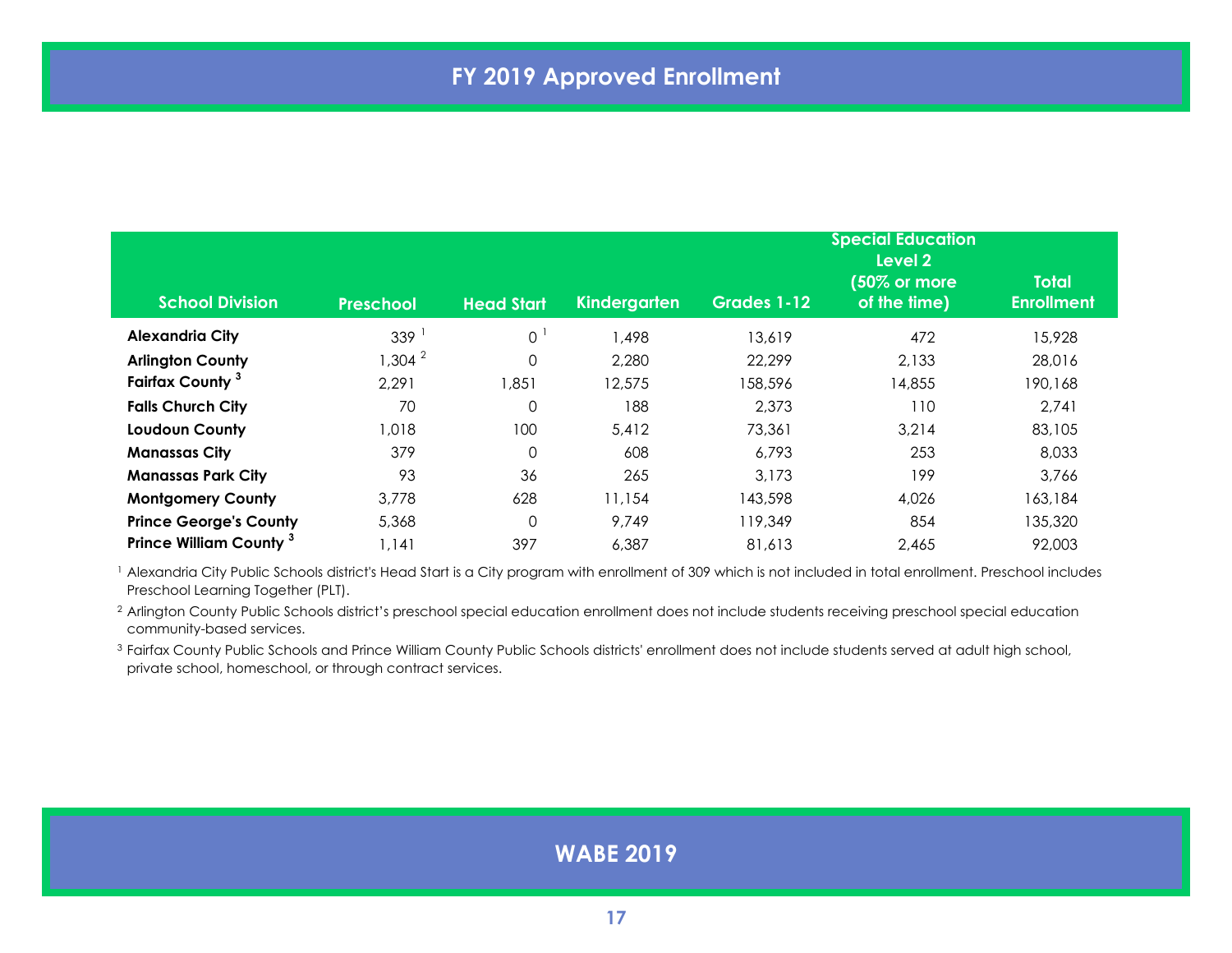<span id="page-17-0"></span>

| <b>School Division</b>        | <b>Prior Year Actual</b><br><b>Enrollment</b> | <b>Current Year</b><br><b>Approved Budget</b> | Percentage of<br><b>FY 2018</b><br><b>Enrollment</b> | Percentage of<br><b>FY 2019</b><br><b>Enrollment</b> |
|-------------------------------|-----------------------------------------------|-----------------------------------------------|------------------------------------------------------|------------------------------------------------------|
| Alexandria City <sup>2</sup>  | 4,737                                         | 5.092                                         | 30.5%                                                | 32.0%                                                |
| <b>Arlington County</b>       | 4,945                                         | 5.264                                         | 18.3%                                                | 18.8%                                                |
| Fairfax County <sup>3</sup>   | 35,773                                        | 36,659                                        | 19.0%                                                | 19.3%                                                |
| <b>Falls Church City</b>      | 257                                           | 263                                           | $9.6\%$                                              | $9.6\%$                                              |
| <b>Loudoun County</b>         | 8,832                                         | 9,818                                         | 10.9%                                                | 11.8%                                                |
| <b>Manassas City</b>          | 2.471                                         | 2.547                                         | 31.7%                                                | 31.7%                                                |
| <b>Manassas Park City</b>     | 1.145                                         | 1,108                                         | 30.8%                                                | 29.4%                                                |
| <b>Montgomery County</b>      | 25,468                                        | 24,032                                        | 15.8%                                                | 14.7%                                                |
| <b>Prince George's County</b> | 25,868                                        | 27.757                                        | 19.4%                                                | 20.5%                                                |
| <b>Prince William County</b>  | 15,466                                        | 15,866                                        | 17.0%                                                | 17.2%                                                |

1 Programs for English speakers of other languages use several different names in the WABE districts, including English as a Second Language, English for Speakers of Other Languages, and English Language Learners. For the purposes of this document, all such programs are referred to as English for Speakers of Other Languages, and enrollment includes only those students receiving services.

 $^2\,$  Alexandria City Public Schools district includes 10 participants in the adult education and adult alternative education programs.

3 Fairfax County Public Schools district includes students with L1-L4 services.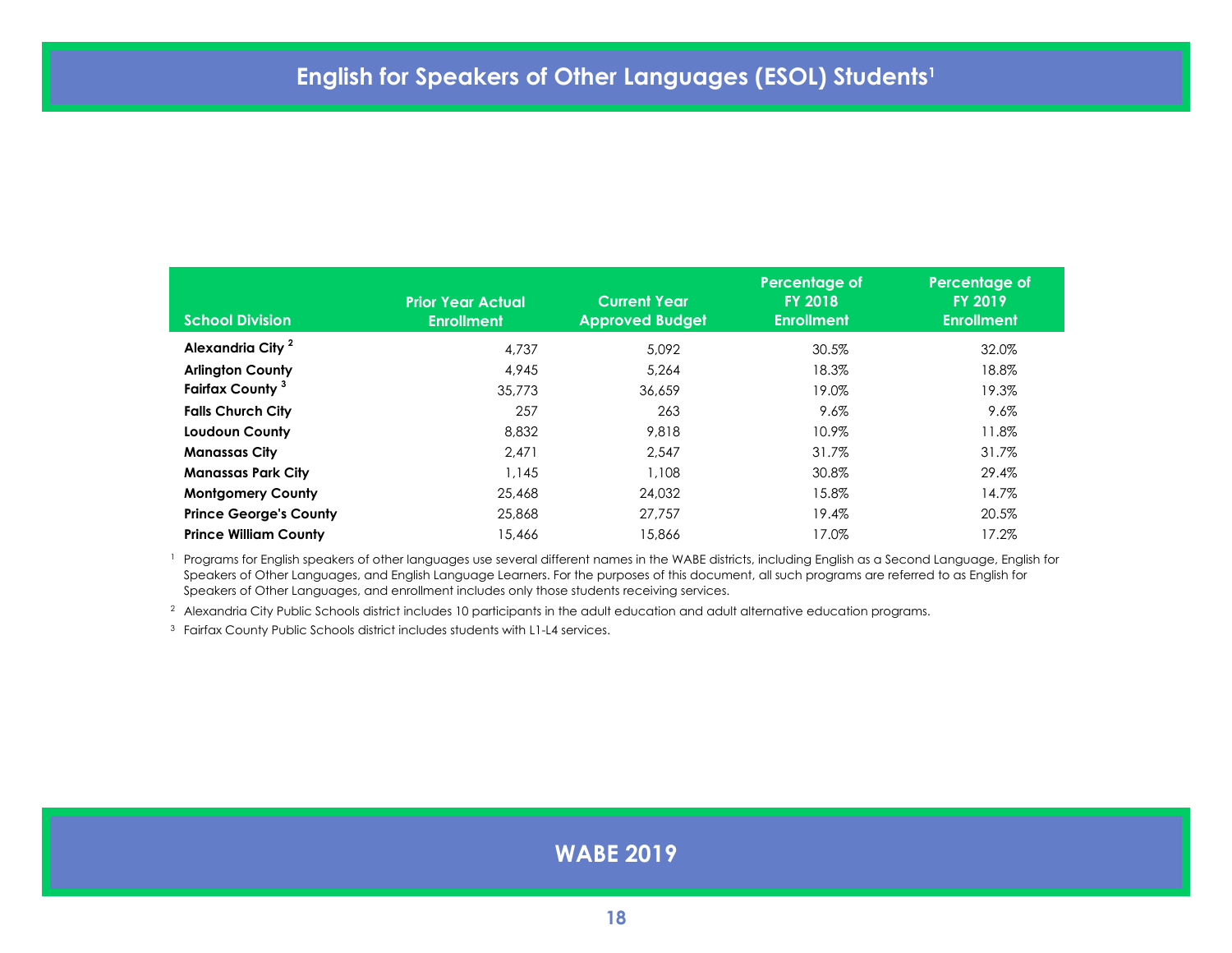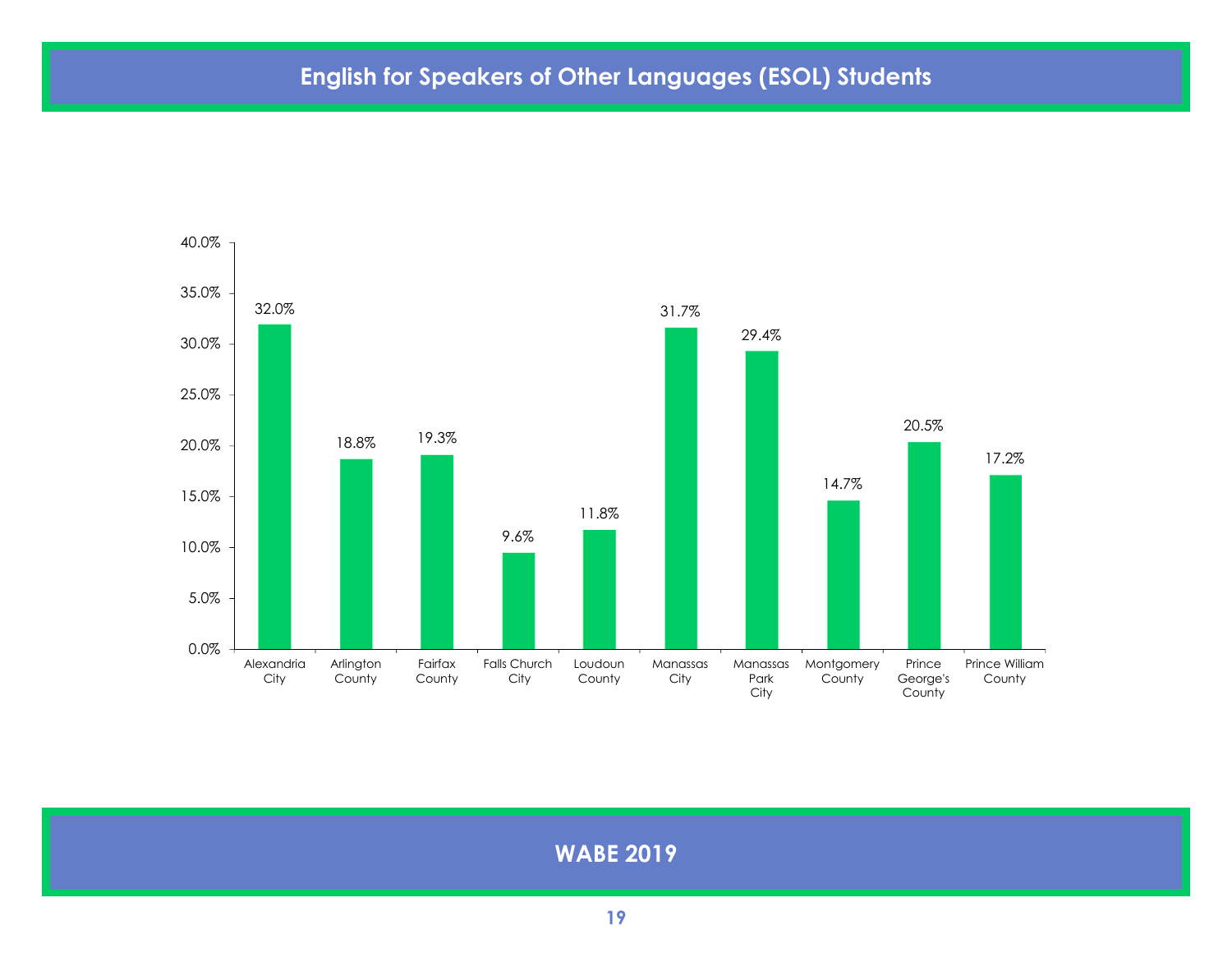<span id="page-19-0"></span>

|                                     |                   |                | <b>Traditional</b> |                  |                 | <b>Special</b>   |                    |              |
|-------------------------------------|-------------------|----------------|--------------------|------------------|-----------------|------------------|--------------------|--------------|
| <b>School Division</b>              | <b>Elementary</b> | <b>Middle</b>  | $(K-8)$            | <b>Secondary</b> | <b>High</b>     | <b>Education</b> | <b>Alternative</b> | <b>Total</b> |
| Alexandria City                     | 13                | $\overline{2}$ |                    | $\Omega$         |                 |                  |                    | 19           |
| <b>Arlington County</b>             | 23                | 5              | $\Omega$           |                  | 4               | 2                | 3                  | 38           |
| <b>Fairfax County</b>               | 4                 | 23             | $\Omega$           | 3                | 22              |                  | $\overline{2}$     | 198          |
| <b>Falls Church City</b>            | 2                 |                |                    | $\Omega$         |                 |                  |                    |              |
| Loudoun County <sup>2</sup>         | 58                | 16             | $\Omega$           |                  | 15              |                  | 2                  | 92           |
| <b>Manassas City</b>                | 5                 | 3              | $\Omega$           | $\Omega$         |                 |                  |                    |              |
| <b>Manassas Park City</b>           | $\overline{2}$    |                | $\Omega$           | $\Omega$         |                 |                  |                    |              |
| <b>Montgomery County</b>            | 134               | 40             |                    | 0                | 26 <sup>3</sup> | 5                |                    | 206          |
| Prince George's County <sup>4</sup> | 121               | 24             | 13                 | $\Omega$         | 28              |                  | 16                 | 209          |
| Prince William County <sup>5</sup>  | 60                | 16             | 3                  |                  | 12              |                  |                    | 94           |

1 Alexandria City Public Schools district includes Patrick Henry, a K-7 school, within elementary.

 $^2$  Loudoun County Public Schools district opened Williard Intermediate (grades 8 and 9) and Academies of Loudoun in the Fall of 2018. The Academies of Loudoun houses the Academy of Engineering & Technology, the Academy of Science, and Monroe Advanced Technical Academy.

 $^3$  Montgomery County Public Schools district includes, within high schools, 1 career and technology center.

4 Prince George's County Public Schools district includes charter, international, and other schools.

<sup>5</sup> Prince William County Public Schools district serves Grades 1-8 in two of the traditional schools and serves Grades K-8 in the third traditional school. Prince William County provides a specialized regional center for the advanced study of STEM serving grade 11 and 12. This center is not included in the School and Center counts.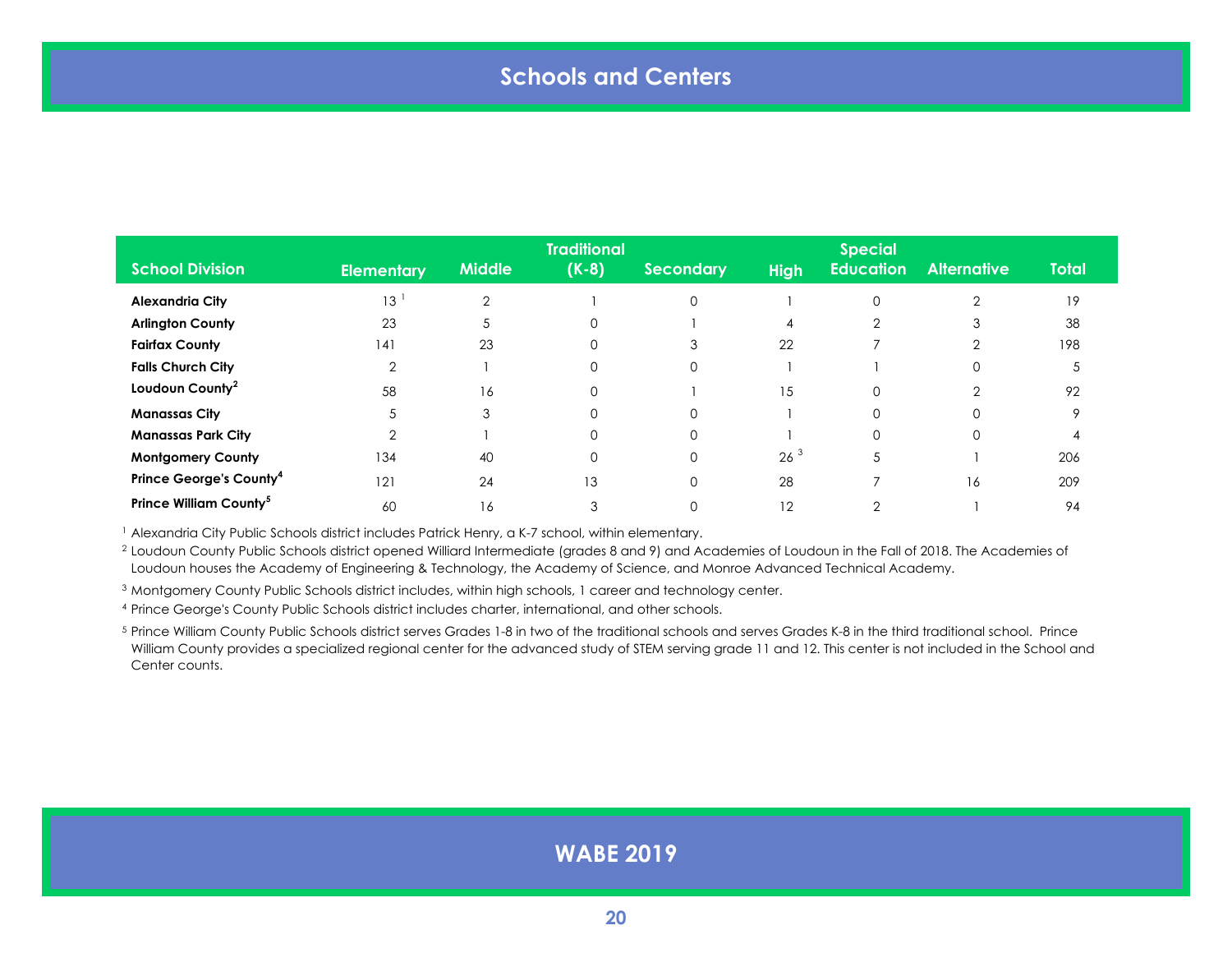<span id="page-20-0"></span>

|                                     | <b>Unduplicated Special Education Enrollment</b> |         |                                                 |              |                                                   |
|-------------------------------------|--------------------------------------------------|---------|-------------------------------------------------|--------------|---------------------------------------------------|
| <b>School Division</b>              | <b>Preschool</b>                                 | Level 1 | Level 2<br>$(50\% \text{ or more})$<br>of time) | <b>Total</b> | <b>Total Special</b><br><b>Education Services</b> |
| <b>Alexandria City</b>              | 194                                              | 1,327   | 251                                             | 1.772        | 8.042                                             |
| <b>Arlington County</b>             | $440^{-1}$                                       | 2.115   | 1,483                                           | 4,038        | 6.138                                             |
| Fairfax County <sup>2</sup>         | 2.348                                            | 9.719   | 14,393                                          | 26,460       | 46,908                                            |
| <b>Falls Church City</b>            | 41                                               | 247     | 94                                              | 382          | 575                                               |
| <b>Loudoun County</b>               | 732                                              | 5,491   | 3,022                                           | 9,245        | 12,406                                            |
| Manassas City <sup>3</sup>          | 69                                               | 653     | 253                                             | 975          | Data not available                                |
| <b>Manassas Park City</b>           | 30                                               | 207     | 198                                             | 435          | 587                                               |
| <b>Montgomery County</b>            | 1.431                                            | 12,454  | 4,302                                           | 18,187       | 21,884                                            |
| Prince George's County <sup>4</sup> | 1.947                                            | 10,001  | 3.051                                           | 14.999       | 40.215                                            |
| Prince William County <sup>3</sup>  | 702                                              | 8,089   | 2.262                                           | 11.053       | Data not available                                |

<sup>1</sup> Arlington County Public Schools district's preschool special education membership includes students for preschool special education community-based services.

2 Fairfax County Public Schools district's enrollment does not include students served at adult high school, private school, homeschool, or through contract services.

 $^3$  Manassas City Public Schools district and Prince William County Public Schools district do not report a duplicated special education student count.

<sup>4</sup> Prince George's County Public Schools district is one year behind in reporting Special Education Services.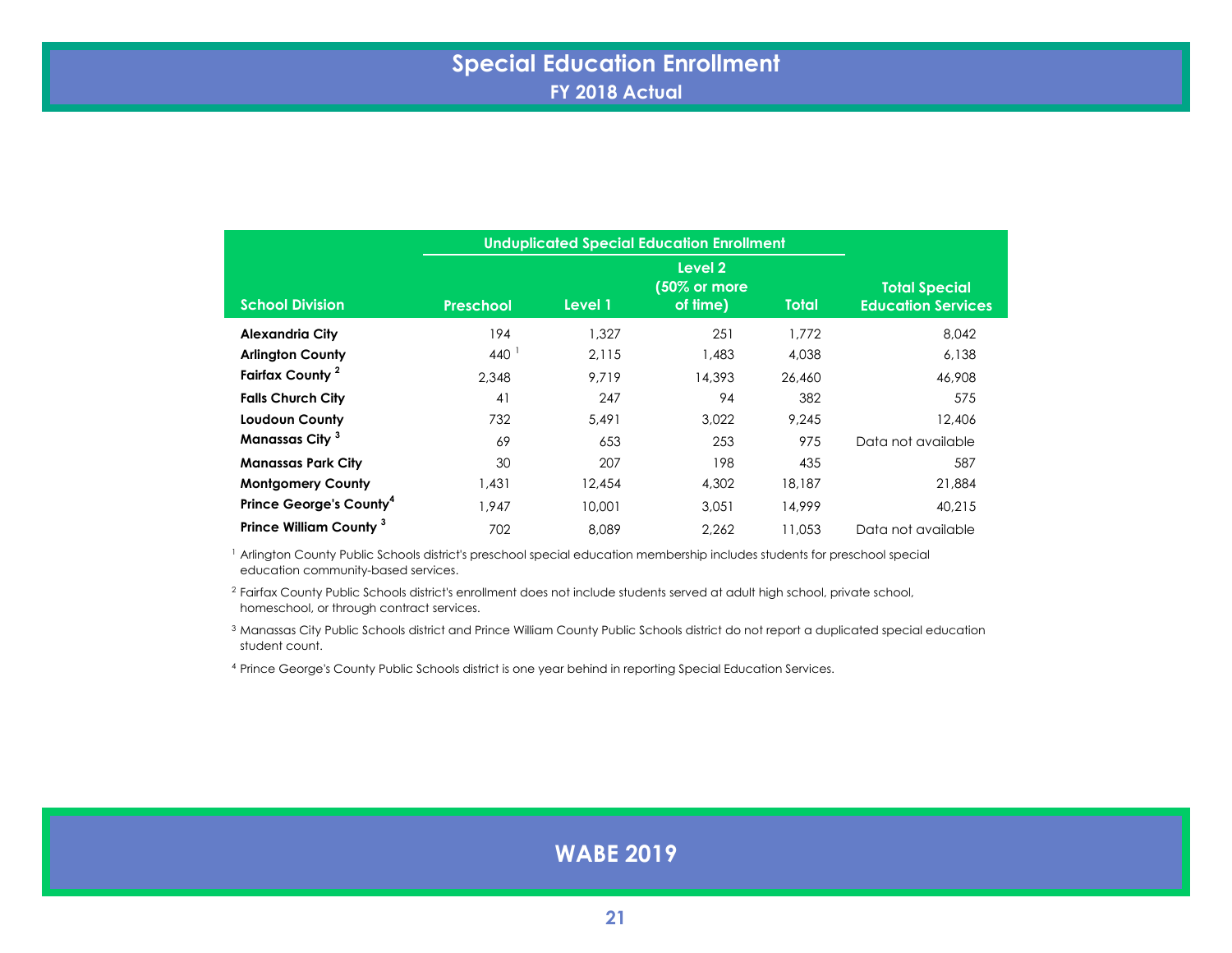<span id="page-21-0"></span>

|                                    | <b>Unduplicated Special Education Enrollment</b> |         |                                  |              |                                                   |
|------------------------------------|--------------------------------------------------|---------|----------------------------------|--------------|---------------------------------------------------|
| <b>School Division</b>             | Preschool                                        | Level 1 | Level 2 (50% or more<br>of time) | <b>Total</b> | <b>Total Special</b><br><b>Education Services</b> |
| <b>Alexandria City</b>             | 196                                              | 1.209   | 472                              | 1.877        | 8,051                                             |
| <b>Arlington County</b>            | $481$ <sup>1</sup>                               | 1.617   | 2.133                            | 4,231        | 6,161                                             |
| Fairfax County <sup>2</sup>        | 2.291                                            | 9.678   | 14,855                           | 26,824       | 46.989                                            |
| <b>Falls Church City</b>           | 41                                               | 253     | 96                               | 390          | 589                                               |
| <b>Loudoun County</b>              | 718                                              | 5,803   | 3.214                            | 9.735        | 13.026                                            |
| Manassas City <sup>3</sup>         | 69                                               | 653     | 253                              | 975          | Data not available                                |
| <b>Manassas Park City</b>          | 21                                               | 208     | 199                              | 428          | 590                                               |
| <b>Montgomery County</b>           | 1.493                                            | 13,584  | 4.026                            | 19,103       | 21,483                                            |
| <b>Prince George's County</b>      | 1.819                                            | 8.344   | 4.268                            | 14.431       | 38,060                                            |
| Prince William County <sup>3</sup> | 702                                              | 8.097   | 2.465                            | 11,264       | Data not available                                |

<sup>1</sup> Arlington County Public Schools preschool special education membership includes students for preschool special education communitybased services.

<sup>2</sup> Fairfax County Public Schools enrollment does not include students served at adult high school, private school, homeschool, or through contract services.

3 Manassas City Public Schools and Prince William County Public Schools do not report a duplicated special education student count.

<sup>4</sup> Prince George's County Public Schools is one year behind in reporting Special Education Services.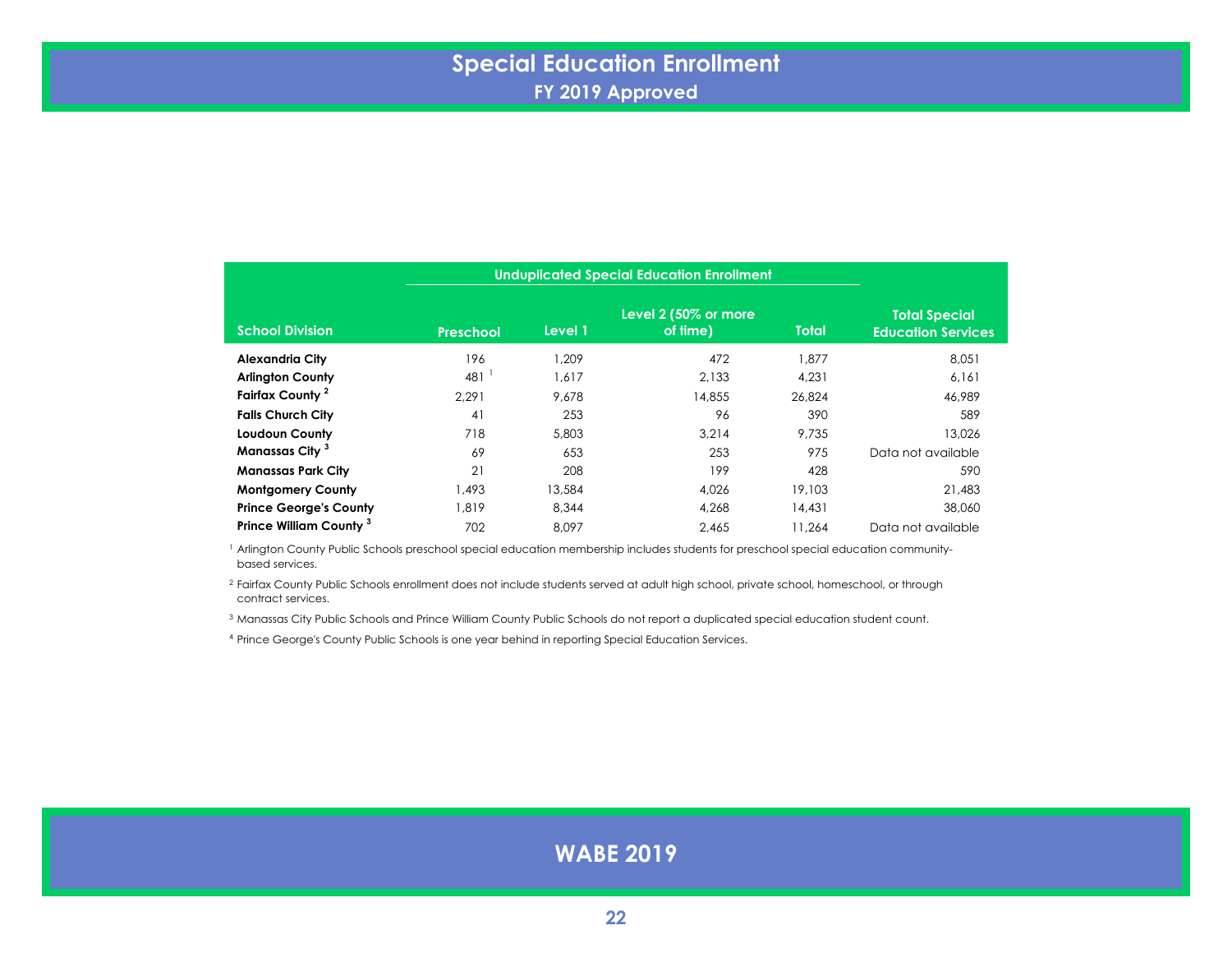<span id="page-22-0"></span>

| <b>Operating Fund</b>                 |                                                                                                                                                                                                                                                                                                                                                                                                                                                                                                                                                                                                                                     |
|---------------------------------------|-------------------------------------------------------------------------------------------------------------------------------------------------------------------------------------------------------------------------------------------------------------------------------------------------------------------------------------------------------------------------------------------------------------------------------------------------------------------------------------------------------------------------------------------------------------------------------------------------------------------------------------|
| or                                    |                                                                                                                                                                                                                                                                                                                                                                                                                                                                                                                                                                                                                                     |
| <b>Budgeted Current Expenditures:</b> | The data in this category include all funds for day-to-day expenditures for operation of the school<br>system such as regular and special education instruction; may include grants such as Head Start,<br>ESSA, Impact Aid, Perkins, and grants associated with IDEA; transportation costs including costs for<br>new and replacement buses; and building maintenance for educational programs. Budgeted<br>current expenditures also include the employer's share of employee benefits whether paid by the<br>school district, municipality, or the state. The expenditures are typically funded in the school<br>operating fund. |
| <b>Construction and Renovation:</b>   | This category includes all expenditures (which are typically funded in a capital improvements fund or<br>budget) for land, new construction, major renovations, and relocatable classrooms, whether funded<br>by the school district, municipality, county, or state through bond sales or "pay-as-you-go"<br>expenditures.                                                                                                                                                                                                                                                                                                         |
| <b>Debt Service:</b>                  | This category includes all payments for principal and interest on long-term debt whether paid by the<br>school district, municipality, county, or state.                                                                                                                                                                                                                                                                                                                                                                                                                                                                            |
| <b>Food Service:</b>                  | This data includes all expenditures for the school food services program regardless of the funding<br>source (federal, state, and local subsidies; and food sales).                                                                                                                                                                                                                                                                                                                                                                                                                                                                 |
| <b>Other Governmental Funds:</b>      | This category includes other Governmental Funds expenditures not included elsewhere, such as:                                                                                                                                                                                                                                                                                                                                                                                                                                                                                                                                       |
|                                       | • Grants budgeted in a fund other than those listed previously.                                                                                                                                                                                                                                                                                                                                                                                                                                                                                                                                                                     |
|                                       | • Adult education, defined as any remedial, enrichment, or makeup course or program offered<br>outside of the regular school year.                                                                                                                                                                                                                                                                                                                                                                                                                                                                                                  |
|                                       | • Summer school, defined as any remedial, enrichment, or makeup course or program offered<br>outside of the regular school year.                                                                                                                                                                                                                                                                                                                                                                                                                                                                                                    |
|                                       | • Other expenditures not defined elsewhere and defined within the chart.                                                                                                                                                                                                                                                                                                                                                                                                                                                                                                                                                            |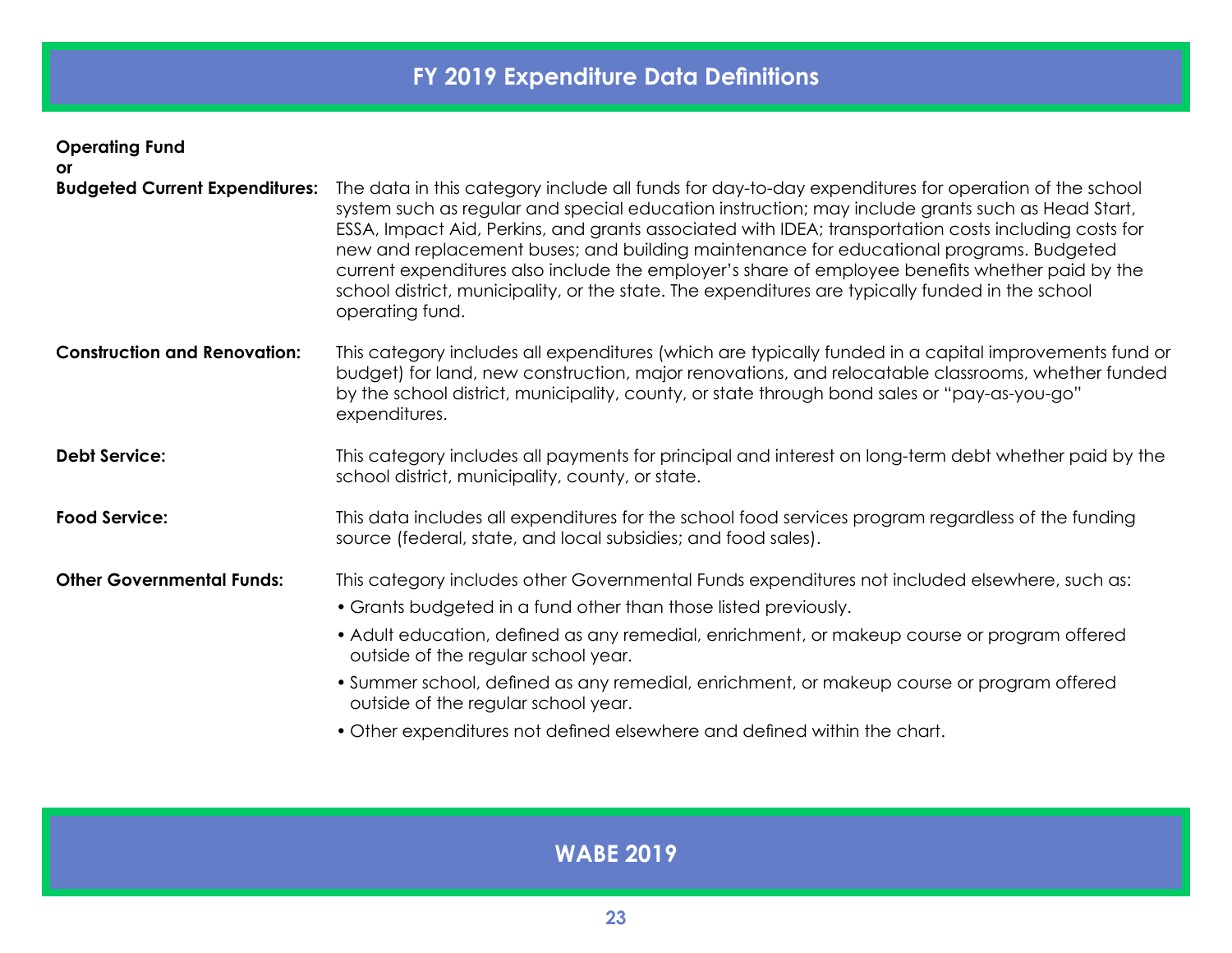<span id="page-23-0"></span>

| <b>School Division</b>        | <b>Operating</b><br>Fund <sup>1</sup> | <b>Construction</b><br><b>Fund</b> | <b>Debt</b><br>Service <sup>5</sup> | Food<br><b>Fund</b> | <b>Other</b><br>Governmental<br>Funds $2$ | Total<br>Expenditures <sup>3</sup> |
|-------------------------------|---------------------------------------|------------------------------------|-------------------------------------|---------------------|-------------------------------------------|------------------------------------|
| <b>Alexandria City</b>        | \$283,913,824                         | \$68,331,789                       | \$28,924,085                        | \$10,681,143        | \$5,075,620                               | \$396,926,461                      |
| <b>Arlington County</b>       | \$534,982,399                         | \$124,043,495                      | \$58,554,387                        | \$9,752,931         | \$30,383,211                              | \$757,716,423                      |
| <b>Fairfax County</b>         | $$2,883,979,875$ <sup>4</sup>         | \$204,828,018                      | \$196,012,133                       | \$101,967,724       | \$40,150,218                              | \$3,426,937,968                    |
| <b>Falls Church City</b>      | \$51,039,858                          | \$118,235,466                      | \$5,109,331                         | \$1,103,600         | \$2,819,126                               | \$178,307,381                      |
| <b>Loudoun County</b>         | \$1,213,793,270                       | \$61,647,800                       | \$134,845,030                       | \$31,630,102        | \$31,087,656                              | \$1,473,003,858                    |
| <b>Manassas City</b>          | \$104,421,631                         | \$3,303,783                        | \$6,346,792                         | \$4,152,805         | \$0                                       | \$118,225,011                      |
| <b>Manassas Park City</b>     | \$42,042,167                          | \$0                                | \$7,250,265                         | \$2,006,902         | \$215,539                                 | \$51,514,873                       |
| <b>Montgomery County</b>      | \$2,699,149,361                       | \$268,697,000                      | \$154,959,000                       | \$56,219,199        | \$23,238,159                              | \$3,202,262,719                    |
| <b>Prince George's County</b> | \$2,047,732,000                       | \$162,841,600                      | \$63,701,300                        | \$77,009,805        | \$0                                       | \$2,351,284,705                    |
| <b>Prince William County</b>  | \$1,080,297,628                       | \$84,874,962                       | \$107,730,113                       | \$52,277,451        | \$4,476,475                               | \$1,329,656,629                    |

<sup>1</sup> Funds for entitlement grants are included in Operating Funds, even for districts that do not include those expenditures in their operating funds.

<sup>2</sup> Includes Adult Education, Summer School, competitive grants and other. Numbers will not necessarily match the approved operating budget.

 $^3$  Governmental Funds only - excludes Proprietary and Fiduciary Funds.

4 For Fairfax County Public Schools district, the operating fund excludes transfers to other funds of \$30.5 million, textbook replacement reserve of \$3.8 million.

<sup>5</sup> School Debt Service might not be appropriated in the local school divisions, for example, Manassas Park City Public Schools division.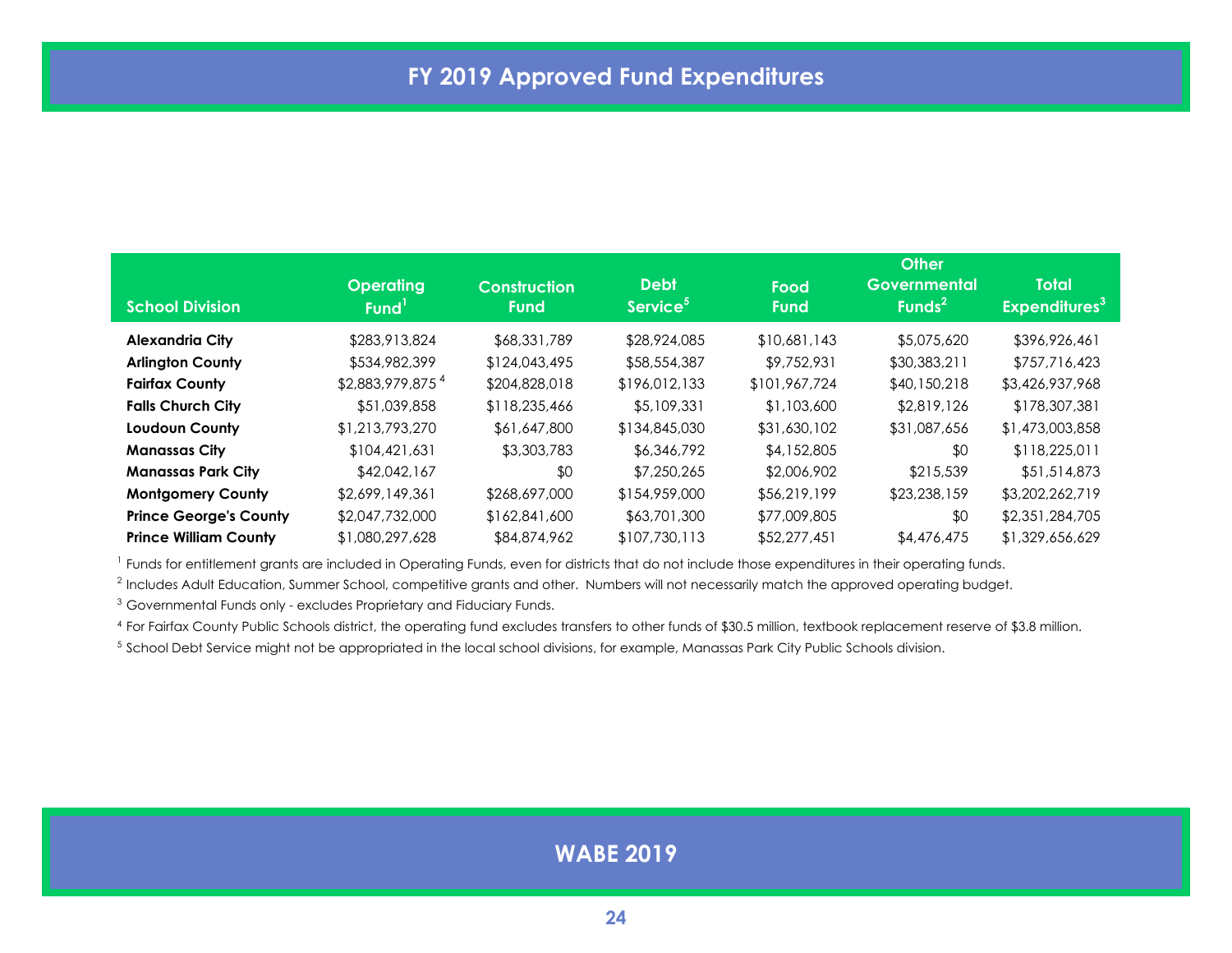<span id="page-24-0"></span>

|                               | <b>Federal</b> |                            | <b>State</b>    |                            | Local           |                     | <b>Beginning Balance</b> |                     | <b>Other</b> |                            |                 |
|-------------------------------|----------------|----------------------------|-----------------|----------------------------|-----------------|---------------------|--------------------------|---------------------|--------------|----------------------------|-----------------|
| <b>School Division</b>        | Amount         | <b>Percent</b><br>of Total | Amount          | <b>Percent</b><br>of Total | Amount          | Percent<br>of Total | Amount                   | Percent<br>of Total | Amount       | <b>Percent</b><br>of Total | Total           |
| <b>Alexandria City</b>        | \$9,842,188    | 3.5%                       | \$43,998,739    | $15.5\%$ <sup>2</sup>      | \$223,829,302   | 78.8%               | \$5,206,249              | $1.8\%$             | \$1,037,347  | 0.4%                       | \$283,913,825   |
| <b>Arlington County</b>       | \$8,912,029    | 1.7%                       | \$72,900,008    | 13.6%                      | \$434,831,815   | 81.3%               | \$14.321.747             | 2.7%                | \$4,016,800  | 0.8%                       | \$534,982,399   |
| <b>Fairfax County</b>         | \$74,073,323   | 2.5%                       | \$688,150,980   | 23.6%                      | \$2,051,659,207 | 70.3%               | \$33,495,428             | 1.1%                | \$70,861,578 | 2.4%                       | \$2,918,240,516 |
| <b>Falls Church City</b>      | \$556,558      | 1.1%                       | \$6,849,770     | 13.4%                      | \$42,211,546    | 82.7%               | \$450,000                | 0.9%                | \$971,984    | 1.9%                       | \$51,039,858    |
| <b>Loudoun County</b>         | \$19,168,483   | 1.6%                       | \$369,334,380   | 30.4%                      | \$797,402,923   | 65.7%               | \$15,500,000             | $1.3\%$             | \$12,387,484 | $1.0\%$                    | \$1,213,793,270 |
| <b>Manassas City</b>          | \$3,593,090    | $3.4\%$                    | \$52,508,191    | 50.3%                      | \$47,830,368    | 45.8%               | \$0                      | 0.0%                | \$489,982    | 0.5%                       | \$104,421,631   |
| <b>Manassas Park City</b>     | \$1,252,504    | 3.0%                       | \$26,957,678    | 64.1%                      | \$12,150,000    | 28.9%               | \$215,800                | 0.5%                | \$1,466,186  | 3.5%                       | \$42,042,167    |
| <b>Montgomery County</b>      | \$76,114,327   | 3.0%                       | \$707,968,748   | 28.0%                      | \$1,708,627,645 | 67.6%               | \$25,000,000             | 1.0%                | \$10,097,940 | 0.4%                       | \$2,527,808,660 |
| <b>Prince George's County</b> | \$100,107,600  | 4.9%                       | \$1,142,581,600 | 55.8%                      | \$763,562,900   | 37.3%               | \$28,000,000             | 1.4%                | \$13,479,900 | 0.7%                       | \$2,047,732,000 |
| <b>Prince William County</b>  | \$38,121,179   | 3.5%                       | \$534,513,421   | 49.3%                      | \$478,667,603   | 44.1%               | \$26,476,567             | 2.4%                | \$6,995,333  | $0.6\%$ <sup>3</sup>       | \$1,084,774,103 |

<sup>1</sup> Funds for entitlement grants are included here under the School Operating Fund for consistency with other districts, although some districts may not consider these funds as part of their operating funds.  $^2$  Alexandria City Public Schools State revenue includes the removal of the Adult Education and Summer programs.

<sup>3</sup> Prince William County Public Schools includes \$1,218,384 in Adult Education, \$2,865,238 in Summer School, and \$392,852 in the Nursing Program in the General Fund but have been reported them within "Other".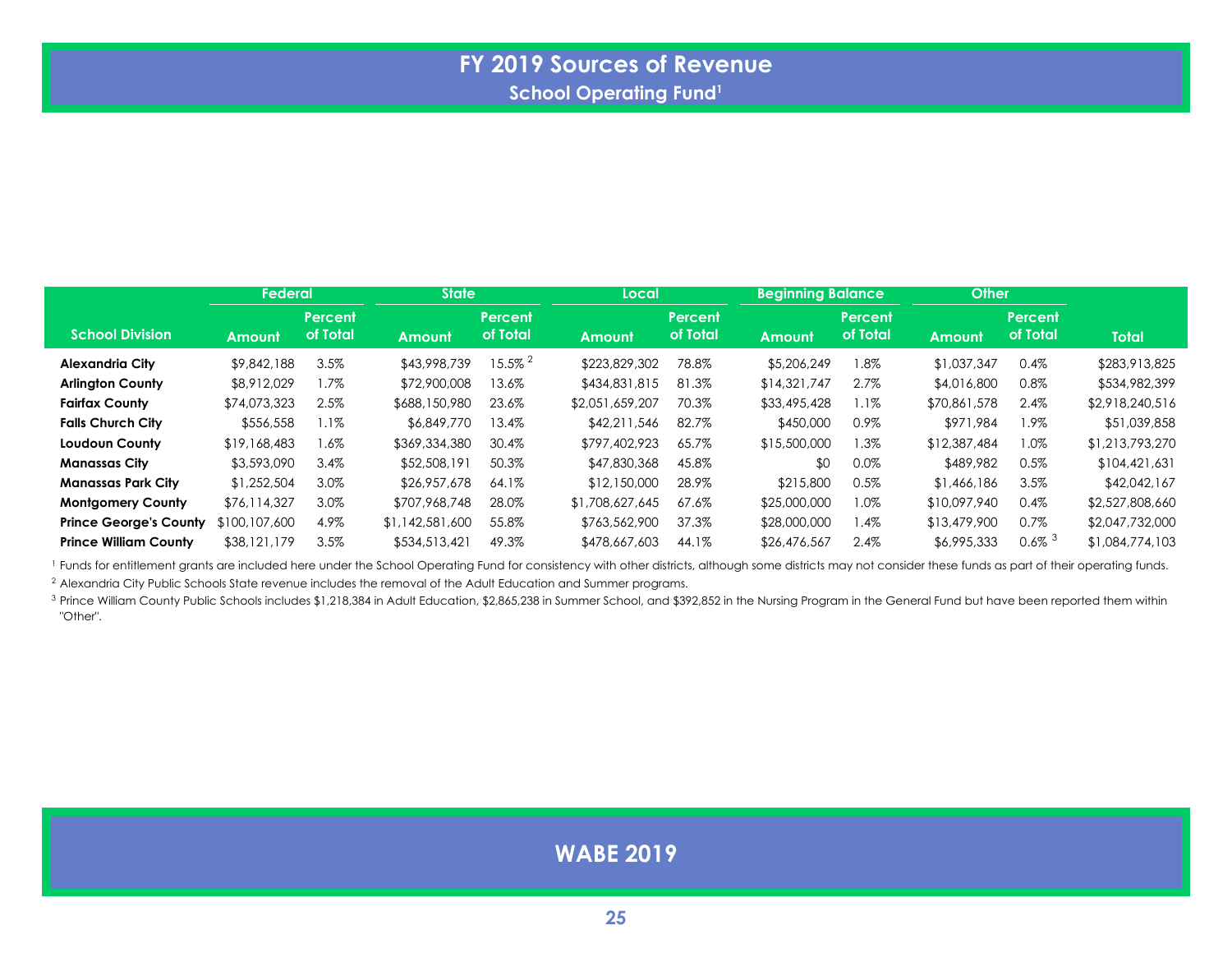## **FY 2019 Sources of Revenue Percent of Total Operating Fund**

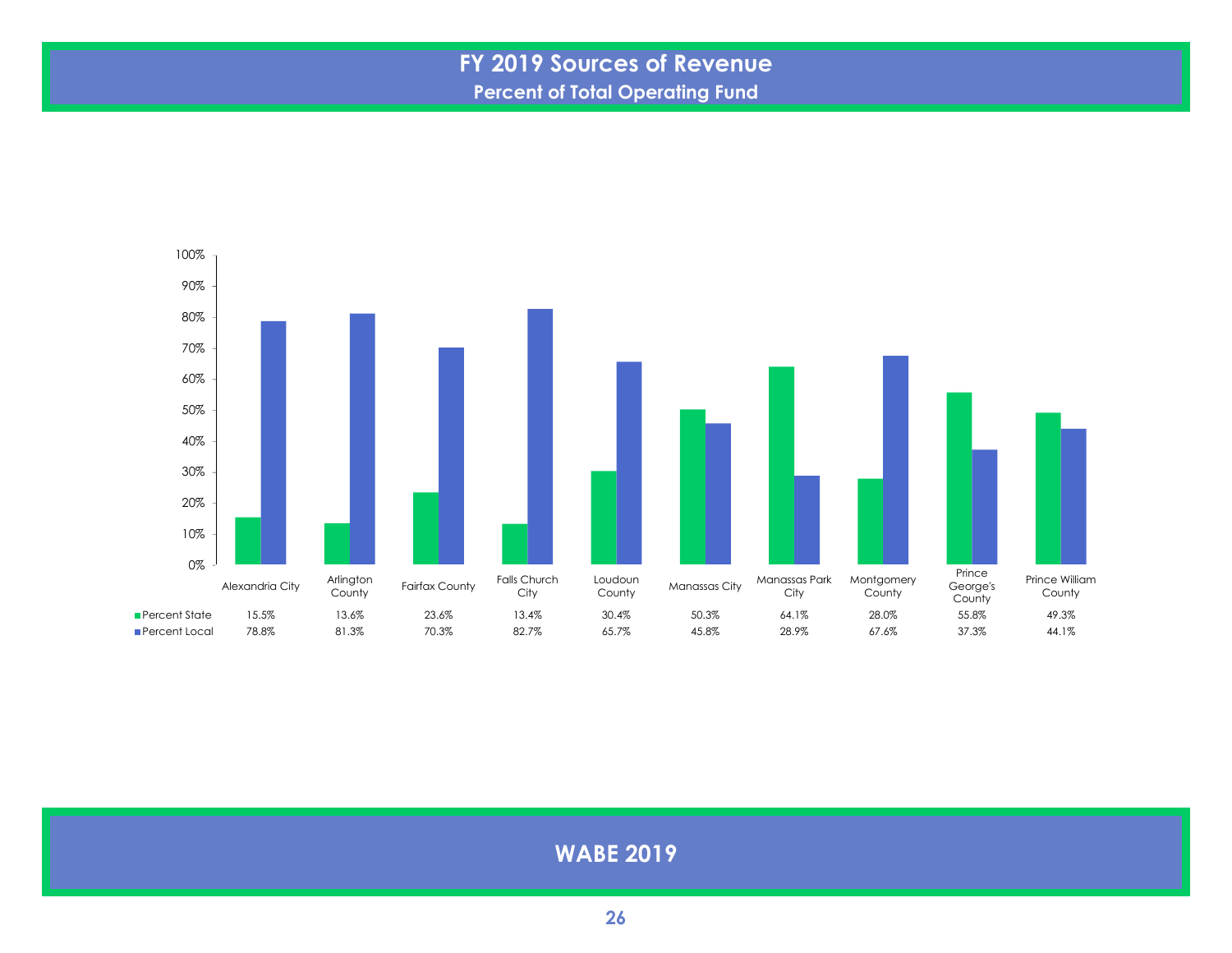# **FY 2019 Local Funding Effort**

<span id="page-26-0"></span>

| <b>School Division</b>        | City/County<br><b>General Fund</b><br>Amount | <b>City/County</b><br><b>Approved</b><br>Disbursements to<br><b>School Operating</b><br><b>Funds</b> | Percent of<br>City/County<br><b>General Fund</b> | <b>City/County</b><br><b>Approved</b><br>Disbursements to<br><b>School Debt</b><br>Service <sup>2</sup> | <b>Percent of</b><br>City/County<br><b>General Fund</b> | Total City/County<br><b>Approved</b><br>Disbursements to<br><b>Schools</b> | <b>Percent of</b><br>City/County<br><b>General Fund</b> |
|-------------------------------|----------------------------------------------|------------------------------------------------------------------------------------------------------|--------------------------------------------------|---------------------------------------------------------------------------------------------------------|---------------------------------------------------------|----------------------------------------------------------------------------|---------------------------------------------------------|
| <b>Alexandria City</b>        | \$748,426,936                                | \$223,829,302                                                                                        | 29.9%                                            | \$28,924,085                                                                                            | 3.9%                                                    | \$252,753,387                                                              | 33.8%                                                   |
| <b>Arlington County</b>       | \$1,275,833,059                              | \$434,831,815                                                                                        | 34.1%                                            | \$53,888,008                                                                                            | 4.2%                                                    | \$488,719,823                                                              | 38.3%                                                   |
| <b>Fairfax County</b>         | \$4,280,915,642                              | $$2,067,259,207$ <sup>1</sup>                                                                        | 48.3%                                            | \$193,381,033                                                                                           | 4.5%                                                    | \$2,260,640,240                                                            | 52.8%                                                   |
| <b>Falls Church City</b>      | \$93,964,300                                 | \$42,319,046                                                                                         | 45.0%                                            | \$5,109,331                                                                                             | 5.4%                                                    | \$47,428,377                                                               | 50.5%                                                   |
| <b>Loudoun County</b>         | \$1,614,662,885                              | \$797,402,923                                                                                        | 49.4%                                            | \$134,845,030                                                                                           | 8.4%                                                    | \$932,247,953                                                              | 57.7%                                                   |
| <b>Manassas City</b>          | \$119,872,630                                | \$50,730,368                                                                                         | 42.3%                                            | \$6,346,792                                                                                             | 5.3%                                                    | \$57,077,160                                                               | 47.6%                                                   |
| <b>Manassas Park City</b>     | \$44,955,513                                 | \$12,150,000                                                                                         | 27.0%                                            | \$7,250,265                                                                                             | 16.1%                                                   | \$19,400,265                                                               | 43.2%                                                   |
| <b>Montgomery County</b>      | \$4,885,128,553                              | \$2,444,080,000                                                                                      | 50.0%                                            | \$154,959,000                                                                                           | 3.2%                                                    | \$2,599,039,000                                                            | 53.2%                                                   |
| <b>Prince George's County</b> | \$3,422,847,500                              | \$763,562,900                                                                                        | 22.3%                                            | \$63,701,300                                                                                            | 1.9%                                                    | \$827,264,200                                                              | 24.2%                                                   |
| <b>Prince William County</b>  | \$1,179,005,503                              | \$475,431,619                                                                                        | 40.3%                                            | \$103,436,564                                                                                           | 8.8%                                                    | \$578,868,183                                                              | 49.1%                                                   |

1 Fairfax County Public Schools includes \$15.6 million for infrastructure replacement and upgrades.

2 School Debt Service might not be appropriated in the local school divisions, for example, Manassas Park City Public Schools.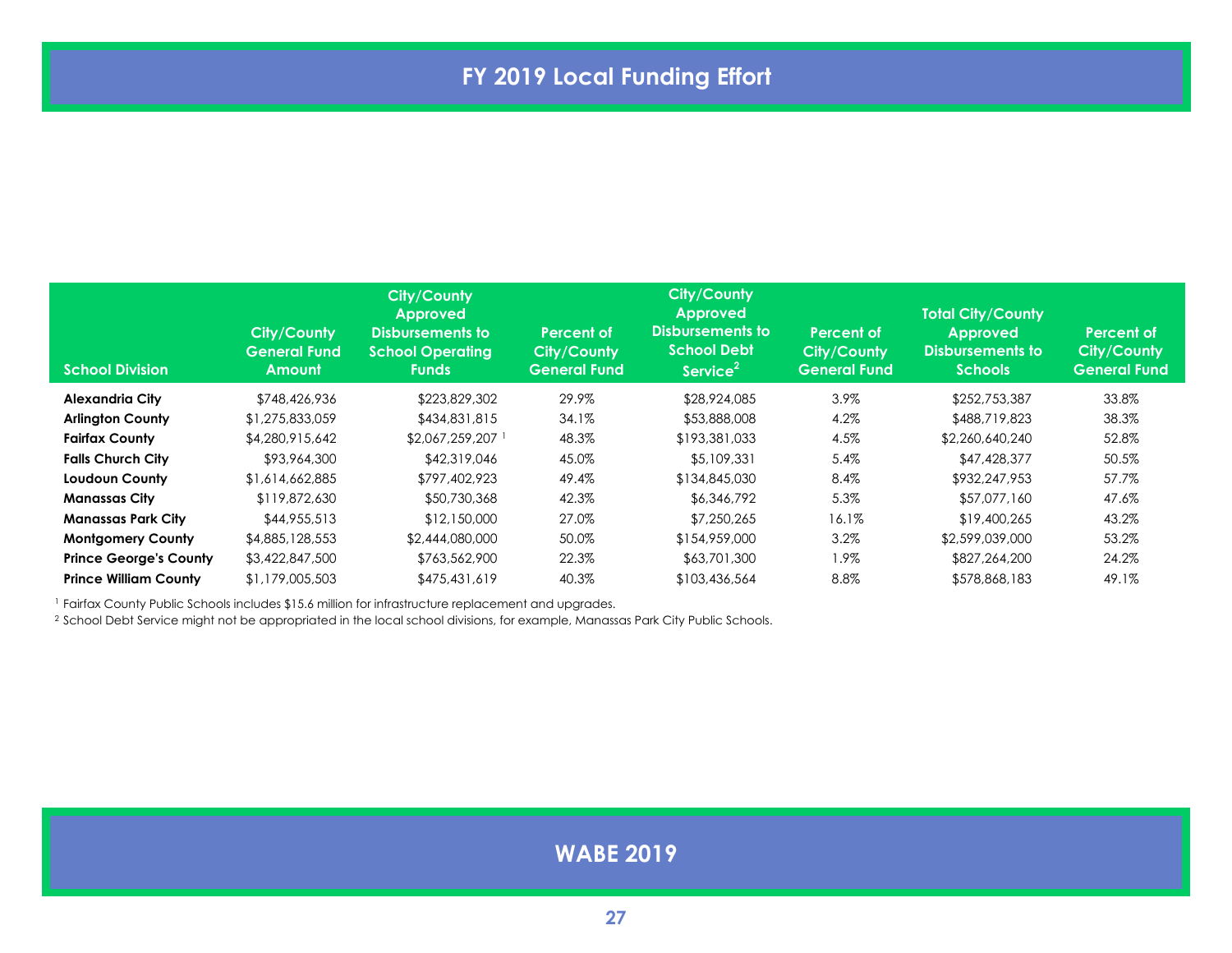## **FY 2019 Approved Staffing Ratios Base Teacher Staffing Ratio**

<span id="page-27-0"></span>

| <b>School Division</b>              | <b>Kindergarten</b> | <b>Elementary</b> |      | Middle /<br><b>Intermediate</b> | Secondary /<br><b>High</b> |
|-------------------------------------|---------------------|-------------------|------|---------------------------------|----------------------------|
| Alexandria City <sup>1</sup>        | 22.0                | Grades 1-2        | 24.0 | N/A                             | N/A                        |
|                                     |                     | Grades 3-5        | 26.0 |                                 |                            |
| <b>Arlington County</b>             | 23:1                | Grade 1           | 20.0 | 23.4:1                          | 25.4:1                     |
|                                     |                     | Grades 2-3        | 22.0 |                                 |                            |
|                                     |                     | Grades 4-5        | 23.0 |                                 |                            |
| Fairfax County <sup>2</sup>         | 27.3                |                   | 27.3 | 27.9                            | 31.0                       |
| <b>Falls Church City</b>            | 22:1                | Grades 1-2        | 22.0 | 24:1                            | 24:1                       |
|                                     |                     | Grades 3-5        | 24.0 |                                 |                            |
| <b>Loudoun County</b>               | 23.0                |                   | 23.0 | 23.8                            | 24.2                       |
| <b>Manassas City</b>                | 23.0                | Grades 1-3        | 23.0 | 28.0                            | 28.0                       |
|                                     |                     | Grades 4          | 28.0 |                                 |                            |
| <b>Manassas Park City</b>           | 19:1                | Grades 1-3        | 19.0 | 24:1                            | 24:1                       |
|                                     |                     | Grades 4-5        | 24.0 |                                 |                            |
| Montgomery County <sup>3</sup>      | N/A                 |                   | N/A  | N/A                             | N/A                        |
| Prince George's County <sup>4</sup> | N/A                 |                   | N/A  | N/A                             | N/A                        |
| <b>Prince William County</b>        | 24:1                | Grades 1-3        | 24.0 | 21:1                            | 21.3:1                     |
|                                     |                     | Grades 4-5        | 25.0 |                                 |                            |

<sup>1</sup> Alexandria City Public Schools does not allocate positions based on staffing ratios for middle and high school classrooms. Staffing is determined by course enrollment.

<sup>2</sup> Fairfax County Public Schools staffing ratios also take into account the number of students eligible for free and reduced priced meals and ESOL services. Additional teacher positions are allocated from the staffing reserve to help eliminate class size of 30 and above in elementary schools. For a complete listing of staffing formulas, see the appendix of the FY 2019 Approved Budget.

 $\rm^3$  Montgomery County Public Schools numbers are maximum class size guidelines and not ratios or targets for class sizes. With guidelines for maximums, the actual numbers end up being less than the guideline.

4 Prince George's County Public Schools uses Student Based Budgeting (SBB) and student-classroom teacher ratios are not instituted. SBB gives Principals the autonomy to allocate staff based on the students enrolled and the specific needs of those students.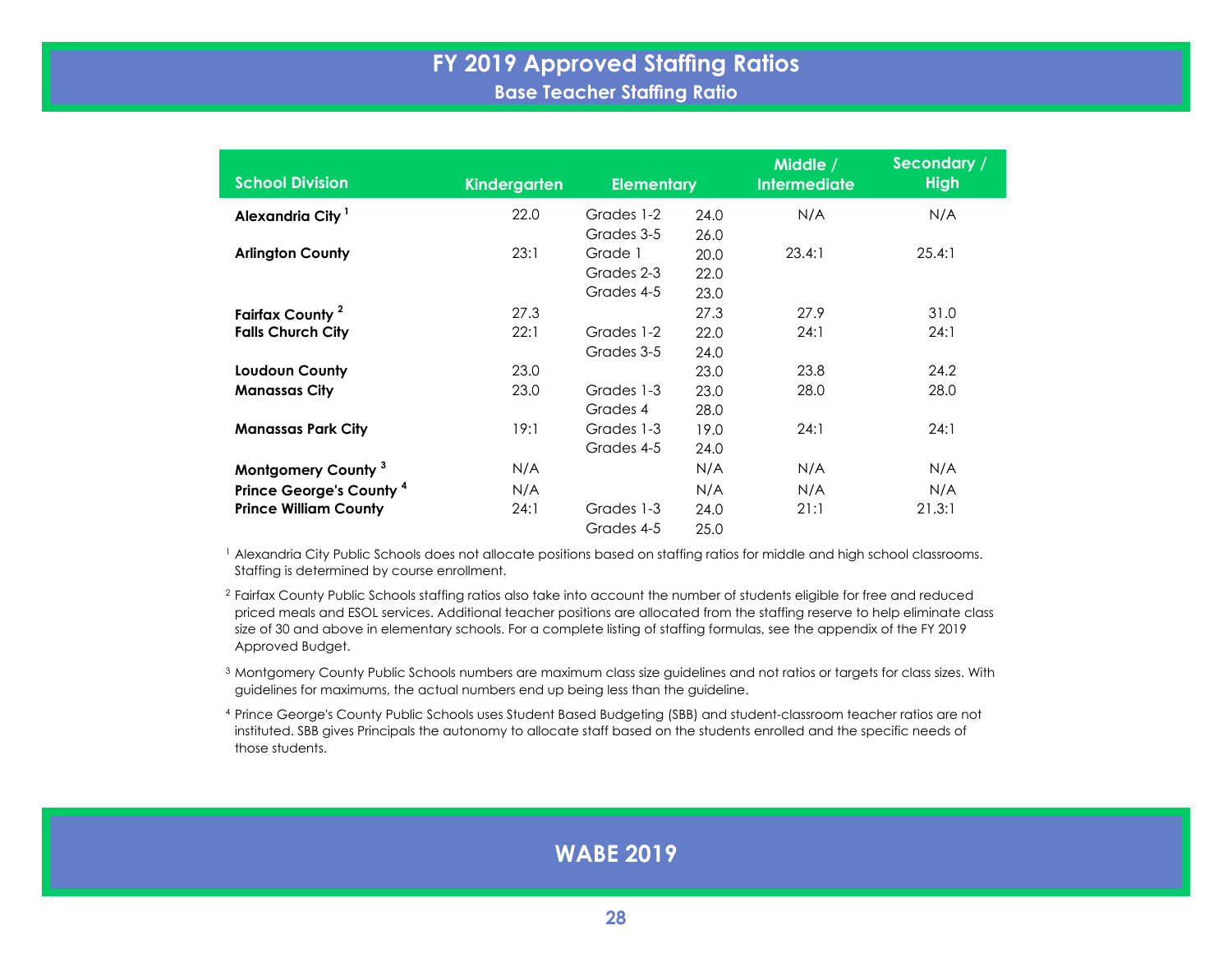<span id="page-28-0"></span>

|                                     | Students per Classroom Teacher <sup>2</sup> |                                 |                            | Students per Teacher-Scale Position <sup>3</sup> |                                 |                            |
|-------------------------------------|---------------------------------------------|---------------------------------|----------------------------|--------------------------------------------------|---------------------------------|----------------------------|
| <b>School Division</b>              | <b>Elementary</b>                           | Middle /<br><b>Intermediate</b> | Secondary /<br><b>High</b> | <b>Elementary</b>                                | Middle /<br><b>Intermediate</b> | Secondary /<br><b>High</b> |
| Alexandria City <sup>4</sup>        | 14.4                                        | 25.7                            | 21.7                       | 9.1                                              | 15.8                            | 11.4                       |
| <b>Arlington County</b>             | 21.0                                        | 20.9                            | 19.6                       | 10.2                                             | 16.7                            | 16.8                       |
| Fairfax County <sup>5</sup>         | 22.6                                        | 25.1                            | 25.9                       | 14.7                                             | 20.8                            | 21.3                       |
| <b>Falls Church City</b>            | 22.6                                        | 22.4                            | 22.5                       | 12.0                                             | 16.1                            | 14.0                       |
| <b>Loudoun County</b>               | 22.7                                        | 22.1                            | 23.8                       | 14.3                                             | 18.5                            | 20.1                       |
| <b>Manassas City</b>                | 21.8                                        | 25.6                            | 26.5                       | 11.2                                             | 17.2                            | 18.7                       |
| <b>Manassas Park City</b>           | 21.5                                        | 26.4                            | 28.4                       | 11.5                                             | 19.5                            | 20.8                       |
| <b>Montgomery County</b>            | 19.1                                        | 25.0                            | 26.4                       | 13.7                                             | 21.7                            | 23.5                       |
| Prince George's County <sup>6</sup> |                                             |                                 |                            |                                                  |                                 |                            |
| <b>Prince William County</b>        | 22.1                                        | 28.1                            | 29.3                       | 14.5                                             | 20.5                            | 21.7                       |

1 Chart excludes teachers and students in Pre-K, kindergarten, alternative schools, and self-contained special education.

2 Classroom teachers are positions used to determine class size.

3 Students per teacher-scale positions include classroom teachers and other teachers such as ESOL/ESL, librarians, reading, coaches, mentors, music, art, physical education, etc.

4 Alexandria City Public Schools district's special placement, Pre-K, and kindergarten student enrollments are not included. Elementary classroom teacher count includes "flex" positions which are categorized as student improvement FTEs.

5 Fairfax County Public Schools district does not reflect additional funding to alleviate large class size in the elementary schools.

<sup>6</sup> Prince George's County Public Schools district uses Student Based Budgeting (SBB) and student-classroom teacher ratios are not instituted. SBB gives principals the autonomy to allocate staff based on the students enrolled and the specific needs of those students.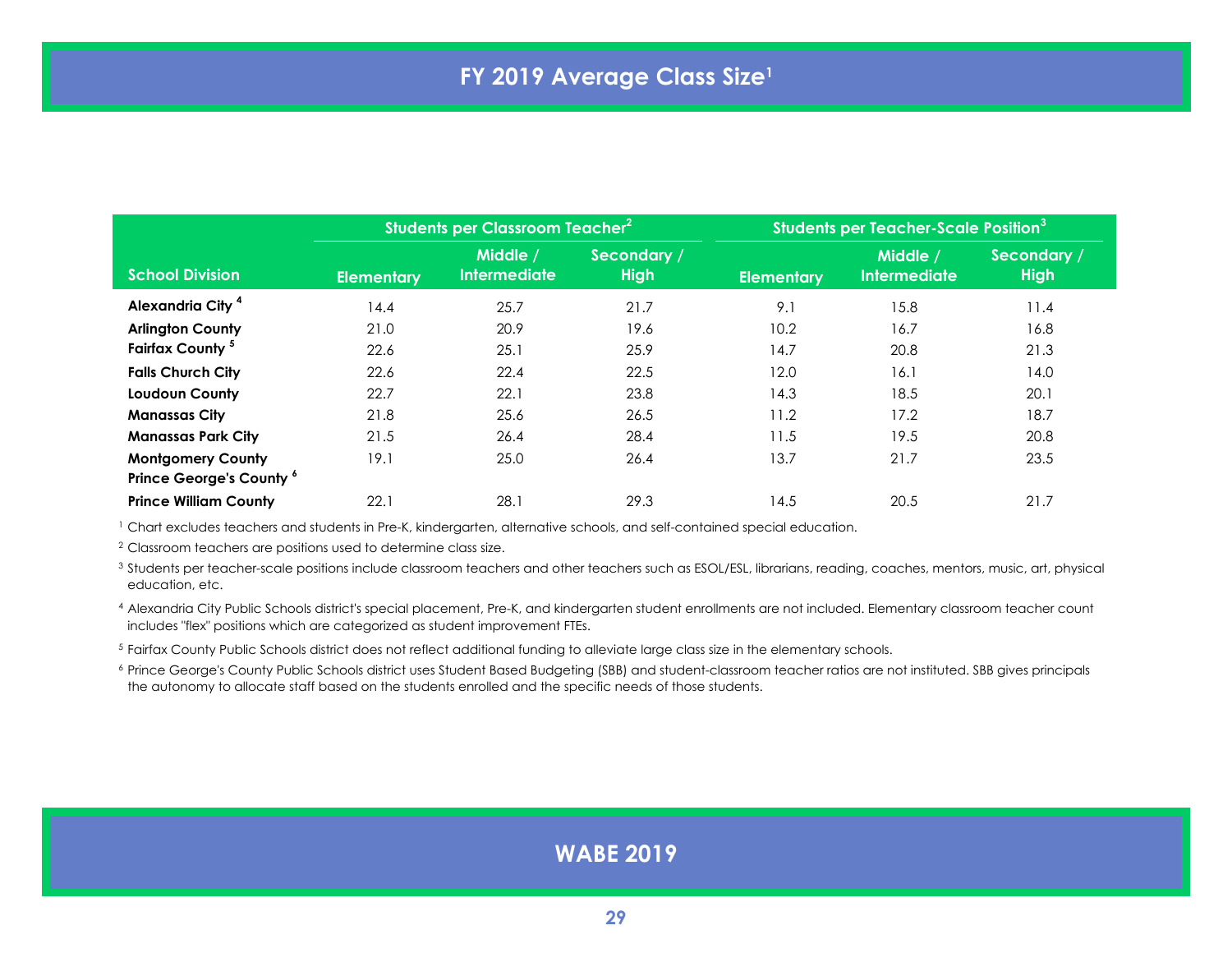<span id="page-29-0"></span>

|                                     |                 | Number of Schools Offering Half- or Full-Day Kindergarten | <b>Students per Classroom</b><br><b>Teacher</b> |            |                       |                 |
|-------------------------------------|-----------------|-----------------------------------------------------------|-------------------------------------------------|------------|-----------------------|-----------------|
| <b>School Division</b>              | <b>Half-Day</b> | <b>Full-Day</b>                                           | <b>Total</b>                                    | % Full-Day | Half-Day <sup>2</sup> | <b>Full-Day</b> |
| <b>Alexandria City</b>              | 0               | 14                                                        | 14                                              | 100.0%     | N/A                   | 20.8            |
| <b>Arlington County</b>             | 0               | 23                                                        | 23                                              | 100.0%     | N/A                   | 19.9            |
| <b>Fairfax County</b>               | 0               | 138                                                       | 138                                             | 100.0%     | N/A                   | 22.8            |
| <b>Falls Church City</b>            | 0               |                                                           |                                                 | 100.0%     | N/A                   | 21.2            |
| Loudoun County <sup>3</sup>         | 0               | 58                                                        | 58                                              | 100.0%     | N/A                   | 21.9            |
| <b>Manassas City</b>                | 0               | 5                                                         | 5                                               | 100.0%     | N/A                   | 21.0            |
| <b>Manassas Park City</b>           | 0               |                                                           |                                                 | 100.0%     | N/A                   | 22.1            |
| <b>Montgomery County</b>            | 0               | 134                                                       | 134                                             | 100.0%     | N/A                   | 19.0            |
| Prince George's County <sup>4</sup> | 0               | $\Omega$                                                  | 0                                               | $0.0\%$    | N/A                   | N/A             |
| <b>Prince William County</b>        | 0               | 61                                                        | 61                                              | 100.0%     | N/A                   | 22.2            |

1 Excludes Pre-K teachers and students and self-contained special education teachers and students.

 $2$  Half-day teachers teach two kindergarten classes per day.

3 Loudoun County Public Schools moved to 100% full day kindergarten in FY 2019.

4 Prince George's County Public Schools uses Student Based Budgeting (SBB) and student-classroom teacher ratios are not instituted. SBB gives principals the autonomy to allocate staff based on the students enrolled and the specific needs of those students.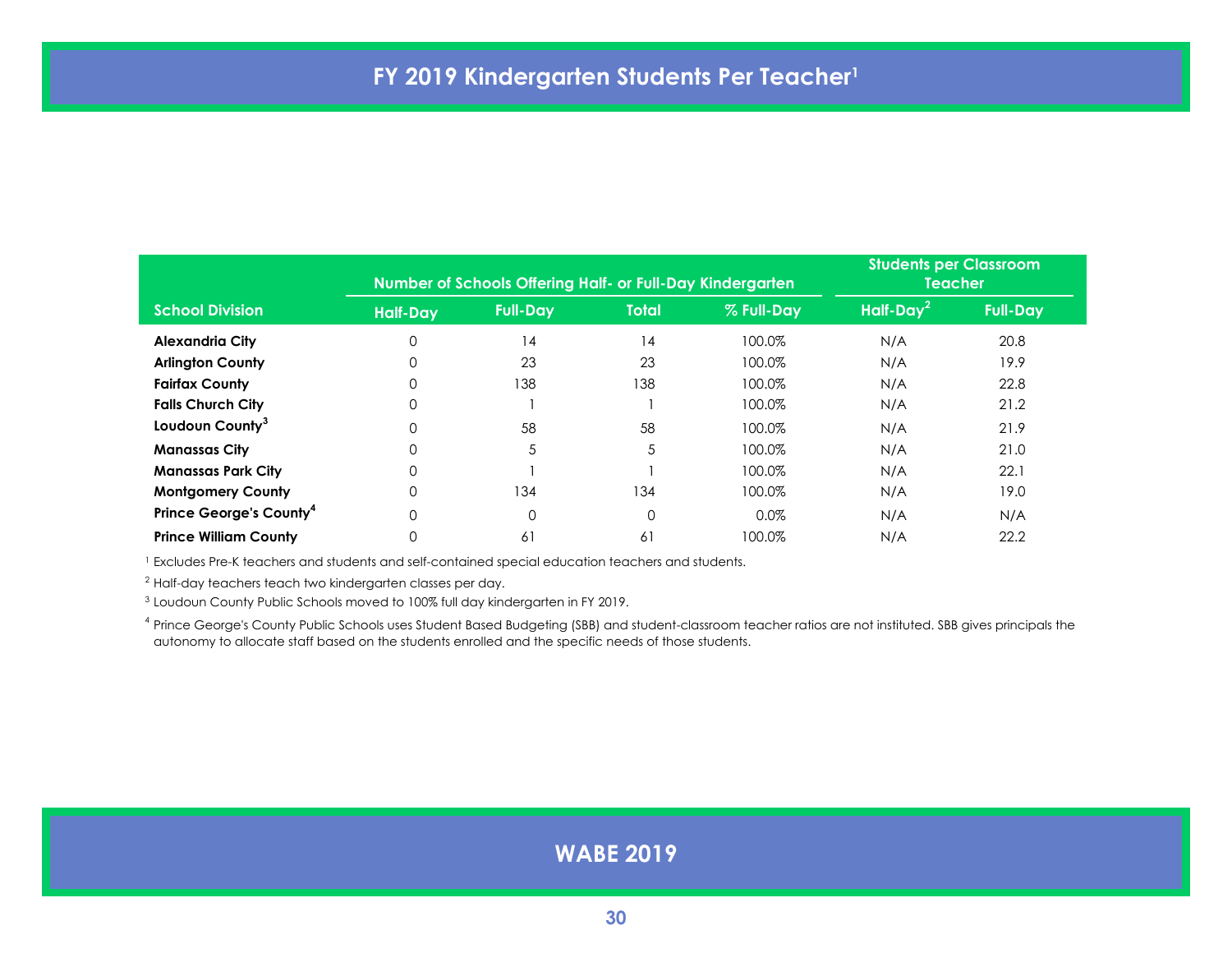# **Cost Per Pupil1**

<span id="page-30-0"></span>

|                               | <b>FY 2017</b>  | <b>FY 2018</b>  | <b>FY 2019</b>  |
|-------------------------------|-----------------|-----------------|-----------------|
| <b>School Division</b>        | <b>Approved</b> | <b>Approved</b> | <b>Approved</b> |
| <b>Alexandria City</b>        | \$17,008        | \$17,099        | \$17,606        |
| <b>Arlington County</b>       | \$18,957        | \$19,340        | \$19,348        |
| <b>Fairfax County</b>         | \$14,432        | \$14,767        | \$15,293        |
| <b>Falls Church City</b>      | \$18,418        | \$18,219        | \$18,544        |
| <b>Loudoun County</b>         | \$13,121        | \$13,688        | \$14,260        |
| <b>Manassas City</b>          | \$13,112        | \$12,846        | \$12,855        |
| <b>Manassas Park City</b>     | \$11,158        | \$11,242        | \$11,113        |
| <b>Montgomery County</b>      | \$15,975        | \$16,030        | \$16,281        |
| <b>Prince George's County</b> | \$13,869        | \$13,816        | \$14,093        |
| <b>Prince William County</b>  | \$10,981        | \$11,222        | \$11,633        |

<sup>1</sup> Uniform formulas were developed by the WABE committee for consistency area wide. These numbers are comparable; however, the cost per pupil reported here may differ from that reported in individual districts' budget documents or other reports.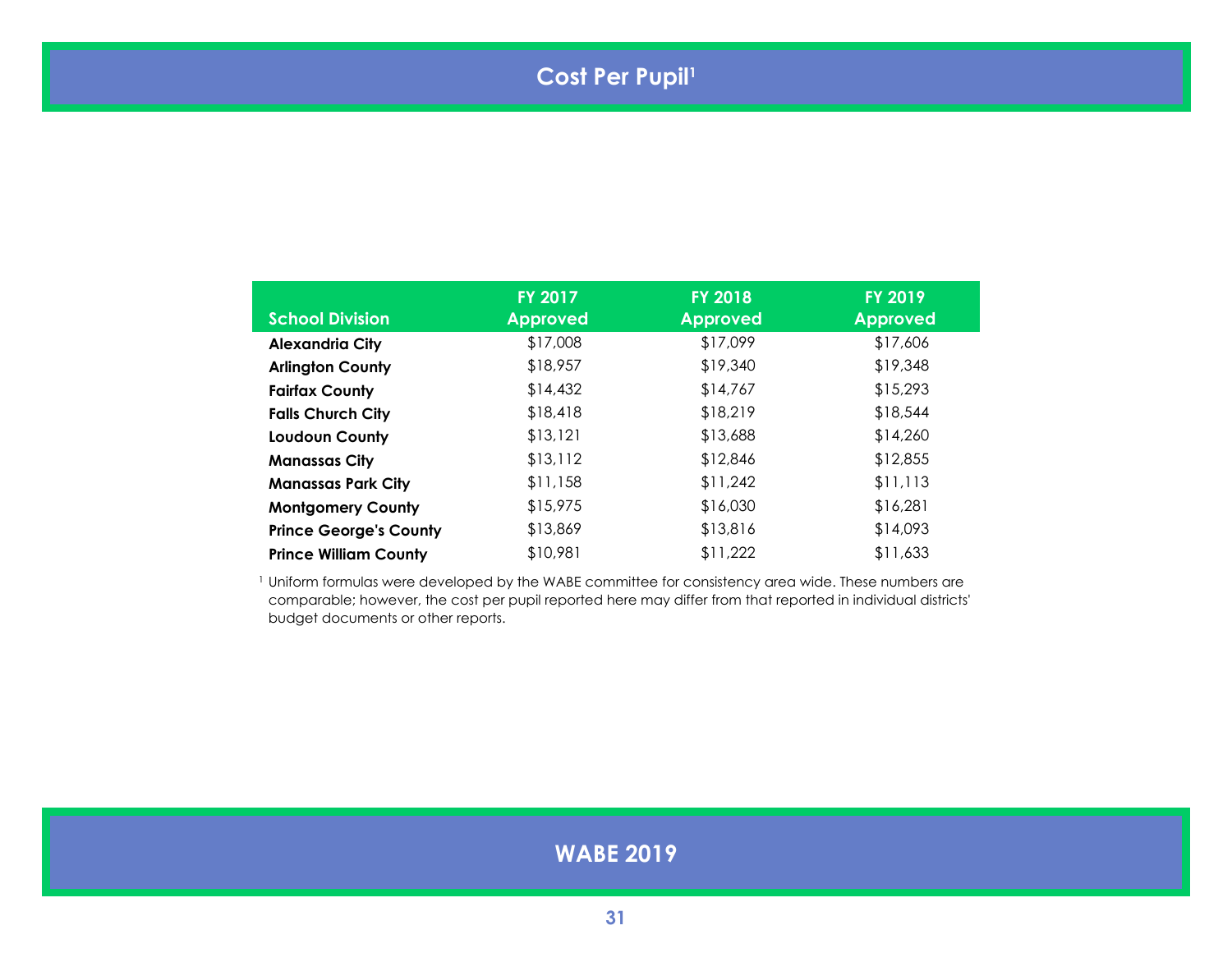# **Cost Per Pupil**

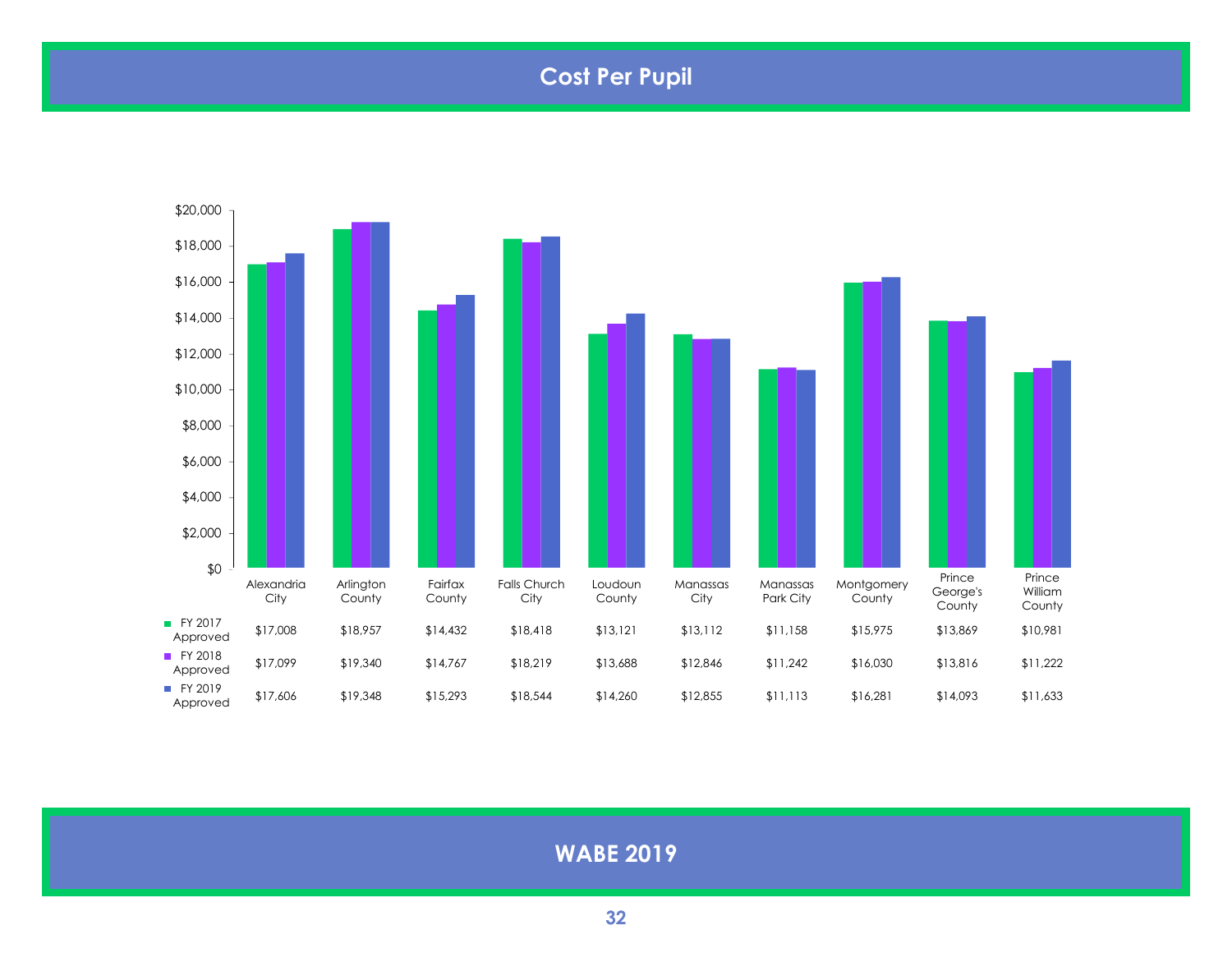## **FY 2019 Authorized Position Definitions<sup>1</sup>**

**(for charts on pages 34 - 37)**

#### <span id="page-32-0"></span>**School-Based Positions**

| Teachers:                        | Includes all instructors under contract, regular classroom teachers, special education teachers, ESOL,<br>coaches, mentors, vocational education teachers, speech therapists, physical therapists, guidance<br>counselors, librarians, homebound teachers under contract, music, physical education, and itinerant<br>teachers. |
|----------------------------------|---------------------------------------------------------------------------------------------------------------------------------------------------------------------------------------------------------------------------------------------------------------------------------------------------------------------------------|
|                                  | School-Based Administrators: Includes principals, assistant principals, guidance directors, and student activity directors.                                                                                                                                                                                                     |
| <b>Instructional Assistants:</b> | Includes instructional aides and teacher aides.                                                                                                                                                                                                                                                                                 |
| <b>Educational Specialists:</b>  | Includes program and educational specialists (not central office curriculum development), school-<br>based technology specialists, instructional coaches, social workers, and psychologists.                                                                                                                                    |
|                                  | Nonmanagement/All Others: Include school clerical staff, custodial staff, and other school-based support positions.                                                                                                                                                                                                             |
|                                  |                                                                                                                                                                                                                                                                                                                                 |

#### **Nonschool-Based Positions**

| Technical/Support:       | Includes accountants, financial analysts, personnel analysts, management analysts, computer<br>programmers and analysts, professional engineers, and architects.    |
|--------------------------|---------------------------------------------------------------------------------------------------------------------------------------------------------------------|
| Management:              | Includes directors, coordinators, senior analysts, department administrators and supervisors, special<br>assistants, executive assistants, and area administrators. |
| Educational Specialists: | Examples include curriculum specialists and program specialists that are nonschool-based (central office)<br>curriculum development).                               |
| Clerical:                | Include nonschool-based clerical staff.                                                                                                                             |
| Custodial/Maintenance:   | Include nonschool-based custodial, maintenance, print shop, and warehouse employees.                                                                                |

#### **Leadership Team/Cabinet**

Division, deputy, associate, assistant, and area superintendents.

1 Bus drivers, bus driver aides, and cafeteria staff are not included in this calculation.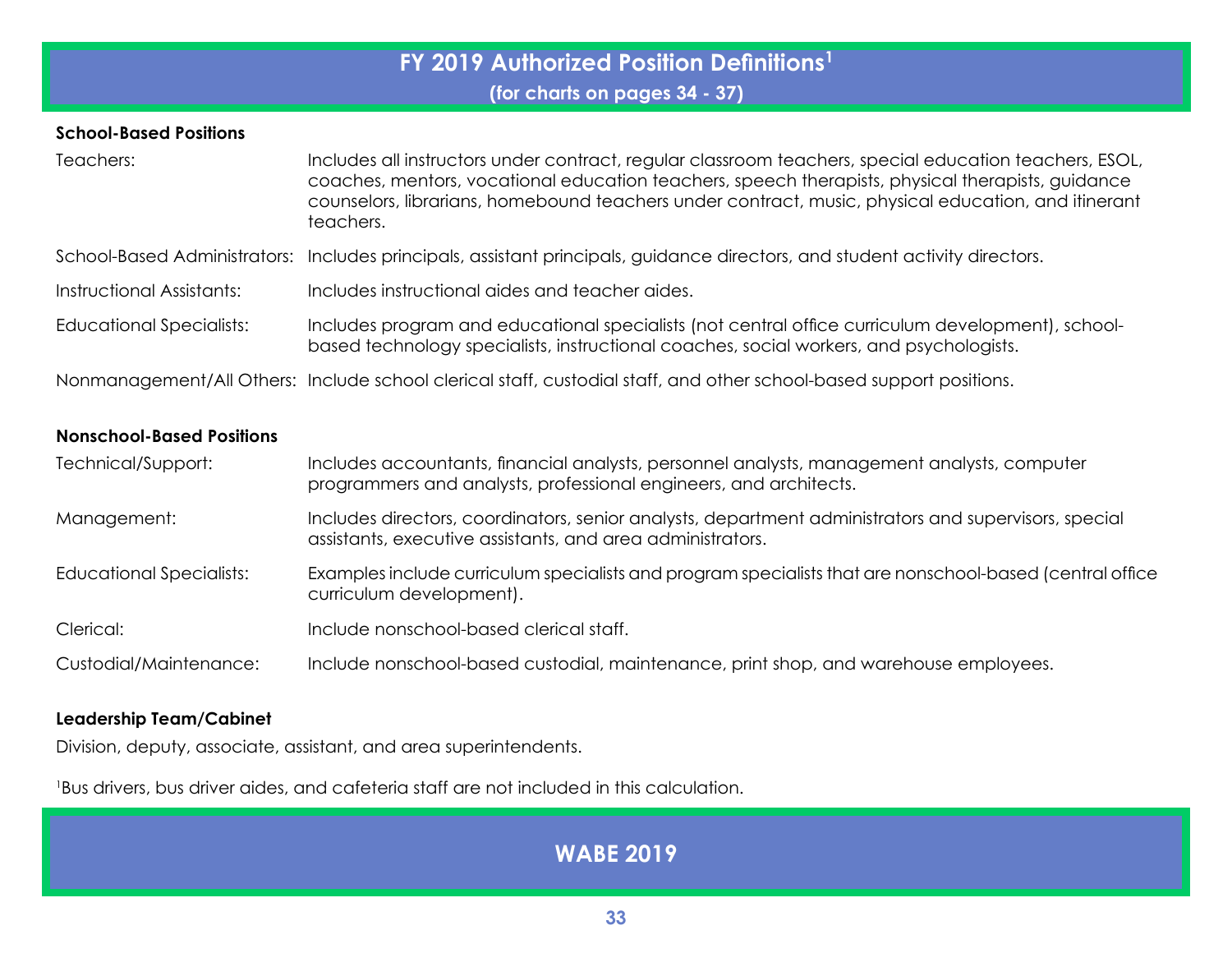<span id="page-33-0"></span>

|                                                       | <b>Alexandria</b><br><b>City</b> | <b>Arlington</b><br><b>County</b> | <b>Fairfax</b><br><b>County</b> | <b>Falls Church</b><br><b>City</b> | Loudoun<br><b>County</b> |
|-------------------------------------------------------|----------------------------------|-----------------------------------|---------------------------------|------------------------------------|--------------------------|
| <b>School-Based Positions</b>                         |                                  |                                   |                                 |                                    |                          |
| <b>Teachers</b>                                       | 1,468.2                          | 2,650.6                           | 15,675.3                        | 239.7                              | 6,795.3                  |
| School-Based Administrators <sup>2</sup>              | 70.0                             | 119.7                             | 662.0                           | 12.5                               | 363.0                    |
| <b>Educational Specialists</b>                        | 95.9                             | 110.4                             | 589.6                           | 13.7                               | 181.7                    |
| Instructional Assistants                              | 235.0                            | 600.5                             | 3,211.7                         | 63.4                               | 1,461.3                  |
| Nonmanagement/All Others <sup>2</sup>                 | 191.6                            | 490.3                             | 2.713.9                         | 46.6                               | 1,204.0                  |
| <b>Total School-Based Positions</b>                   | 2,060.6                          | 3,971.6                           | 22,852.6                        | 375.9                              | 10,005.2                 |
| <b>Nonschool-Based Positions</b>                      |                                  |                                   |                                 |                                    |                          |
| Leadership Team                                       | 10.0                             | 9.0                               | 17.0                            | 3.0                                | 7.0                      |
| Technical/Support                                     | 53.0                             | 99.4                              | 734.1                           | 11.0                               | 178.8                    |
| Management                                            | 73.0                             | 74.5                              | 160.0                           | 10.0                               | 193.5                    |
| <b>Educational Specialists</b>                        | 46.0                             | 47.2                              | 117.5                           | 8.5                                | 21.0                     |
| Office Support Staff                                  | 23.9                             | 62.6                              | 192.0                           | 2.0                                | 122.0                    |
| Custodial/Maintenance                                 | 30.5                             | 81.0                              | 400.0                           | 6.0                                | 202.3                    |
| <b>Total Nonschool-Based Positions</b>                | 236.4                            | 373.7                             | 1,620.6                         | 40.5                               | 724.5                    |
| TOTAL AUTHORIZED POSITIONS <sup>3</sup>               | 2,297.0                          | 4,345.2                           | 24,473.2                        | 416.4                              | 10,729.8                 |
| (School Based + Non-School Based)                     |                                  |                                   |                                 |                                    |                          |
| Other Operating Fund Positions <sup>4</sup>           | 161.0                            | 239.5                             | 1,763.8                         | 15.6                               | 847.5                    |
| <b>Total Non-Operating Fund Positions<sup>5</sup></b> | 203.4                            | 153.0                             | 436.4                           | 20.0                               | 478.6                    |

<sup>1</sup> Numbers may not add due to rounding.

2 See page 36 for further details.

3 Entitlement grant positions are included here although these positions are not part of the School Operating Fund.

4 Includes bus drivers, bus drivers' aides, and cafeteria staff (Fairfax County Public Schools contracts for bus drivers and aides).

5 Includes all positions funded in Other Funds.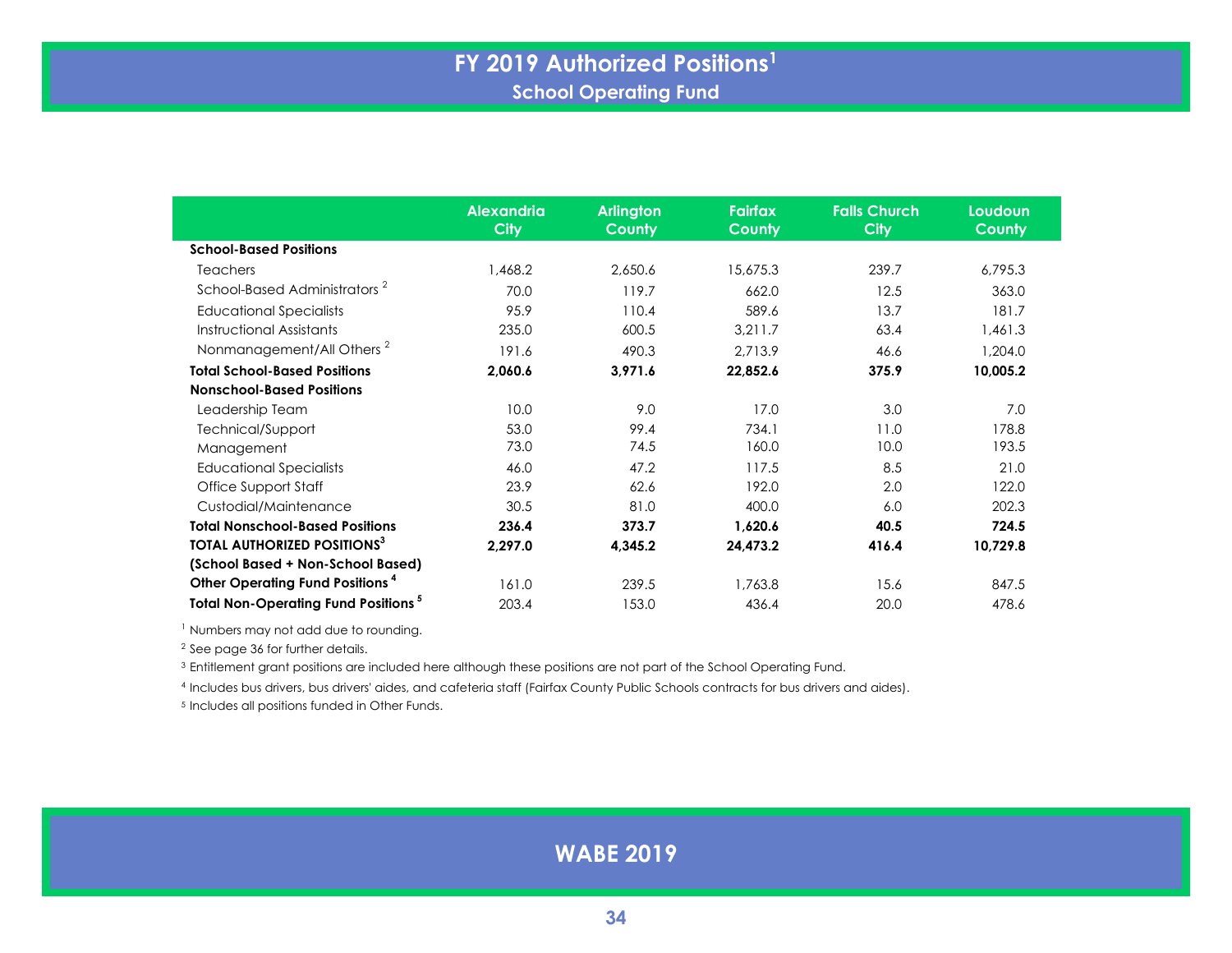|                                                       | <b>Manassas</b><br><b>City</b> | <b>Manassas Park</b><br><b>City</b> | <b>Montgomery</b><br><b>County</b> | <b>Prince George's</b><br><b>County</b> | <b>Prince William</b><br><b>County</b> |
|-------------------------------------------------------|--------------------------------|-------------------------------------|------------------------------------|-----------------------------------------|----------------------------------------|
| <b>School-Based Positions</b>                         |                                |                                     |                                    |                                         |                                        |
| <b>Teachers</b>                                       | 576.9                          | 264.4                               | 13,320.4                           | 9,505.3                                 | 6,510.7                                |
| School-Based Administrators <sup>2</sup>              | 27.0                           | 10.0                                | 562.5                              | 656.0                                   | 323.6                                  |
| <b>Educational Specialists</b>                        | 33.0                           | 9.0                                 | 213.8                              | 264.5                                   | 223.2                                  |
| Instructional Assistants                              | 122.5                          | 59.0                                | 2,762.1                            | 1,338.0                                 | 736.8                                  |
| Nonmanagement/All Others <sup>2</sup>                 | 117.4                          | 17.7                                | 2,269.5                            | 1,990.2                                 | 1,198.4                                |
| <b>Total School-Based Positions</b>                   | 876.8                          | 360.1                               | 19,128.3                           | 13,754.0                                | 8,992.7                                |
| <b>Nonschool-Based Positions</b>                      |                                |                                     |                                    |                                         |                                        |
| Leadership Team                                       | 1.0                            | 3.0                                 | 17.0                               | 30.0                                    | 13.0                                   |
| Technical/Support                                     | 15.8                           | 7.0                                 | 485.9                              | 282.0                                   | 167.5                                  |
| Management                                            | 25.0                           | 7.0                                 | 227.0                              | 238.5                                   | 190.3                                  |
| <b>Educational Specialists</b>                        | 17.0                           | 7.0                                 | 162.1                              | 329.0                                   | 132.2                                  |
| Office Support Staff                                  | 13.0                           | 7.4                                 | 236.5                              | 267.6                                   | 116.8                                  |
| Custodial/Maintenance                                 | 9.8                            | 0.5                                 | 141.6                              | 432.5                                   | 247.0                                  |
| <b>Total Nonschool-Based Positions</b>                | 81.6                           | 31.9                                | 1,270.1                            | 1,579.6                                 | 866.8                                  |
| TOTAL AUTHORIZED POSITIONS <sup>3</sup>               | 958.3                          | 392.0                               | 20,398.4                           | 15,333.6                                | 9,859.5                                |
| (School Based + Non-School Based)                     |                                |                                     |                                    |                                         |                                        |
| Other Operating Fund Positions <sup>4</sup>           | 92.2 <sup>6</sup>              | 42.0                                | 2,043.5                            | 2,763.3                                 | 966.3                                  |
| <b>Total Non-Operating Fund Positions<sup>5</sup></b> | 0.0                            | 33.0                                | 640.3                              | 1,344.0                                 | 707.9                                  |

1 Numbers may not add due to rounding.

2 See page 37 for further details.

3 Entitlement grant positions are included here although these positions are not part of the School Operating Fund.

4 Includes Bus Drivers, Bus Drivers' Aides, and Cafeteria Staff.

5 Includes all positions funded in Other Funds.

6 Manassas City Public Schools district also includes Transportation Operations Specialist, Dispatcher and Nutritionist.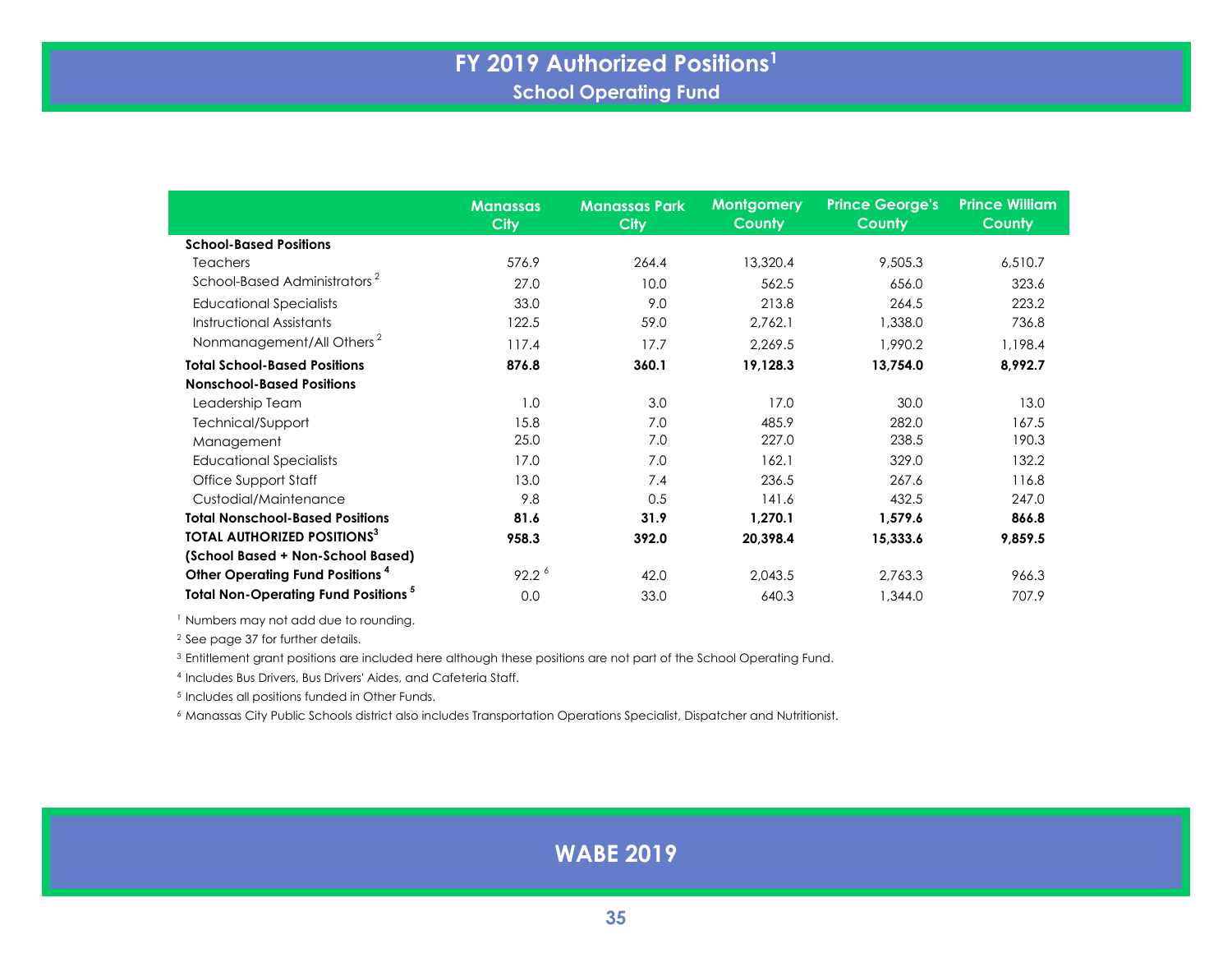<span id="page-35-0"></span>

|                                   | <b>Alexandria</b><br><b>City</b> | <b>Arlington</b><br><b>County</b> | <b>Fairfax</b><br><b>County</b> | <b>Falls Church</b><br><b>City</b> | <b>Loudoun</b><br><b>County</b> |
|-----------------------------------|----------------------------------|-----------------------------------|---------------------------------|------------------------------------|---------------------------------|
| <b>Administrators</b>             |                                  |                                   |                                 |                                    |                                 |
| Principals                        | 18.0                             | 39.0                              | 199.0                           | 4.0                                | 93.0                            |
| <b>Assistant Principals</b>       | 48.0                             | 53.5                              | 383.0                           | 6.0                                | 139.0                           |
| Guidance Directors                | 3.0                              | 9.0                               | 54.0                            | 1.5                                | 17.0                            |
| <b>Student Activity Directors</b> | 1.0                              | 3.0                               | 25.0                            | 1.0                                | 0.0                             |
| Other                             | 0.0                              | 15.2                              | 1.0                             | 0.0                                | 114.0                           |
| Nonmanagement / All Others        |                                  |                                   |                                 |                                    |                                 |
| School Office Staff               | 59.9                             | 196.9                             | 986.6                           | 15.9                               | 440.5                           |
| <b>Custodial Staff</b>            | 49.5                             | 214.0                             | 1,374.5                         | 25.0                               | 591.8                           |
| Noninstructional Specialists      | 0.0                              | 30.8                              | 190.8                           | 1.0                                | 43.0                            |
| Security                          | 20.0                             | 18.0 <sup>2</sup>                 | 162.0                           | 1.0                                | 26.0                            |
| Other                             | 62.2                             | 30.6                              | 0.0                             | 3.5                                | 102.7 <sup>3</sup>              |

<sup>1</sup> Alexandria City Public Schools includes Registrar, Library Media Assistant, Technician, and Parent Liaison within Nonmanagement (Other).

 $^2$  Arlington County Public Schools has 18 School Resource Assistants. Additional security is provided by the Arlington County Police Department.

3 Loudoun County Public Schools includes Health Clinic Specialists, Nurses, and School Nurse Assistants in Nonmanagement (Other).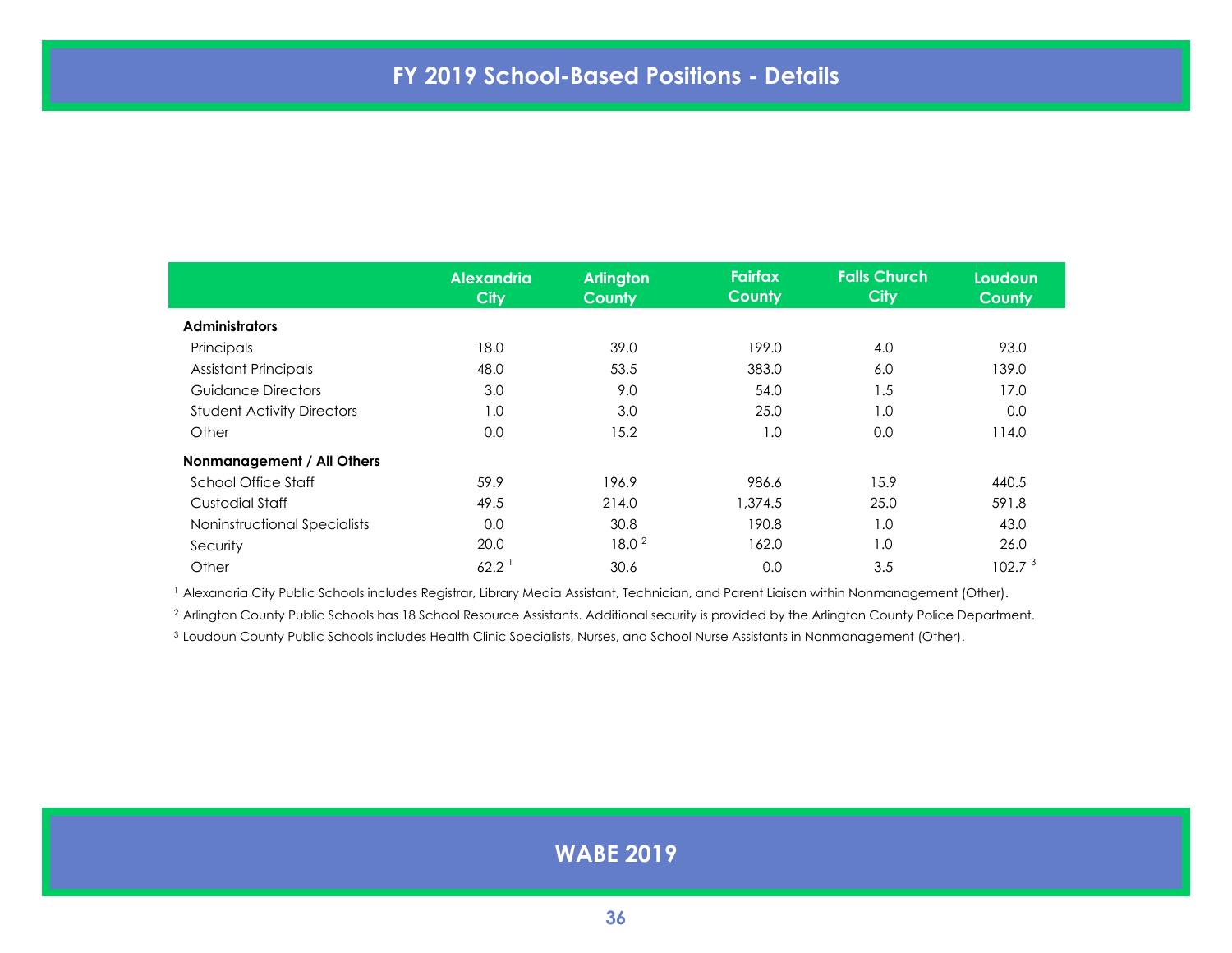|                                   | <b>Manassas</b><br><b>City</b> | <b>Manassas Park</b><br><b>City</b> | <b>Montgomery</b><br><b>County</b> | <b>Prince George's</b><br><b>County</b> | <b>Prince William</b><br><b>County</b> |
|-----------------------------------|--------------------------------|-------------------------------------|------------------------------------|-----------------------------------------|----------------------------------------|
| <b>Administrators</b>             |                                |                                     |                                    |                                         |                                        |
| Principals                        | 9.0                            | 4.0                                 | 208.5                              | 203.0                                   | 95.0                                   |
| <b>Assistant Principals</b>       | 15.0                           | 5.0                                 | 320.0                              | 311.0                                   | 140.0                                  |
| Guidance Directors                | 0.0                            | 0.0                                 | 0.0                                | 0.0                                     | 32.0                                   |
| <b>Student Activity Directors</b> | 1.0                            | 1.0                                 | 0.0                                | 0.0                                     | 12.0                                   |
| Other                             | 2.0                            | 0.0                                 | 34.0                               | 142.0                                   | 44.6                                   |
| Nonmanagement / All Others        |                                |                                     |                                    |                                         |                                        |
| School Office Staff               | 57.9                           | 12.2                                | 701.5                              | 550.5                                   | 542.6                                  |
| Custodial Staff                   | 54.5                           | 0.0                                 | 1,341.0                            | 957.6                                   | 477.2                                  |
| Noninstructional Specialists      | 0.0                            | 0.0                                 | 0.0                                | 0.0                                     | 96.0                                   |
| Security                          | 5.0                            | 0.0                                 | 227.0                              | 26.0                                    | 60.6                                   |
| Other                             | 0.0                            | 5.5                                 | 0.0                                | 456.1                                   | $22.0^2$                               |

<sup>1</sup> Manassas Park City Schools district's Nonmanagement (Other) includes Nurses.

<sup>2</sup> Prince William County Public Schools district's Nonmanagement (Other) includes Parent Liaisons.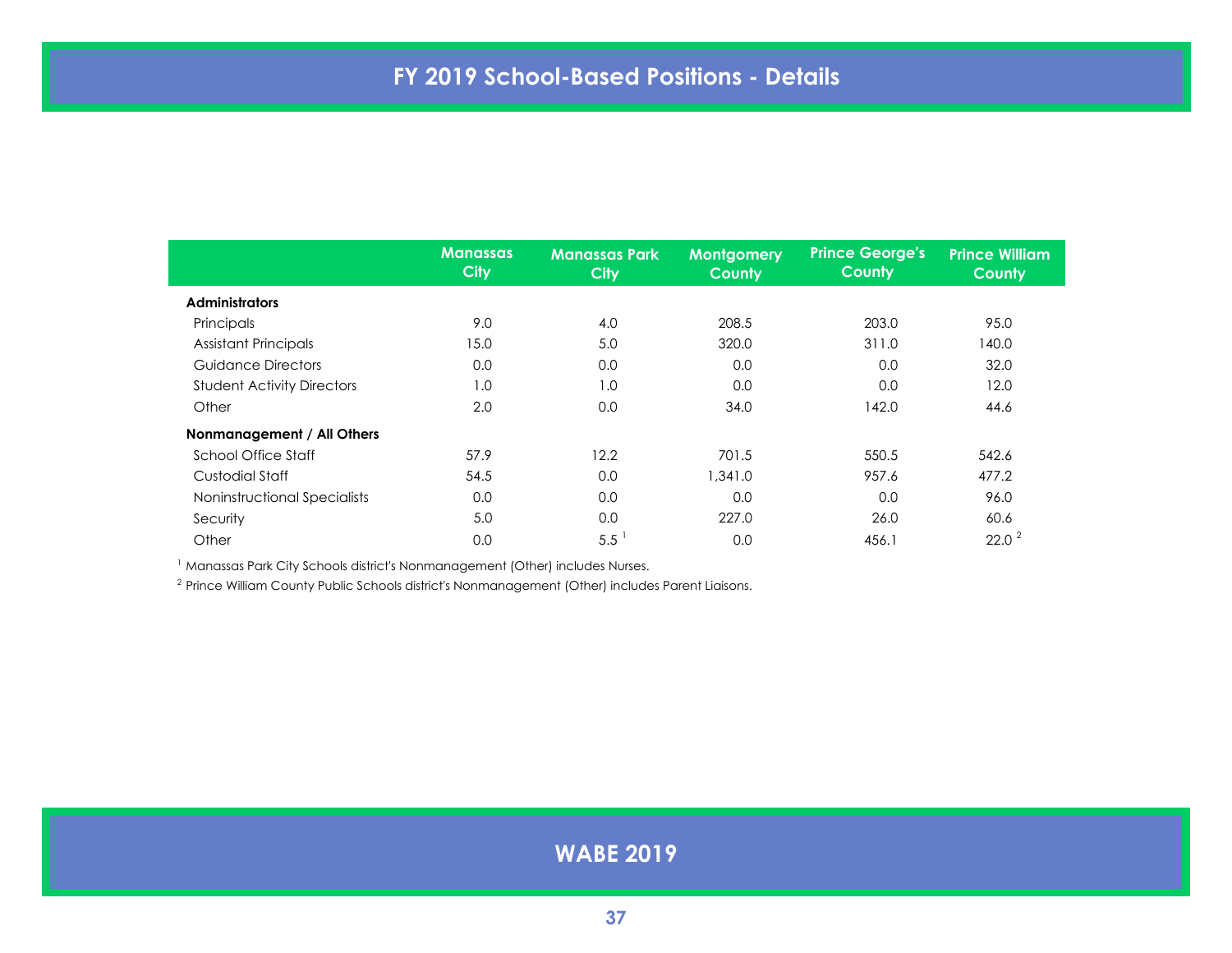<span id="page-37-0"></span>

|                                       |                                 |                                   |                                | <b>Instructional Assistant</b><br><b>Teacher Salary</b> |                            |                                        |                                                  |                |                                   |                                 |
|---------------------------------------|---------------------------------|-----------------------------------|--------------------------------|---------------------------------------------------------|----------------------------|----------------------------------------|--------------------------------------------------|----------------|-----------------------------------|---------------------------------|
| <b>School Division</b>                | <b>Scheduled</b><br><b>Days</b> | <b>Unscheduled</b><br><b>Days</b> | <b>Hours</b><br><b>Per Day</b> | Step $1 +$<br><b>Bachelors</b><br><b>Degree</b>         | <b>Average<sup>°</sup></b> | Step $1 +$<br><b>Masters</b><br>Degree | <b>Middle</b><br><b>Masters</b><br><b>Degree</b> | <b>Maximum</b> | <b>Beginning</b><br><b>Hourly</b> | <b>Maximum</b><br><b>Hourly</b> |
| Alexandria City                       | 196                             | $\mathbf 0$                       | 7.25                           | \$48,894                                                | \$78,461                   | \$55,813                               | $$82,463$ <sup>2</sup>                           | \$109,403      | \$16.75                           | \$29.38                         |
| Arlington County <sup>3</sup>         | 194                             | 6                                 | 7.50                           | \$48,228                                                | \$81,042                   | \$53,173                               | $$95,346$ <sup>4</sup>                           | \$113,207      | \$17.18                           | \$34.71                         |
| <b>Fairfax County</b>                 | 194                             | $\mathbf 0$                       | 7.50                           | \$50,000                                                | \$75,657                   | \$55,000                               | \$84,241                                         | \$104,269      | \$15.71                           | \$28.36                         |
| <b>Falls Church City</b>              | 194                             | 6                                 | 7.50                           | \$51,088                                                | \$69,765                   | \$56,671                               | \$76,024                                         | \$111,261      | \$16.18                           | \$29.79                         |
| <b>Loudoun County</b>                 | 194                             | 3                                 | 7.00                           | \$50,171                                                | \$68,694                   | \$55,941                               | \$74,604                                         | \$107,139      | \$16.10                           | \$30.23                         |
| <b>Manassas City</b>                  | 195                             | 5                                 | 7.50                           | \$47,724                                                | \$69,860                   | \$53,353                               | \$73,889                                         | \$113,813      | \$16.10                           | \$28.26                         |
| <b>Manassas Park City<sup>5</sup></b> | 194                             | 6                                 | 7.50                           | \$48,060                                                | \$62,529                   | \$54,060                               | n/a                                              | \$112,030      | \$16.99 / \$19.67                 | \$28.88 / \$33.44               |
| <b>Montgomery County</b>              | 200                             | 12                                | 8.00                           | \$49,013                                                | \$82,809                   | \$53,997                               | \$80,106                                         | \$109,449      | \$18.79                           | \$32.22                         |
| <b>Prince George's County</b>         | 192                             | 8                                 | 7.50                           | \$47,781                                                | \$69,905                   | \$52,679                               | \$68,735                                         | \$103,819      | \$12.58                           | \$36.38                         |
| <b>Prince William County</b>          | 181                             | 14                                | 7.00                           | \$47,724                                                | \$67,944                   | \$53,353                               | \$78,874                                         | \$121,872      | \$15.26                           | \$34.95                         |

<sup>1</sup> Alexandria City Public Schools has three salary scales: Bachelor, Master, and Master +30 years. Instructional assistants include Para I, Para II and Para III and are scheduled to work 6.8 hours per day.

2 Alexandria City Public Schools middle teacher salary is based on a 10 month teacher with master's degree on step 12.

 $^3$  Arlington County Public Schools salaries for non-retirement eligible and Advancement Program (CAP) follow a different salary schedule. For detailed information see Arlington Public Schools pay plan on using the following link: http://www.apsva.us/payroll-overview.

4 Arlington County Public Schools middle salary indicates the middle point of the teacher master's degree salary schedule (including longevity steps) for retirement eligible employees.

 $^5$  Manassas Park City Schools uses salary grades with established maximums and minimums instead of step an lane scales. Placement is based on multiple factors and not solely years of teaching.

<sup>6</sup> The average teacher salary for Fairfax, Falls Church, Manassas Park, Prince George and Prince William Public Schools reflects average teacher salary for the operating fund, while the average teacher salary for the remaining divisions reflects average teacher salary for all funds.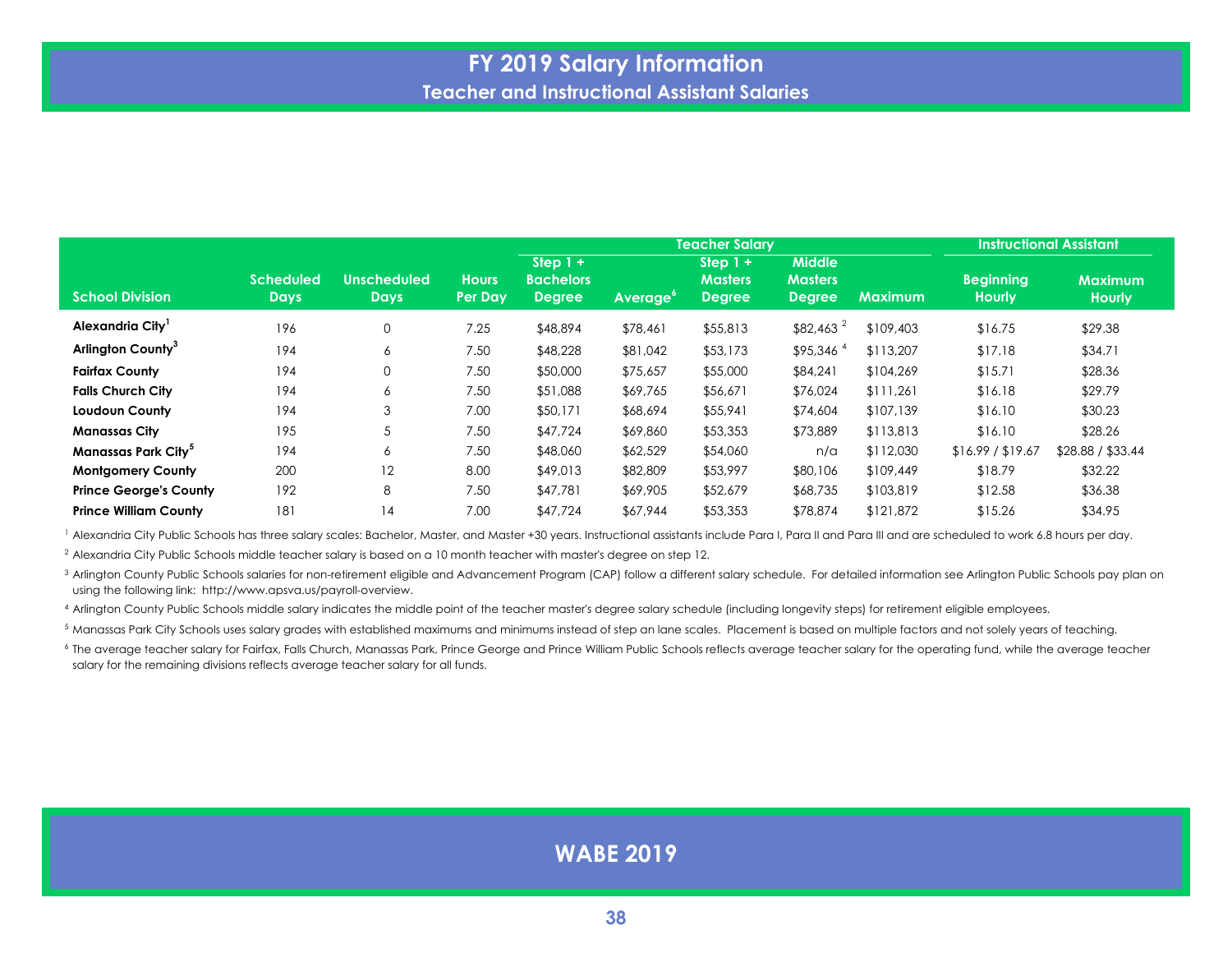<span id="page-38-0"></span>

|                                                   | <b>Bus Driver Salary</b>          |                                 | <b>School Board</b> |                                |                                     |  |
|---------------------------------------------------|-----------------------------------|---------------------------------|---------------------|--------------------------------|-------------------------------------|--|
| <b>School Division</b>                            | <b>Beginning</b><br><b>Hourly</b> | <b>Maximum</b><br><b>Hourly</b> | <b>Members</b>      | <b>Member</b><br><b>Salary</b> | <b>Chairperson</b><br><b>Salary</b> |  |
| <b>Alexandria City</b><br><b>Arlington County</b> | \$18.30<br>$$20.34 - $24.95$      | \$30.25<br>$$33.54 - $41.01$    | 9<br>5              | \$15,000<br>\$25,000           | \$17,000<br>\$27,000                |  |
| <b>Fairfax County</b>                             | \$19.01                           | \$33.48                         | 12                  | \$32,000                       | \$34,000                            |  |
| <b>Falls Church City</b>                          | \$19.52                           | \$35.37                         |                     | \$3,600                        | \$6,000                             |  |
| <b>Loudoun County</b>                             | \$19.57                           | \$37.08                         | 9                   | \$20,000                       | \$22,000                            |  |
| <b>Manassas City</b>                              | \$18.63                           | \$32.72                         | 7                   | \$9,000                        | \$10,100                            |  |
| <b>Manassas Park City<sup>2</sup></b>             | \$18.73                           | \$31.84                         | 5                   | \$3,000                        | \$3,500                             |  |
| <b>Montgomery County</b>                          | \$17.28                           | \$29.24                         | 7                   | \$25,000                       | \$29,000                            |  |
| <b>Prince George's County</b>                     | \$18.41                           | \$35.17                         | 9                   | \$18,000                       | \$19,000                            |  |
| <b>Prince William County</b>                      | \$18.21                           | \$41.72                         | 8                   | \$12,000                       | \$13,100                            |  |

<sup>1</sup> Arlington County Public Schools salary per hour varies among type of bus driver. For detailed information see Arlington Public Schools pay plan on using the following link: http://www.apsva.us/payroll-overview.

<sup>2</sup> Manassas Park City Schools School Board Members are appointed by the City Governing Body for Manassas Park City Schools.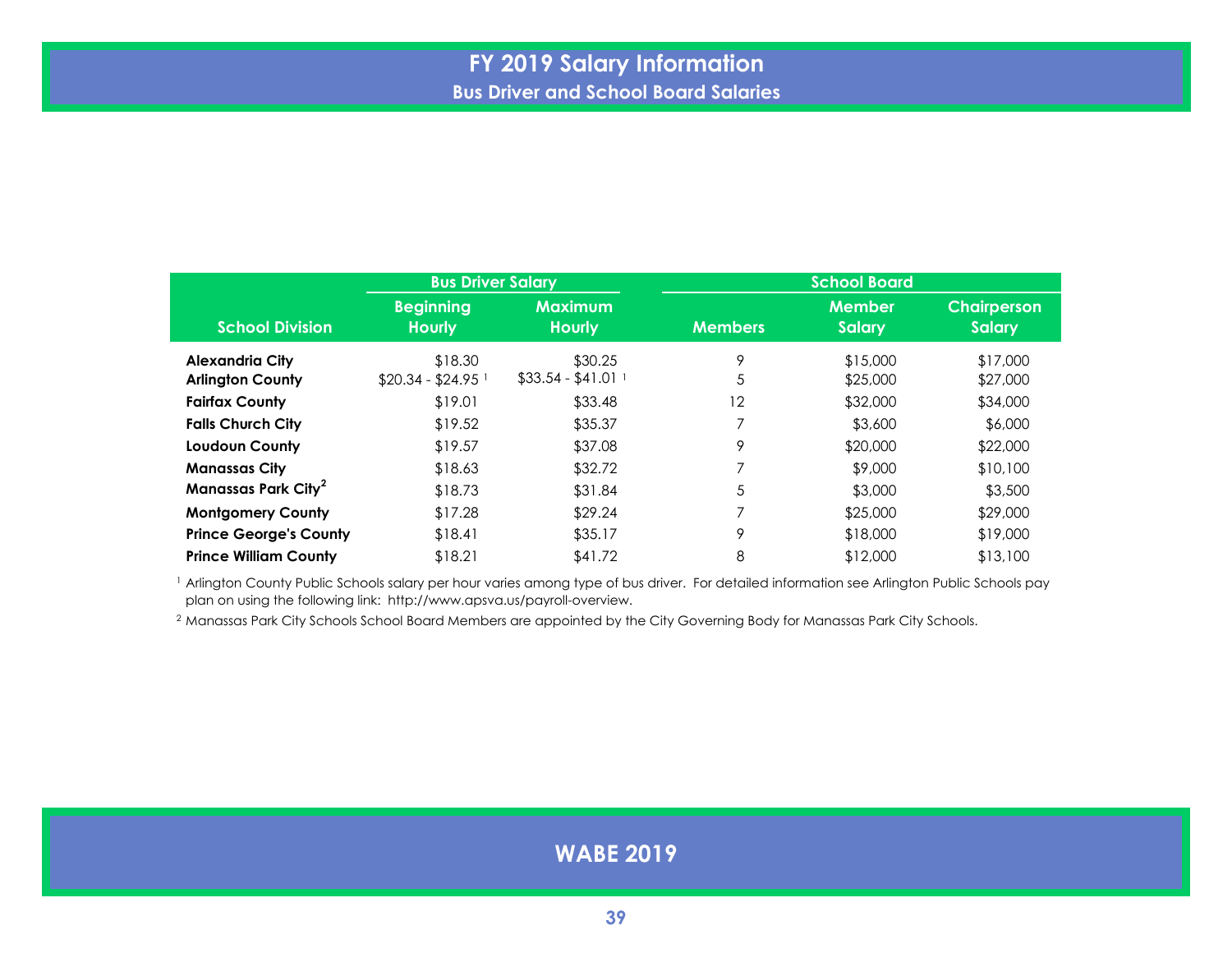# **Student Demographics**

<span id="page-39-0"></span>

|                               |                                                                       | <b>Graduation Information</b>                                                   | FY 2018 Actual<br>Free or Reduced Price Lunch Eligibility                    |                                    |                                                 |
|-------------------------------|-----------------------------------------------------------------------|---------------------------------------------------------------------------------|------------------------------------------------------------------------------|------------------------------------|-------------------------------------------------|
| <b>School Division</b>        | % of 2017 Graduates<br>Going on to<br><b>Postsecondary Education'</b> | <b>Class of 2018 Cohort</b><br><b>Graduation Four-Year</b><br>Rate <sup>2</sup> | <b>Class of 2018 Cohort</b><br><b>Dropout Four-Year</b><br>Rate <sup>2</sup> | <b>Students</b><br><b>Eligible</b> | <b>Percent of District</b><br><b>Enrollment</b> |
| <b>Alexandria City</b>        | 79.5%                                                                 | 80.6%                                                                           | 10.4%                                                                        | 9.106                              | 58.6%                                           |
| <b>Arlington County</b>       | 90.4%                                                                 | 92.2%                                                                           | 5.0%                                                                         | 8.419                              | 31.2%                                           |
| <b>Fairfax County</b>         | 91.8%                                                                 | 91.5%                                                                           | 7.1%                                                                         | 54,657                             | 29.0%                                           |
| <b>Falls Church City</b>      | 92.5%                                                                 | 98.5%                                                                           | $1.0\%$                                                                      | 183                                | $6.8\%$                                         |
| <b>Loudoun County</b>         | 91.7%                                                                 | 95.5%                                                                           | 3.3%                                                                         | 14.114                             | 17.4%                                           |
| <b>Manassas City</b>          | 68.2%                                                                 | 78.2%                                                                           | 14.5%                                                                        | 4,362                              | 56.0%                                           |
| <b>Manassas Park City</b>     | 76.5%                                                                 | 89.4%                                                                           | 9.6%                                                                         | 2,300                              | 61.8%                                           |
| <b>Montgomery County</b>      | 85.0%                                                                 | 89.5%                                                                           | $6.2\%$                                                                      | 54,997                             | 34.1%                                           |
| <b>Prince George's County</b> | 55.0%                                                                 | 78.5%                                                                           | 16.2%                                                                        | 81,505                             | 61.2%                                           |
| <b>Prince William County</b>  | 83.5%                                                                 | 92.1%                                                                           | 5.6%                                                                         | 37,883                             | 41.7%                                           |

1 Post Secondary data for Virginia school divisions is from the Virginia Department of Education's website at

http://www.doe.virginia.gov/statistics\_reports/graduation\_completion/hs\_grads\_completers/archive\_data.shtml

2 Graduation data for Virginia school divisions is from the Virginia Department of Education's website at http://www.doe.virginia.gov/statistics\_reports/graduation\_completion/cohort\_reports/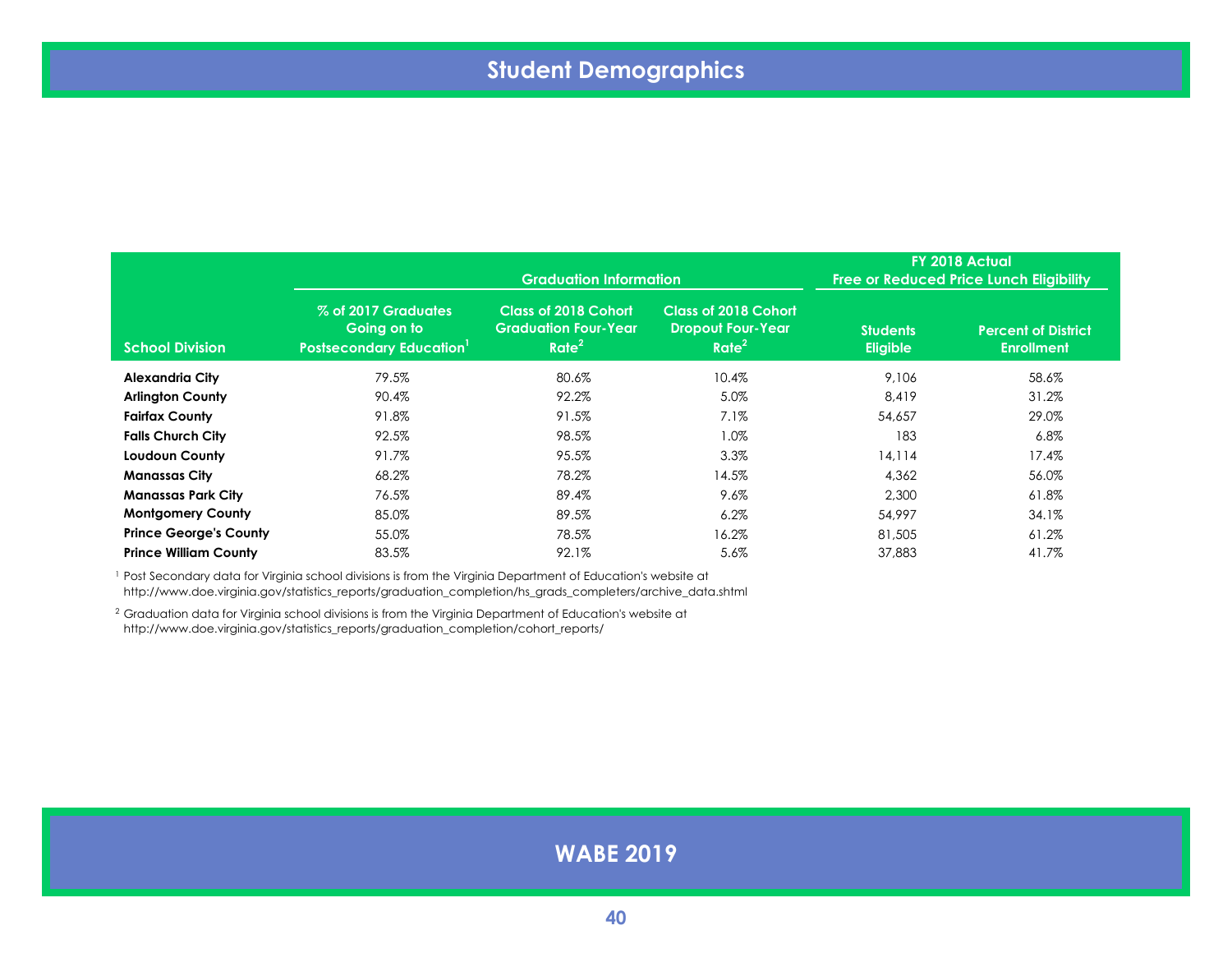## **SAT Scores School Year 2017-2018**

<span id="page-40-0"></span>

| <b>School Division</b>        | <b>Average</b><br><b>Math</b> | <b>Average Evidence -</b><br><b>Based Reading and</b><br>Writing | <b>Total</b> | <b>Percent of Seniors</b><br><b>Taking Tests</b> |
|-------------------------------|-------------------------------|------------------------------------------------------------------|--------------|--------------------------------------------------|
| <b>Alexandria City</b>        | 486                           | 506                                                              | 992          | 81.0%                                            |
| <b>Arlington County</b>       | 592                           | 599                                                              | 1191         | 68.0%                                            |
| <b>Fairfax County</b>         | 608                           | 604                                                              | 1212         | 60.0%                                            |
| <b>Falls Church City</b>      | 626                           | 638                                                              | 1264         | 81.0%                                            |
| <b>Loudoun County</b>         | 586                           | 598                                                              | 1184         | 75.8%                                            |
| Manassas City <sup>1</sup>    | 526                           | 533                                                              | 1059         | 27.0%                                            |
| <b>Manassas Park City</b>     | 531                           | 533                                                              | 1064         |                                                  |
| <b>Montgomery County</b>      | 581                           | 585                                                              | 1167         | 65.7%                                            |
| <b>Prince George's County</b> | 472                           | 500                                                              | 972          | 50.0%                                            |
| <b>Prince William County</b>  | 542                           | 558                                                              | 1100         | 57.2%                                            |

<sup>1</sup> Manassas City Public Schools had 11% of seniors enrolled in the Pathways Program with Northern Virginia Community College in FY 2018. This program does not require the SAT.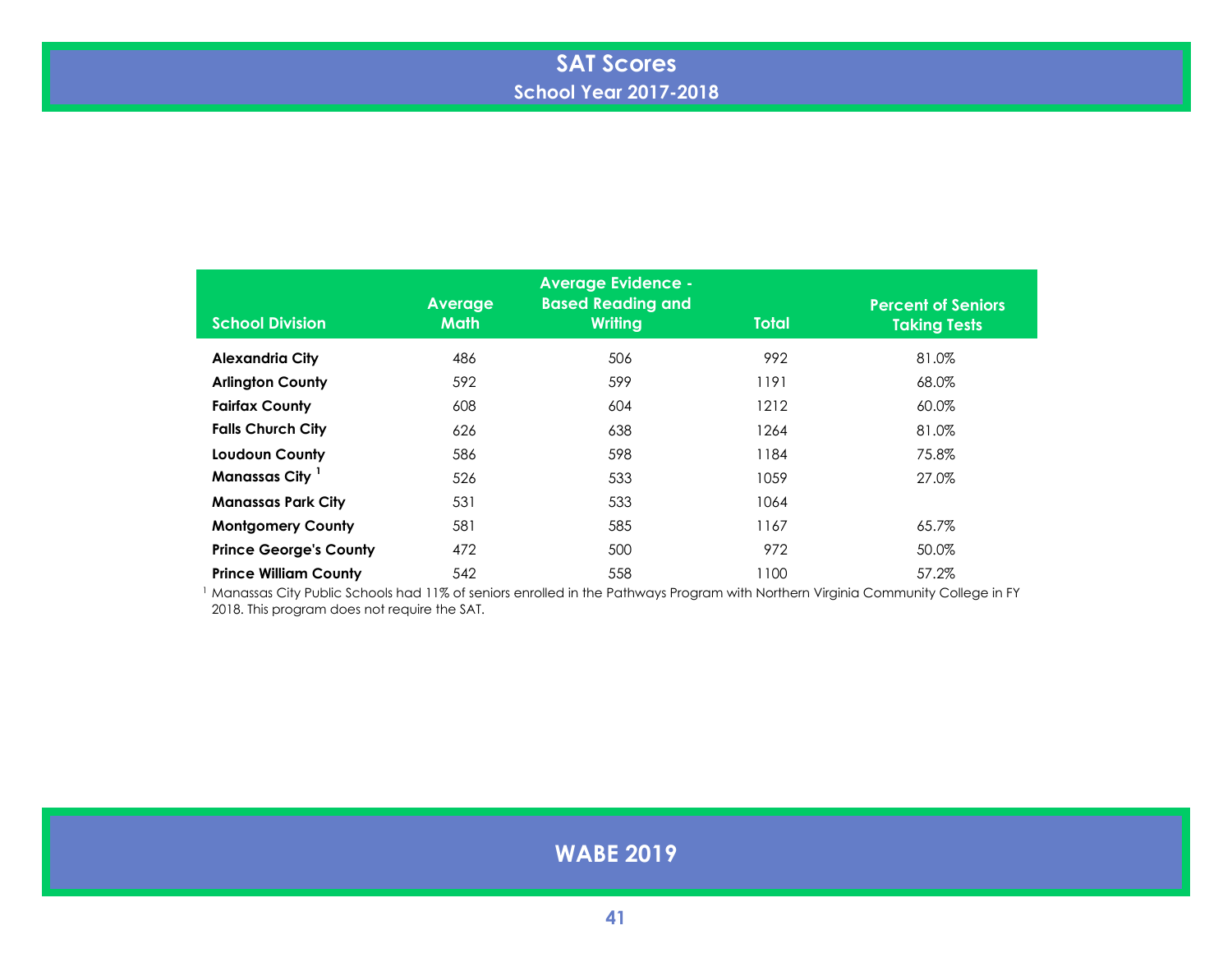<span id="page-41-0"></span>

|                               | <b>Breakfast Prices</b> |               |             |                   | <b>Lunch Prices</b> |             |
|-------------------------------|-------------------------|---------------|-------------|-------------------|---------------------|-------------|
| <b>School Division</b>        | <b>Elementary</b>       | <b>Middle</b> | <b>High</b> | <b>Elementary</b> | <b>Middle</b>       | <b>High</b> |
| <b>Alexandria City</b>        | \$1.75                  | \$1.75        | \$1.75      | \$2.85            | \$2.85              | \$3.05      |
| <b>Arlington County</b>       | \$1.70                  | \$1.70        | \$1.70      | \$2.90            | \$3.00              | \$3.00      |
| <b>Fairfax County</b>         | \$1.75                  | \$1.75        | \$1.75      | \$3.25            | \$3.50              | \$3.50      |
| <b>Falls Church City</b>      | \$2.50                  | \$2.50        | \$2.50      | \$3.00            | \$3.90              | \$3.90      |
| Loudoun County                | \$2.10                  | \$2.10        | \$2.10      | \$3.05            | \$3.15              | \$3.15      |
| <b>Manassas City</b>          | \$1.45                  | \$1.45        | \$1.45      | \$2.60            | \$2.70              | \$2.70      |
| <b>Manassas Park City</b>     | \$1.50                  | \$1.50        | \$1.50      | \$2.90            | \$2.90              | \$2.90      |
| <b>Montgomery County</b>      | \$1.30                  | \$1.30        | \$1.30      | \$2.55            | \$2.80              | \$2.80      |
| <b>Prince George's County</b> | \$1.60                  | \$1.60        | \$1.60      | \$2.75            | \$3.00              | \$3.00      |
| <b>Prince William County</b>  | \$1.50                  | \$1.50        | \$1.50      | \$2.50            | \$2.65              | \$2.75      |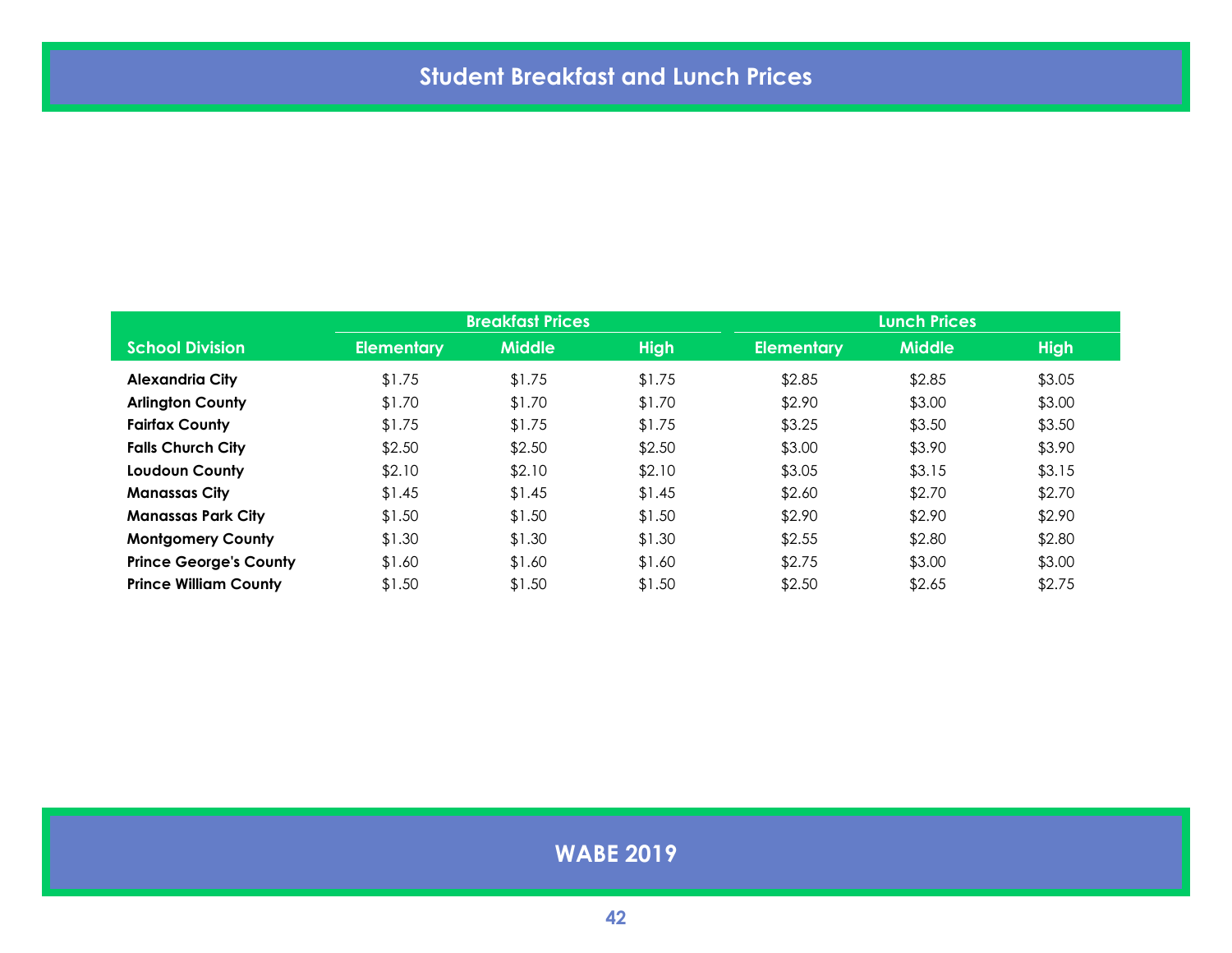# **Teacher Cost Comparison**

<span id="page-42-0"></span>**Salary and benefits costs for a teacher position based on a hypothetical annual salary of \$65,000 and based on the average teacher salary.**

| <b>School Division</b>        | FY 2019 Annual<br><b>Employer Cost for</b><br><b>Hypothetical Teacher</b><br><b>Salary</b> | FY 2019 Annual<br><b>Employer Cost for</b><br><b>Average Teacher</b><br><b>Salary</b> |
|-------------------------------|--------------------------------------------------------------------------------------------|---------------------------------------------------------------------------------------|
| <b>Alexandria City</b>        | \$99,122                                                                                   | \$115,955                                                                             |
| <b>Arlington County</b>       | \$98,527                                                                                   | \$118,778                                                                             |
| <b>Fairfax County</b>         | \$103,791                                                                                  | \$117,831                                                                             |
| <b>Falls Church City</b>      | \$100,048                                                                                  | \$106,044                                                                             |
| <b>Loudoun County</b>         | \$103,618                                                                                  | \$108,266                                                                             |
| <b>Manassas City</b>          | \$97,744                                                                                   | \$103,860                                                                             |
| <b>Manassas Park City</b>     | \$93,868                                                                                   | \$90,758                                                                              |
| <b>Montgomery County</b>      | \$99,261                                                                                   | \$122,060                                                                             |
| <b>Prince George's County</b> | \$96,868                                                                                   | \$102,937                                                                             |
| <b>Prince William County</b>  | \$98,581                                                                                   | \$102,345                                                                             |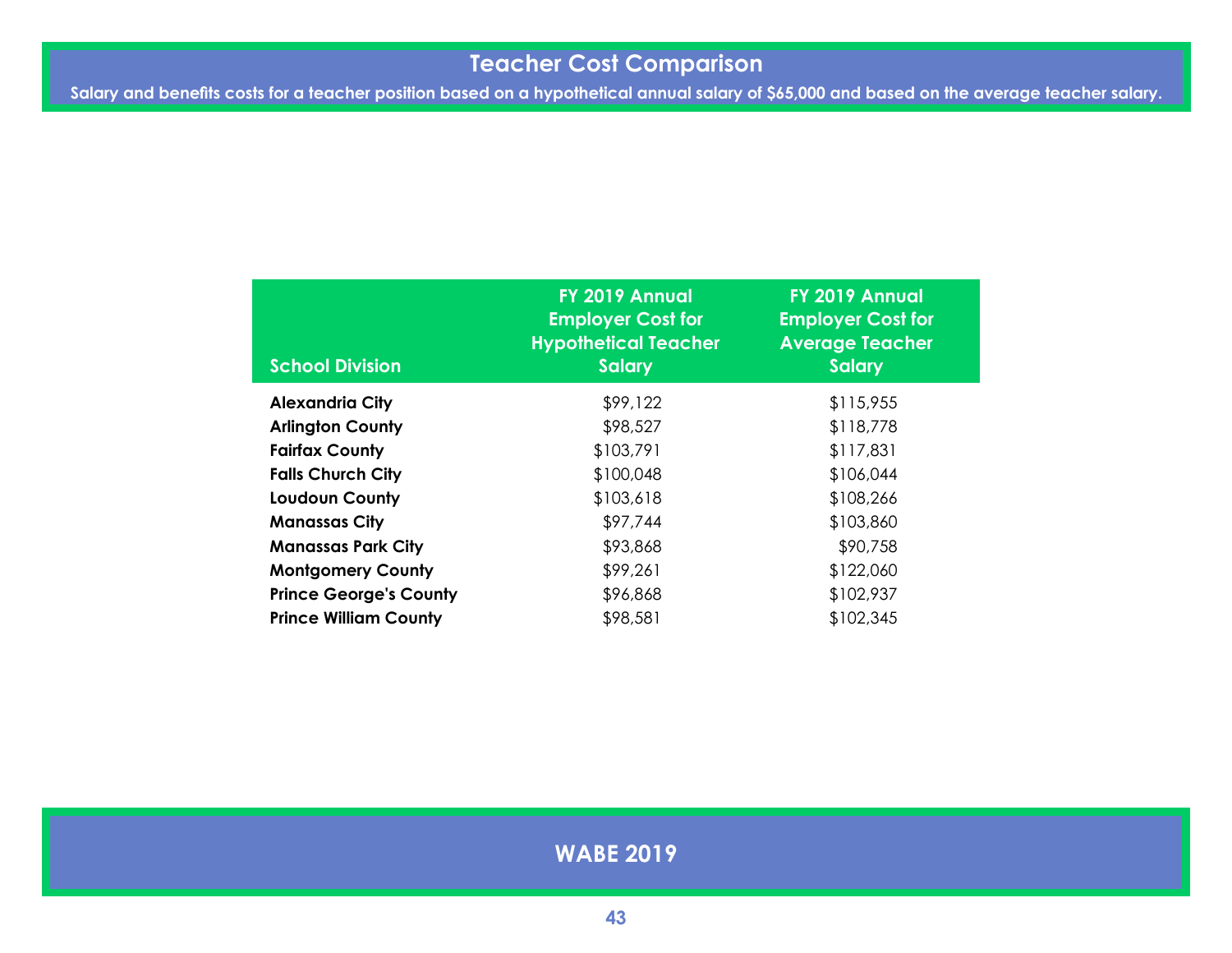<span id="page-43-0"></span>

|                                                                                                 | <b>Percent of</b><br><b>Hypothetical</b><br><b>Salary</b> | FY 2019 Annual<br><b>Employer Cost for</b><br><b>Hypothetical Teacher</b><br><b>Salary</b> | <b>Percent of</b><br><b>Average</b><br>Salary | FY 2019 Annual<br><b>Employer Cost for</b><br><b>Average Teacher Salary</b> |
|-------------------------------------------------------------------------------------------------|-----------------------------------------------------------|--------------------------------------------------------------------------------------------|-----------------------------------------------|-----------------------------------------------------------------------------|
| Salary                                                                                          |                                                           | \$65,000                                                                                   |                                               | \$78,461                                                                    |
| Benefits <sup>1</sup>                                                                           |                                                           |                                                                                            |                                               |                                                                             |
| Social Security                                                                                 | 7.65%                                                     | \$4,973                                                                                    | 7.65%                                         | \$6,002                                                                     |
| Retirement<br><b>VRS Retirement</b><br><b>VRS Retiree Health Credit</b>                         | 15.68%<br>1.20%                                           | \$10,192<br>\$780                                                                          | 15.68%<br>1.20%                               | \$12,303<br>\$942                                                           |
| VRS Life Insurance                                                                              | 0.52%                                                     | \$338                                                                                      | 0.52%                                         | \$408                                                                       |
| Health Insurance: POS - Family Coverage <sup>2</sup><br>Name: United Healthcare POS Choice Plus | 26.35%                                                    | \$17,125                                                                                   | 21.83%                                        | \$17,125                                                                    |
| Dental/Vision <sup>3</sup>                                                                      | 1.10%                                                     | \$714                                                                                      | 0.91%                                         | \$714                                                                       |
| <b>Total Benefits</b>                                                                           | 52.49%                                                    | \$34,122                                                                                   | 47.79%                                        | \$37,494                                                                    |
| <b>Total Salary and Benefits</b>                                                                |                                                           | \$99,122                                                                                   |                                               | \$115,955                                                                   |

<sup>2</sup> The highest cost plan (POS) is used for consistency. This is the most expensive and does not necessarily reflect the plan with the highest participation rate.

<sup>3</sup> Dental costs is based on family coverage.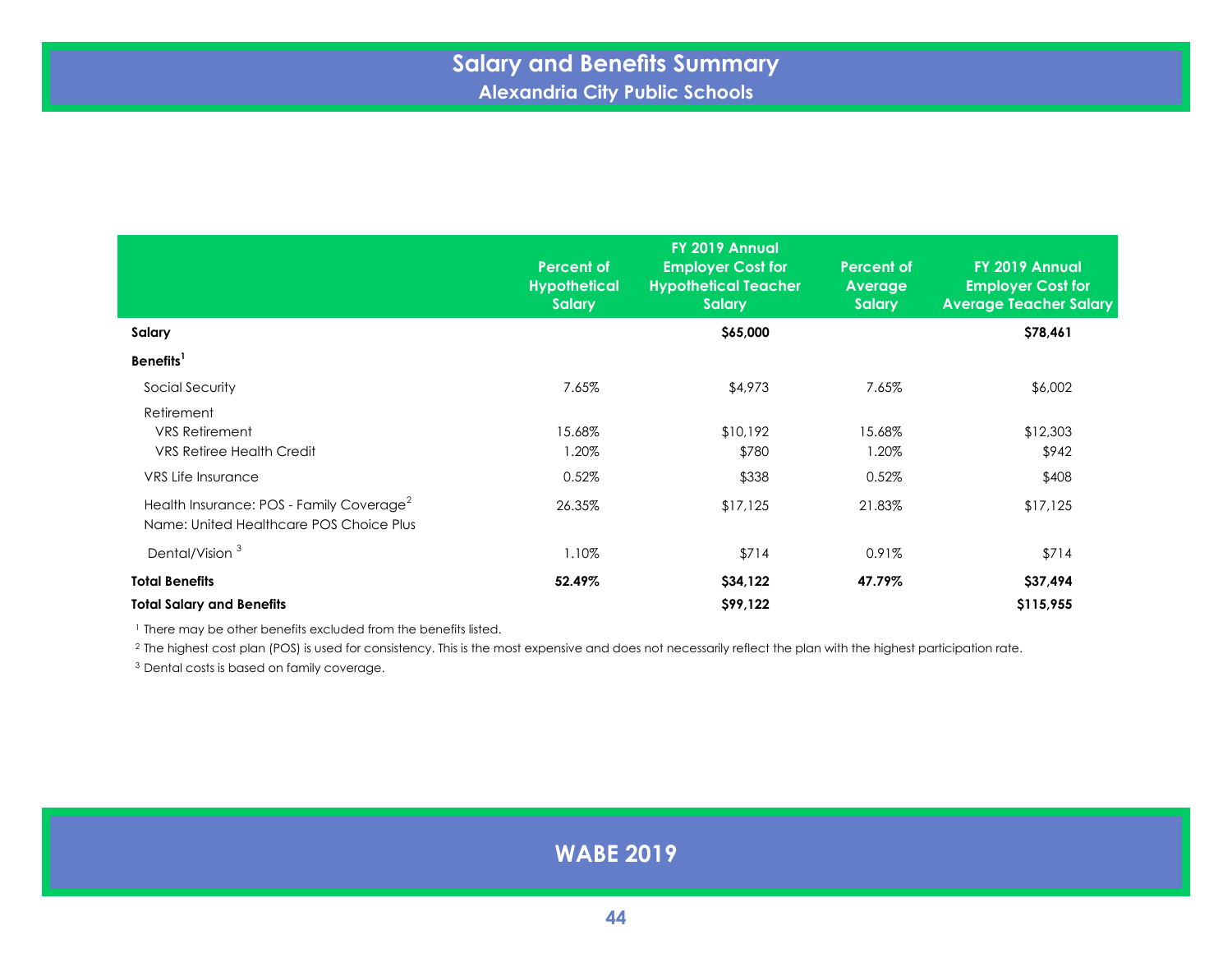<span id="page-44-0"></span>

|                                                                                               | <b>Percent of</b><br><b>Hypothetical</b><br><b>Salary</b> | FY 2019 Annual<br><b>Employer Cost for</b><br><b>Hypothetical Teacher</b><br><b>Salary</b> | <b>Percent of</b><br>Average<br>Salary | FY 2019 Annual<br><b>Employer Cost for</b><br><b>Average Teacher Salary</b> |
|-----------------------------------------------------------------------------------------------|-----------------------------------------------------------|--------------------------------------------------------------------------------------------|----------------------------------------|-----------------------------------------------------------------------------|
| Salary                                                                                        |                                                           | \$65,000                                                                                   |                                        | \$81,042                                                                    |
| Benefits <sup>1</sup>                                                                         |                                                           |                                                                                            |                                        |                                                                             |
| Social Security                                                                               | 7.65%                                                     | \$4,973                                                                                    | 7.65%                                  | \$6,200                                                                     |
| Retirement<br>Virginia Retirement System (VRS)<br><b>VRS Retiree Health Credit</b>            | 15.68%<br>1.20%                                           | \$10,192<br>\$780                                                                          | 15.68%<br>1.20%                        | \$12,707<br>\$973                                                           |
| 401(a) match 0.4% or \$240, whichever is greater                                              | 0.40%                                                     | \$260                                                                                      | 0.40%                                  | \$324                                                                       |
| Life Insurance                                                                                | 1.31%                                                     | \$852                                                                                      | 1.31%                                  | \$1,062                                                                     |
| Health Insurance: POS - Family Coverage <sup>2</sup><br>Name: CIGNA Open Access High - Family | 24.50%                                                    | \$15,922                                                                                   | 19.65%                                 | \$15,922                                                                    |
| Dental/Vision <sup>3</sup>                                                                    | 0.84%                                                     | \$549                                                                                      | 0.68%                                  | \$549                                                                       |
| <b>Total Benefits</b>                                                                         | 51.58%                                                    | \$33,527                                                                                   | 46.56%                                 | \$37,736                                                                    |
| <b>Total Salary and Benefits</b>                                                              |                                                           | \$98,527                                                                                   |                                        | \$118,778                                                                   |

<sup>2</sup> The highest cost plan (POS) is used for consistency. This is the most expensive and does not necessarily reflect the plan with the highest participation rate.

 $^{\rm 3}$  Dental rates are based on family coverage, vision is covered at 100% by the participating employee.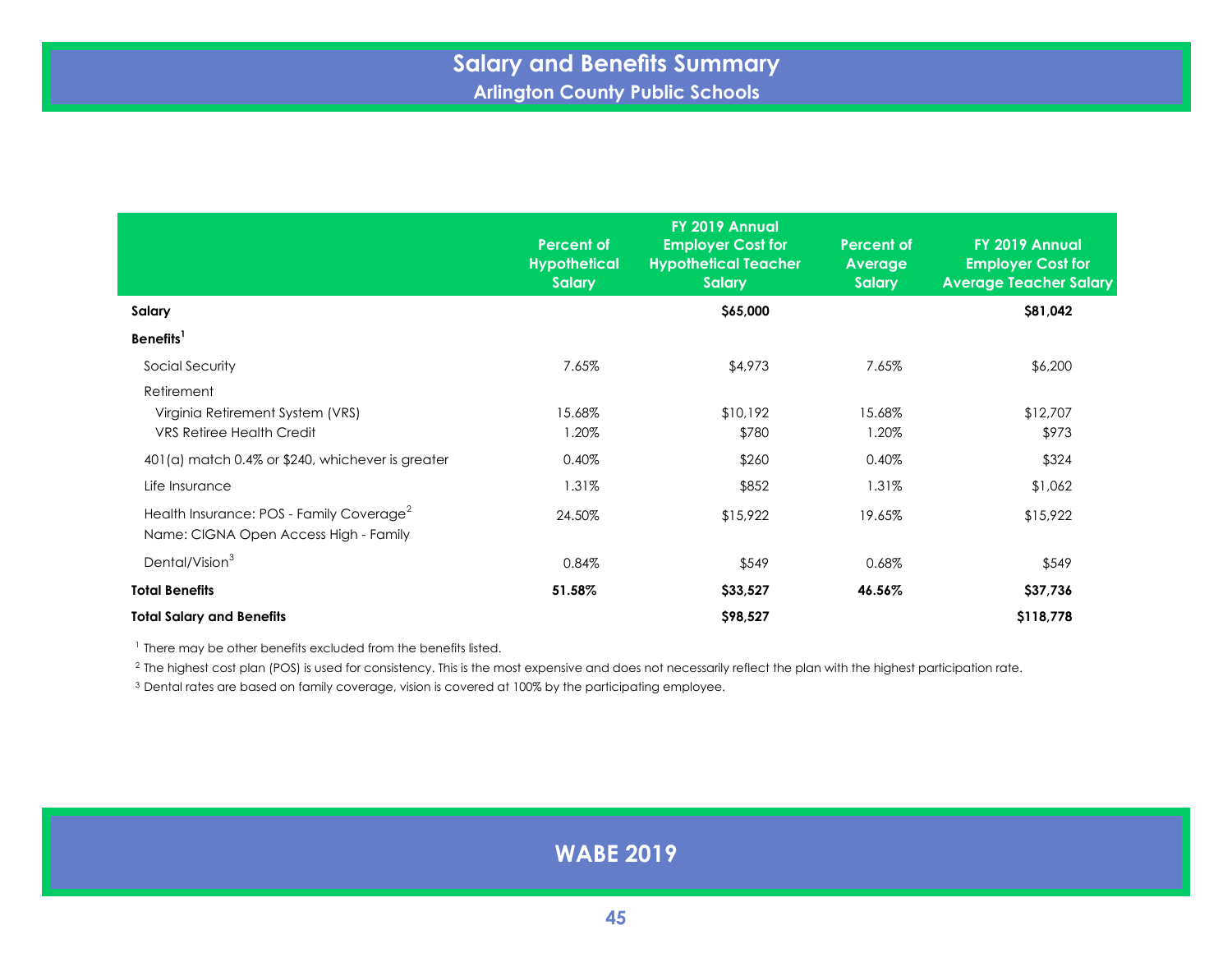<span id="page-45-0"></span>

|                                                      | <b>Percent of</b><br><b>Hypothetical</b><br><b>Salary</b> | FY 2019 Annual<br><b>Employer Cost for</b><br><b>Hypothetical Teacher</b><br><b>Salary</b> | <b>Percent of</b><br>Average<br><b>Salary</b> | FY 2019 Annual Employer<br><b>Cost for Average Teacher</b><br><b>Salary</b> |
|------------------------------------------------------|-----------------------------------------------------------|--------------------------------------------------------------------------------------------|-----------------------------------------------|-----------------------------------------------------------------------------|
| Salary                                               |                                                           | \$65,000                                                                                   |                                               | \$75,657                                                                    |
| Benefits <sup>1</sup>                                |                                                           |                                                                                            |                                               |                                                                             |
| Social Security                                      | 7.65%                                                     | \$4,973                                                                                    | 7.65%                                         | \$5,788                                                                     |
| Retirement                                           |                                                           |                                                                                            |                                               |                                                                             |
| Virginia Retirement System (VRS)                     | 15.68%                                                    | \$10,192                                                                                   | 15.68%                                        | \$11,863                                                                    |
| <b>VRS Retiree Health Credit</b>                     | 1.20%                                                     | \$780                                                                                      | 1.20%                                         | \$908                                                                       |
| Employees' Supplementary Retirement System of        |                                                           |                                                                                            |                                               |                                                                             |
| Fairfax County (ERFC)                                | $6.26\%$                                                  | \$4,069                                                                                    | $6.26\%$                                      | \$4,736                                                                     |
| Life Insurance                                       | 0.95%                                                     | \$620                                                                                      | 0.95%                                         | \$722                                                                       |
| Health Insurance: POS - Family Coverage <sup>2</sup> | 26.44%                                                    | \$17,185                                                                                   | 22.71%                                        | \$17,185                                                                    |
| Name: Aetna/Innovation Health                        |                                                           |                                                                                            |                                               |                                                                             |
| Dental/Vision                                        | 1.49%                                                     | \$972                                                                                      | 1.28%                                         | \$972                                                                       |
| <b>Total Benefits</b>                                | 59.68%                                                    | \$38,791                                                                                   | 55.74%                                        | \$42,174                                                                    |
| <b>Total Salary and Benefits</b>                     |                                                           | \$103,791                                                                                  |                                               | \$117,831                                                                   |

<sup>2</sup> The highest cost plan (POS) is used for consistency. This is the most expensive and does not necessarily reflect the plan with the highest participation rate.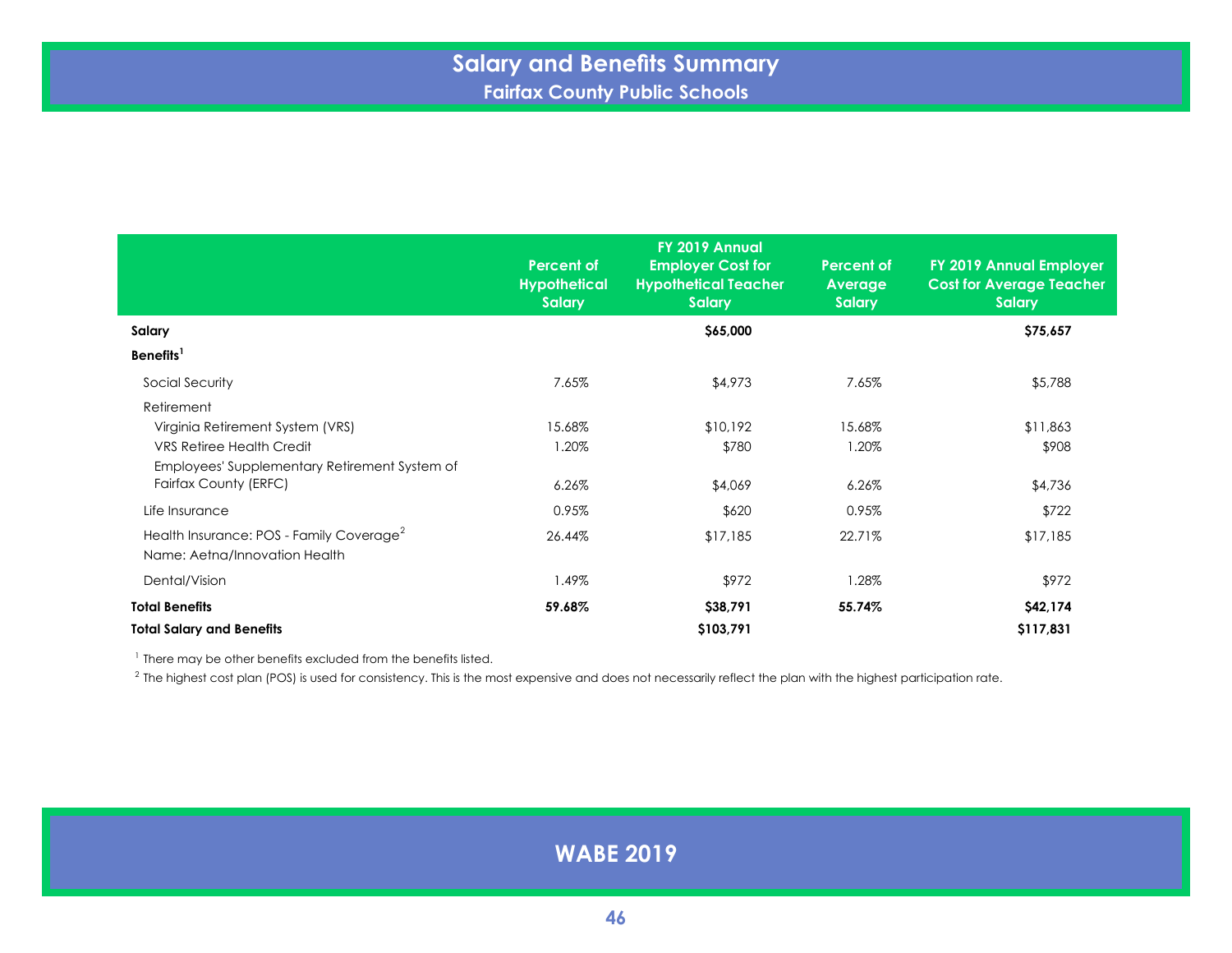<span id="page-46-0"></span>

|                                                                                           | <b>Percent of</b><br><b>Hypothetical</b><br><b>Salary</b> | FY 2019 Annual<br><b>Employer Cost for</b><br><b>Hypothetical Teacher</b><br><b>Salary</b> | <b>Percent of</b><br><b>Average</b><br><b>Salary</b> | FY 2019 Annual<br><b>Employer Cost for</b><br><b>Average Teacher</b><br><b>Salary</b> |
|-------------------------------------------------------------------------------------------|-----------------------------------------------------------|--------------------------------------------------------------------------------------------|------------------------------------------------------|---------------------------------------------------------------------------------------|
| Salary                                                                                    |                                                           | \$65,000                                                                                   |                                                      | \$69,765                                                                              |
| Benefits <sup>1</sup>                                                                     |                                                           |                                                                                            |                                                      |                                                                                       |
| Social Security                                                                           | 7.65%                                                     | \$4,973                                                                                    | 7.65%                                                | \$5,337                                                                               |
| Retirement<br>Virginia Retirement System (VRS)<br><b>VRS Retiree Health Credit</b>        | 15.68%<br>1.20%                                           | \$10,192<br>\$780                                                                          | 15.68%<br>1.20%                                      | \$10,939<br>\$837                                                                     |
| Life Insurance                                                                            | 1.31%                                                     | \$852                                                                                      | 1.31%                                                | \$914                                                                                 |
| Health Insurance: POS - Family Coverage <sup>2</sup><br>Name: BCBS - The Local Choice 250 | 28.08%                                                    | \$18,252                                                                                   | 26.16%                                               | \$18,252                                                                              |
| <b>Total Benefits</b>                                                                     | 53.92%                                                    | \$35,048                                                                                   | 52.00%                                               | \$36,279                                                                              |
| <b>Total Salary and Benefits</b>                                                          |                                                           | \$100,048                                                                                  |                                                      | \$106,044                                                                             |

<sup>2</sup> The highest cost plan (POS) is used for consistency. This is the most expensive and does not necessarily reflect the plan with the highest participation rate.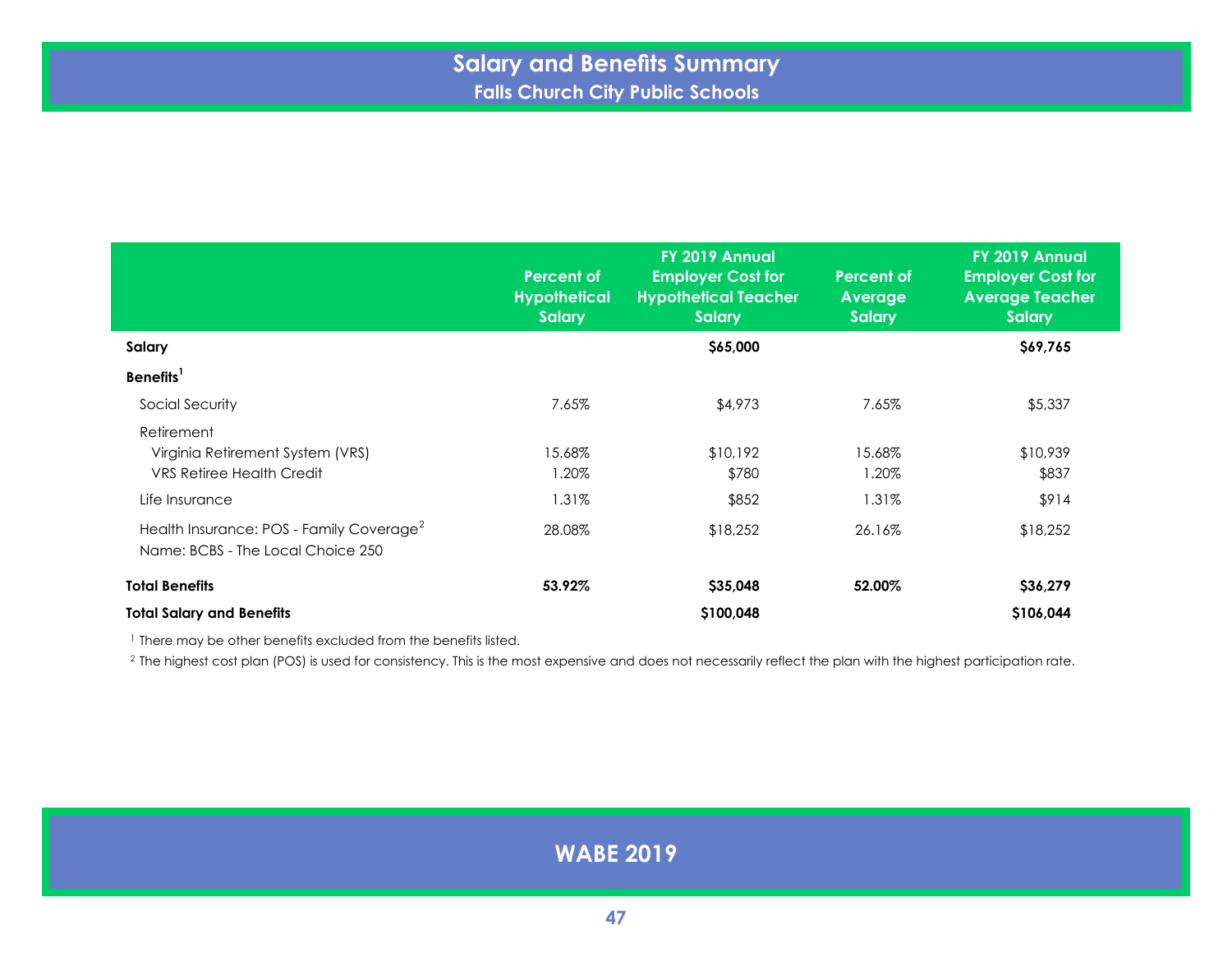<span id="page-47-0"></span>

|                                                      | <b>Percent of</b><br><b>Hypothetical</b><br><b>Salary</b> | FY 2019 Annual<br><b>Employer Cost for</b><br><b>Hypothetical Teacher</b><br><b>Salary</b> | <b>Percent of</b><br>Average<br><b>Salary</b> | FY 2019 Annual<br><b>Employer Cost for</b><br><b>Average Teacher</b><br><b>Salary</b> |
|------------------------------------------------------|-----------------------------------------------------------|--------------------------------------------------------------------------------------------|-----------------------------------------------|---------------------------------------------------------------------------------------|
| Salary                                               |                                                           | \$65,000                                                                                   |                                               | \$68,694                                                                              |
| Benefits <sup>1</sup>                                |                                                           |                                                                                            |                                               |                                                                                       |
| Social Security                                      | 7.65%                                                     | \$4,973                                                                                    | 7.65%                                         | \$5,255                                                                               |
| Retirement                                           |                                                           |                                                                                            |                                               |                                                                                       |
| Virginia Retirement System (VRS)                     | 15.68%                                                    | \$10,192                                                                                   | 15.68%                                        | \$10,771                                                                              |
| <b>VRS Retiree Health Credit</b>                     | 1.20%                                                     | \$780                                                                                      | 1.20%                                         | \$824                                                                                 |
| Life Insurance                                       | 1.31%                                                     | \$852                                                                                      | 1.31%                                         | \$900                                                                                 |
| Health Insurance: POS - Family Coverage <sup>2</sup> | 31.06%                                                    | \$20,191                                                                                   | 29.39%                                        | \$20,191                                                                              |
| Name: Cigna                                          |                                                           |                                                                                            |                                               |                                                                                       |
| Dental/Vision                                        | 2.51%                                                     | \$1,630                                                                                    | 2.37%                                         | \$1,630                                                                               |
| <b>Total Benefits</b>                                | 59.41%                                                    | \$38,618                                                                                   | 57.61%                                        | \$39,572                                                                              |
| <b>Total Salary and Benefits</b>                     |                                                           | \$103,618                                                                                  |                                               | \$108,266                                                                             |

<sup>2</sup> The highest cost plan (POS) is used for consistency. This is the most expensive and does not necessarily reflect the plan with the highest participation rate.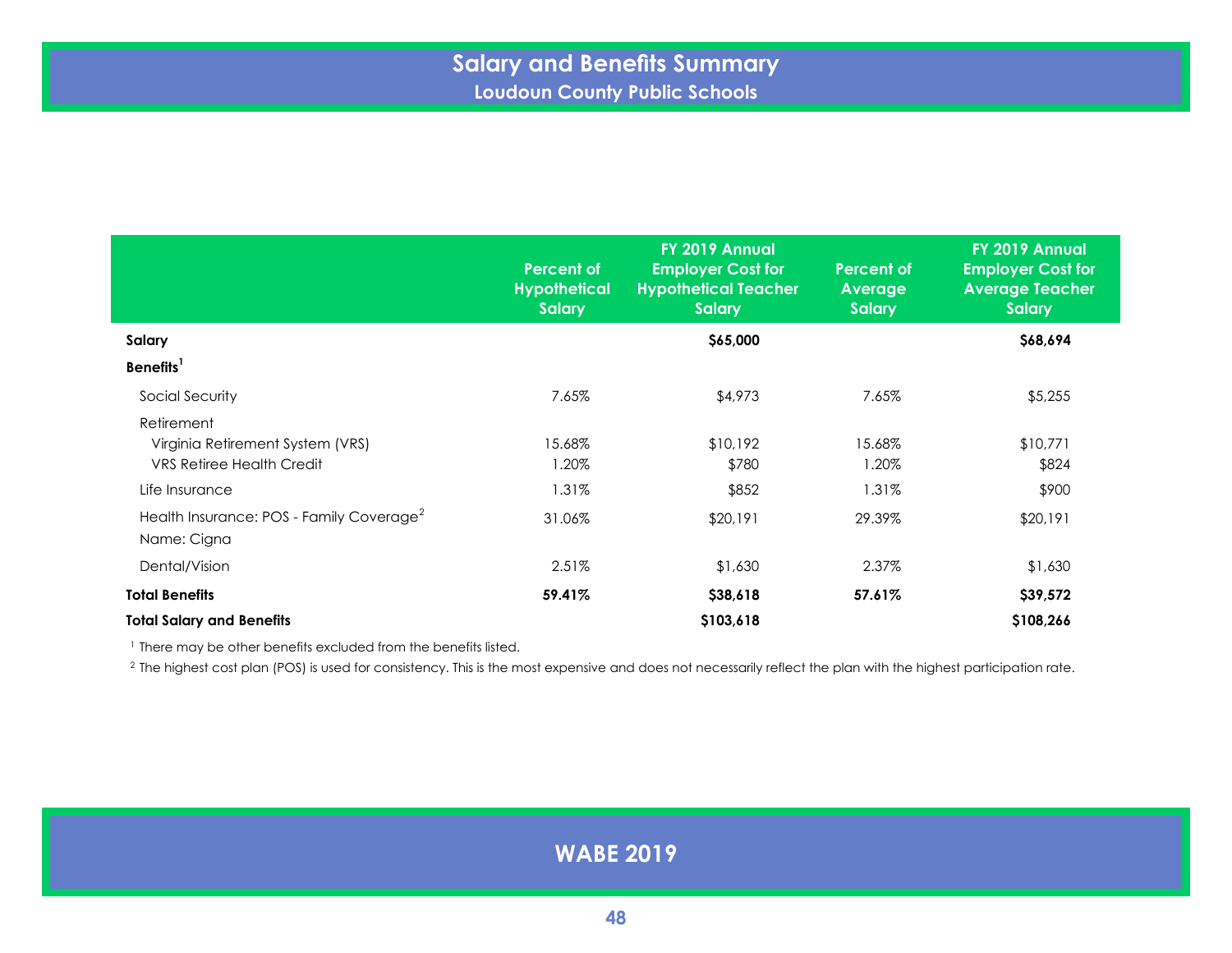<span id="page-48-0"></span>

|                                                                                                  | Percent of<br><b>Hypothetical</b><br><b>Salary</b> | FY 2019 Annual<br><b>Employer Cost for</b><br><b>Hypothetical Teacher</b><br>Salary | <b>Percent of</b><br>Average<br><b>Salary</b> | FY 2019 Annual<br><b>Employer Cost for</b><br><b>Average Teacher Salary</b> |
|--------------------------------------------------------------------------------------------------|----------------------------------------------------|-------------------------------------------------------------------------------------|-----------------------------------------------|-----------------------------------------------------------------------------|
| Salary                                                                                           |                                                    | \$65,000                                                                            |                                               | \$69,860                                                                    |
| Benefits <sup>1</sup>                                                                            |                                                    |                                                                                     |                                               |                                                                             |
| Social Security                                                                                  | 7.65%                                              | \$4,973                                                                             | 7.65%                                         | \$5,344                                                                     |
| Retirement<br>Virginia Retirement System (VRS)<br><b>VRS Retiree Health Credit</b>               | 15.68%<br>1.20%                                    | \$10,192<br>\$780                                                                   | 15.68%<br>1.20%                               | \$10,954<br>\$838                                                           |
| Life Insurance                                                                                   | 1.31%                                              | \$852                                                                               | 1.31%                                         | \$915                                                                       |
| Health Insurance <sup>3</sup> : POS - Family Coverage <sup>2</sup><br>Name: Anthem Key Advantage | 24.54%                                             | \$15,948                                                                            | 22.83%                                        | \$15,948                                                                    |
| <b>Total Benefits</b>                                                                            | 50.38%                                             | \$32,744                                                                            | 48.67%                                        | \$34,000                                                                    |
| <b>Total Salary and Benefits</b>                                                                 |                                                    | \$97,744                                                                            |                                               | \$103,860                                                                   |

<sup>2</sup> The highest cost plan (POS) is used for consistency. This is the most expensive and does not necessarily reflect the plan with the highest participation rate.

<sup>3</sup> Dental and Vision Insurance are included in Health Insurance.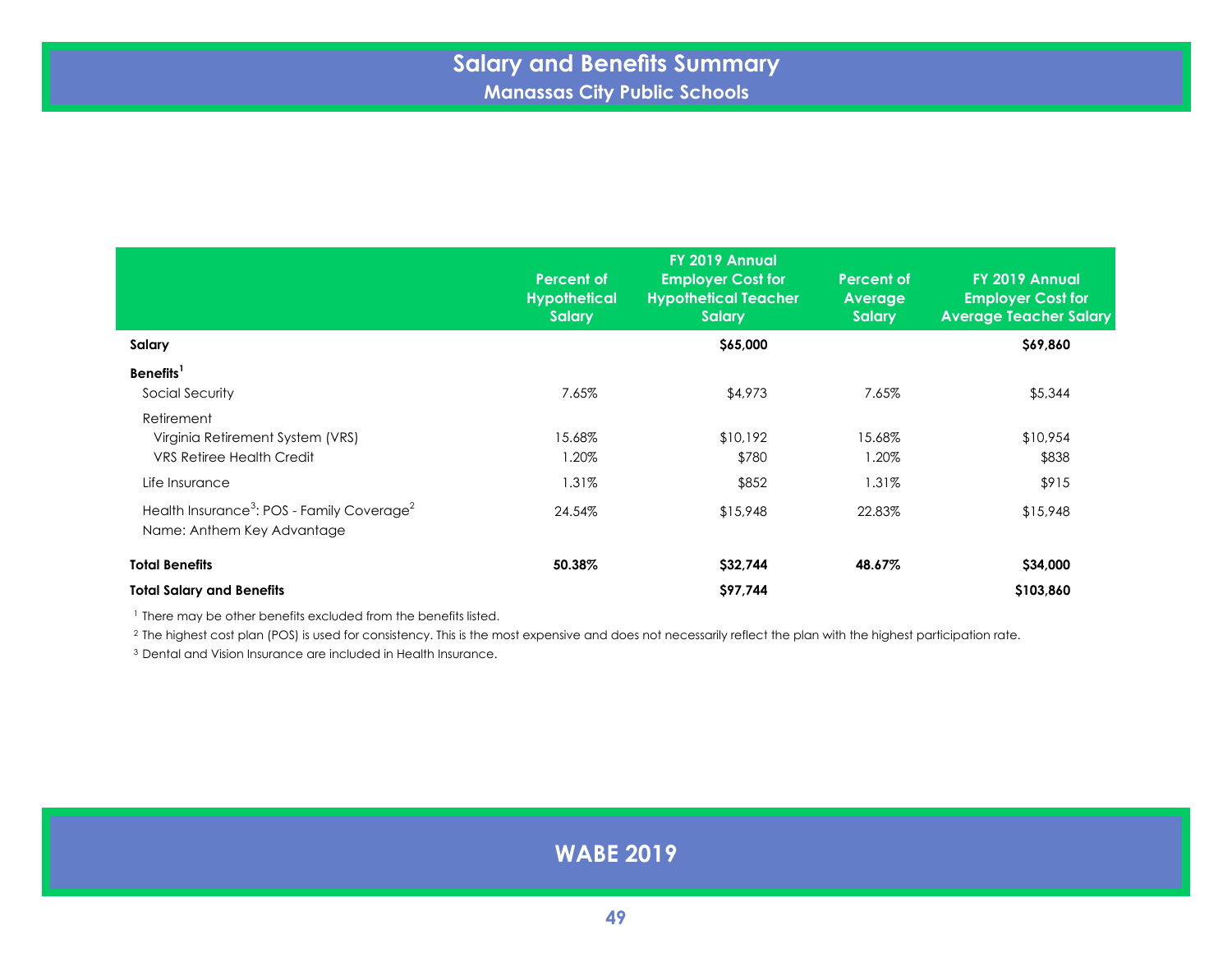<span id="page-49-0"></span>

|                                                                                                                         | <b>Percent of</b><br><b>Hypothetical</b><br><b>Salary</b> | FY 2019 Annual<br><b>Employer Cost for</b><br><b>Hypothetical Teacher</b><br>Salary | <b>Percent of</b><br><b>Average</b><br>Salary | FY 2019 Annual<br><b>Employer Cost for</b><br><b>Average Teacher Salary</b> |
|-------------------------------------------------------------------------------------------------------------------------|-----------------------------------------------------------|-------------------------------------------------------------------------------------|-----------------------------------------------|-----------------------------------------------------------------------------|
| Salary                                                                                                                  |                                                           | \$65,000                                                                            |                                               | \$62,529                                                                    |
| Benefits <sup>1</sup>                                                                                                   |                                                           |                                                                                     |                                               |                                                                             |
| Social Security                                                                                                         | 7.65%                                                     | \$4,973                                                                             | 7.65%                                         | \$4,783                                                                     |
| Retirement                                                                                                              |                                                           |                                                                                     |                                               |                                                                             |
| Virginia Retirement System (VRS)                                                                                        | 15.68%                                                    | \$10,192                                                                            | 15.68%                                        | \$9,805                                                                     |
| <b>VRS Retiree Health</b>                                                                                               | 1.20%                                                     | \$780                                                                               | 1.20%                                         | \$750                                                                       |
| Life Insurance                                                                                                          | 1.31%                                                     | \$852                                                                               | 1.31%                                         | \$819                                                                       |
| Health Insurance <sup>3</sup> : POS - Family Coverage <sup>2</sup><br>Name: Anthem Key Advantage 250 (The Local Choice) | 18.57%                                                    | \$12,072                                                                            | 19.31%                                        | \$12,072                                                                    |
| <b>Total Benefits</b>                                                                                                   | 44.41%                                                    | \$28,868                                                                            | 45.15%                                        | \$28,229                                                                    |
| <b>Total Salary and Benefits</b>                                                                                        |                                                           | \$93,868                                                                            |                                               | \$90,758                                                                    |

<sup>2</sup> The highest cost plan (POS) is used for consistency. This is the most expensive and does not necessarily reflect the plan with the highest participation rate.

<sup>3</sup> Dental and Vision Insurance are included in Health Insurance.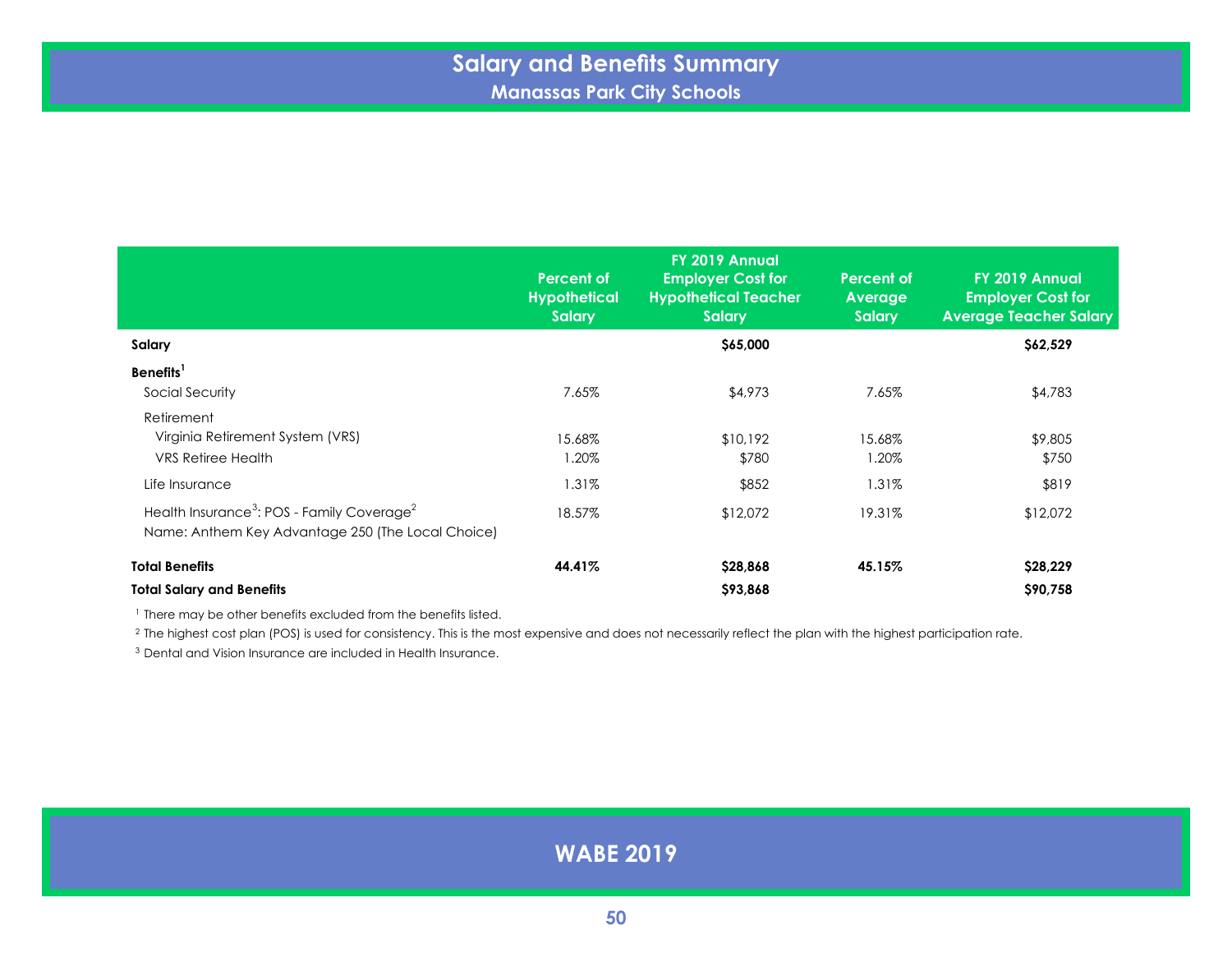<span id="page-50-0"></span>

|                                                                                                  | <b>Percent of</b><br><b>Hypothetical</b><br><b>Salary</b> | FY 2019 Annual<br><b>Employer Cost for</b><br><b>Hypothetical Teacher</b><br><b>Salary</b> | <b>Percent of</b><br><b>Average</b><br>Salary | FY 2019 Annual<br><b>Employer Cost for</b><br><b>Average Teacher Salary</b> |
|--------------------------------------------------------------------------------------------------|-----------------------------------------------------------|--------------------------------------------------------------------------------------------|-----------------------------------------------|-----------------------------------------------------------------------------|
| Salary                                                                                           |                                                           | \$65,000                                                                                   |                                               | \$82,809                                                                    |
| Benefits <sup>1</sup><br>Social Security                                                         | 7.65%                                                     | \$4,973                                                                                    | 7.65%                                         | \$6,335                                                                     |
| Retirement<br>State Retirement & Pension System of Maryland<br>Local Pension                     | 15.71%<br>4.47%                                           | \$10,212<br>\$2,906                                                                        | 15.71%<br>4.47%                               | \$13,009<br>\$3,702                                                         |
| Life Insurance                                                                                   | 0.19%                                                     | \$124                                                                                      | 0.19%                                         | \$157                                                                       |
| Health Insurance: POS - Family Coverage <sup>2</sup><br>Name: CareFirst BlueChoice Advantage POS | 23.18%                                                    | \$15,065                                                                                   | 18.19%                                        | \$15,065                                                                    |
| Dental/Vision                                                                                    | 1.51%                                                     | \$983                                                                                      | 1.19%                                         | \$983                                                                       |
| <b>Total Benefits</b>                                                                            | 52.71%                                                    | \$34,261                                                                                   | 47.40%                                        | \$39,251                                                                    |
| <b>Total Salary and Benefits</b>                                                                 |                                                           | \$99,261                                                                                   |                                               | \$122,060                                                                   |

<sup>2</sup> The highest cost plan (POS) is used for consistency. This is the most expensive and does not necessarily reflect the plan with the highest participation rate.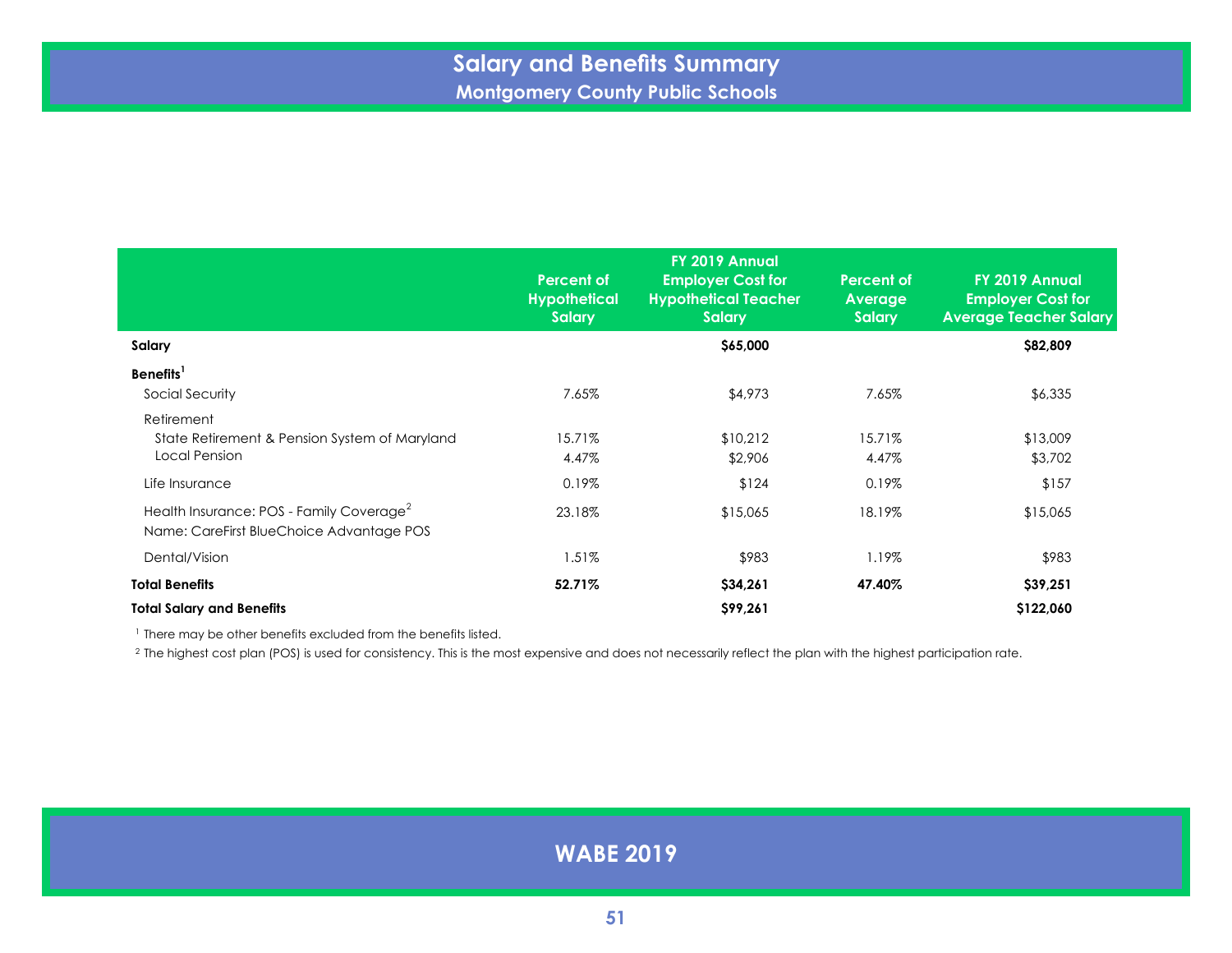<span id="page-51-0"></span>

|                                                                              | Percent of<br><b>Hypothetical</b><br><b>Salary</b> | FY 2019 Annual<br><b>Employer Cost for</b><br><b>Hypothetical Teacher</b><br><b>Salary</b> | <b>Percent of</b><br>Average<br>Salary | FY 2019 Annual<br><b>Employer Cost for</b><br><b>Average Teacher Salary</b> |
|------------------------------------------------------------------------------|----------------------------------------------------|--------------------------------------------------------------------------------------------|----------------------------------------|-----------------------------------------------------------------------------|
| Salary                                                                       |                                                    | \$65,000                                                                                   |                                        | \$69,905                                                                    |
| Benefits <sup>1</sup><br>Social Security                                     | 7.65%                                              | \$4,973                                                                                    | 7.65%                                  | \$5,348                                                                     |
| Retirement<br>State Retirement & Pension System of Maryland                  | 15.71%                                             | \$10,212                                                                                   | 15.71%                                 | \$10,982                                                                    |
| Life Insurance                                                               | 0.39%                                              | \$251                                                                                      | 0.39%                                  | \$270                                                                       |
| Health Insurance: POS - Family Coverage <sup>2</sup><br>Name: Carefirst BCBS | 22.97%                                             | \$14,928                                                                                   | 21.35%                                 | \$14,928                                                                    |
| Dental/Vision <sup>3</sup>                                                   | 2.31%                                              | \$1,505                                                                                    | 2.15%                                  | \$1,505                                                                     |
| <b>Total Benefits</b>                                                        | 49.03%                                             | \$31,868                                                                                   | 47.25%                                 | \$33,032                                                                    |
| <b>Total Salary and Benefits</b>                                             |                                                    | \$96,868                                                                                   |                                        | \$102,937                                                                   |

<sup>2</sup> The highest cost plan (POS) is used for consistency. This is the most expensive and does not necessarily reflect the plan with the highest participation rate.

3 Vision insurance is covered at 80% of the premium costs.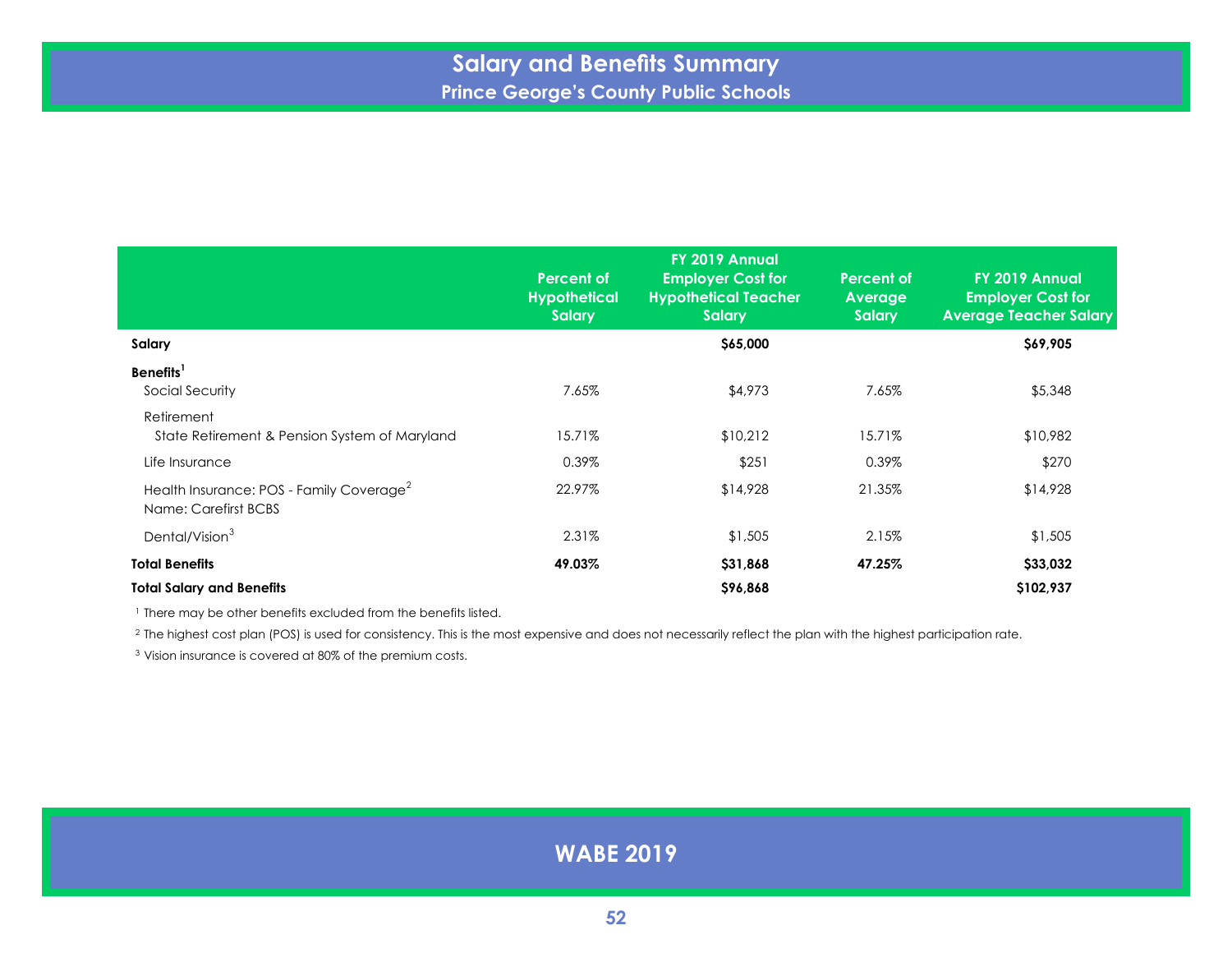<span id="page-52-0"></span>

|                                                                                                                 | <b>Percent of</b><br><b>Hypothetical</b><br><b>Salary</b> | FY 2019 Annual<br><b>Employer Cost for</b><br><b>Hypothetical Teacher</b><br><b>Salary</b> | <b>Percent of</b><br>Average<br><b>Salary</b> | FY 2019 Annual<br><b>Employer Cost for</b><br><b>Average Teacher Salary</b> |
|-----------------------------------------------------------------------------------------------------------------|-----------------------------------------------------------|--------------------------------------------------------------------------------------------|-----------------------------------------------|-----------------------------------------------------------------------------|
| Salary                                                                                                          |                                                           | \$65,000                                                                                   |                                               | \$67,944                                                                    |
| Benefits <sup>1</sup><br>Social Security                                                                        | 7.65%                                                     | \$4,973                                                                                    | 7.65%                                         | \$5,198                                                                     |
| Retirement<br>Virginia Retirement System (VRS)<br><b>VRS Retiree Health Care Credit</b><br>403B Max at 15 years | 15.68%<br>1.20%<br>2.00%                                  | \$10,192<br>\$780<br>\$1,300                                                               | 15.68%<br>1.20%<br>2.00%                      | \$10,654<br>\$815<br>\$1,359                                                |
| Life Insurance                                                                                                  | 1.31%                                                     | \$852                                                                                      | 1.31%                                         | \$890                                                                       |
| Health Insurance: POS - Family Coverage <sup>2</sup><br>Name: KeyCare Enhanced PPO including Blue View Vision   | 22.49%                                                    | \$14,617                                                                                   | 21.51%                                        | \$14,617                                                                    |
| Dental/Vision                                                                                                   | 1.34%                                                     | \$868                                                                                      | 1.28%                                         | \$868                                                                       |
| <b>Total Benefits</b>                                                                                           | 51.66%                                                    | \$33,581                                                                                   | 50.63%                                        | \$34,401                                                                    |
| <b>Total Salary and Benefits</b>                                                                                |                                                           | \$98,581                                                                                   |                                               | \$102,345                                                                   |

<sup>2</sup> The highest cost plan (POS) is used for consistency. This is the most expensive and does not necessarily reflect the plan with the highest participation rate.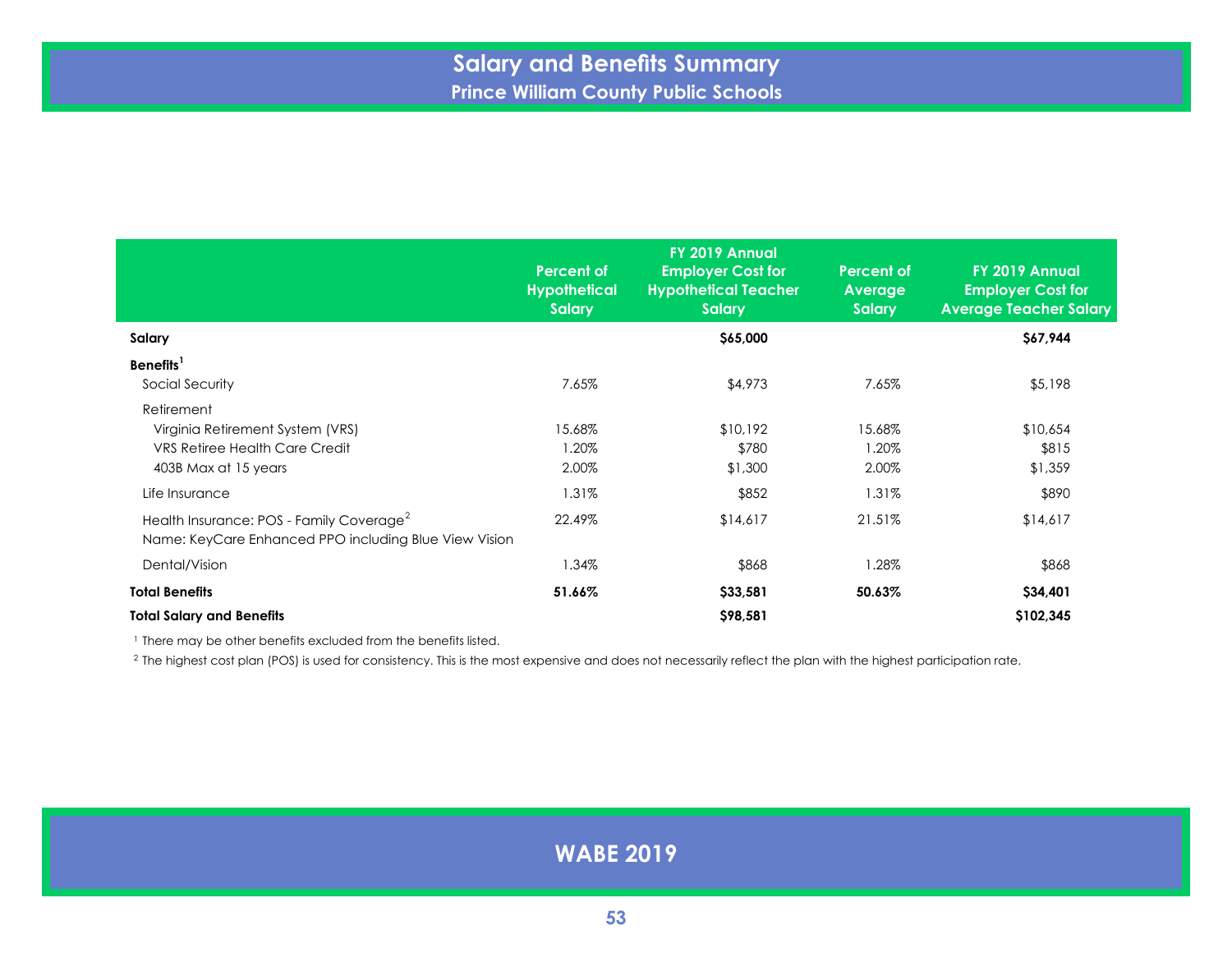<span id="page-53-0"></span>

| <b>School Division</b>        | <b>Full-Time Position</b><br><b>Salaries</b> | <b>Other</b><br>Compensation' | <b>Employee</b><br><b>Benefits</b> | <b>Total</b><br><b>Compensation</b> | <b>Turnover &amp;</b><br><b>Vacancy Savings</b> |
|-------------------------------|----------------------------------------------|-------------------------------|------------------------------------|-------------------------------------|-------------------------------------------------|
| <b>Alexandria City</b>        | \$178,146,355                                | \$7,809,358                   | \$72,280,363                       | \$258,236,076                       | (\$1,344,687)                                   |
| <b>Arlington County</b>       | \$346,472,852                                | \$24,564,592                  | \$127,060,065                      | \$498,097,509                       | ( \$3,830,349)                                  |
| <b>Fairfax County</b>         | \$1,674,004,296                              | \$161,446,565                 | \$856,155,999                      | \$2,691,606,861                     | $($ \$55,038,488)                               |
| <b>Falls Church City</b>      | \$30,143,707                                 | \$2,249,468                   | \$11,164,738                       | \$43,557,913                        | \$0                                             |
| <b>Loudoun County</b>         | \$701,746,676                                | \$43,798,310                  | \$365,822,667                      | \$1,111,367,653                     | (\$17,939,347)                                  |
| <b>Manassas City</b>          | \$61,810,974                                 | \$3,434,212                   | \$24,701,299                       | \$89,946,485                        | $($ \$849,999)                                  |
| <b>Manassas Park City</b>     | \$20,003,798                                 | \$5,964,776                   | \$8,985,526                        | \$34,954,100                        | ( \$72,093]                                     |
| <b>Montgomery County</b>      | \$1,640,322,178                              | \$90,103,992                  | \$615,741,910                      | \$2,346,168,080                     | (S26, 274, 492)                                 |
| <b>Prince George's County</b> | \$1,251,077,107                              | \$83,946,151                  | \$439,480,173                      | \$1,774,503,431                     | \$0                                             |
| <b>Prince William County</b>  | \$633,081,146                                | \$28,909,786                  | \$244,779,742                      | \$906,770,674                       | (\$12,043,884)                                  |

<sup>1</sup> Includes hourly and part-time accounts.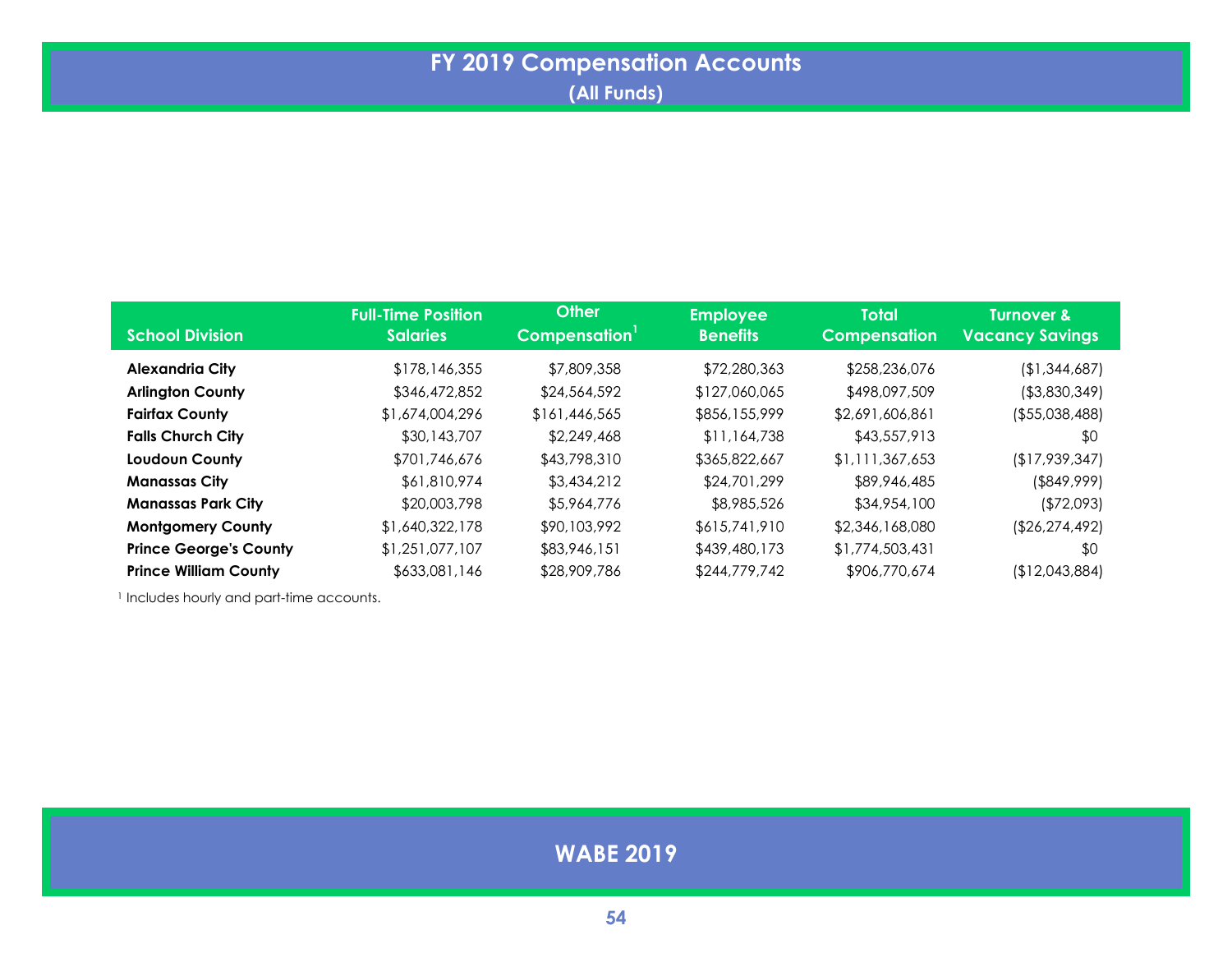<span id="page-54-0"></span>

|                               | <b>Retirement</b>        |                       |           | <b>Health Insurance</b>           |                      |                                   |                                                  |                       |  |  |
|-------------------------------|--------------------------|-----------------------|-----------|-----------------------------------|----------------------|-----------------------------------|--------------------------------------------------|-----------------------|--|--|
| <b>School Division</b>        | <b>Life</b><br>Insurance | State <sup>1</sup>    | Other $2$ | <b>Point of Service</b><br>Family | <b>HMO</b><br>Family | <b>Dental</b><br><b>Insurance</b> | <b>Disability Insurance</b><br><b>Short-term</b> | Long-term             |  |  |
| <b>Alexandria City</b>        | 39.7%                    | 75.8%                 | 0.0%      | 80.0%                             | 80.0%                | 57.0%                             | 100.0%                                           | 100.0%                |  |  |
| <b>Arlington County</b>       | 100.0%                   | 75.8%                 | 50.0%     | 62.0%                             | 69.0%                | 35.0%                             | 100.0%                                           | 100.0%                |  |  |
| <b>Fairfax County</b>         | 72.9%                    | 75.8%                 | 67.6%     | 75.0%                             | 75.0%                | 70.0%                             | 100.0%                                           | 0.0%                  |  |  |
| <b>Falls Church City</b>      | 100.0%                   | 75.8%                 | 0.0%      | 75.0%                             | 75.0%                | 0.0%                              | 100.0%                                           | 100.0%                |  |  |
| Loudoun County                | 100.0%                   | 75.8%                 | 0.0%      | 71.0%                             | 0.0%                 | 82.0%                             | 100.0%                                           | 0.0%                  |  |  |
| <b>Manassas City</b>          | 100.0%                   | 75.8%                 | 0.0%      | 63.0%                             | 75.8%                | see note <sup>3</sup>             | 0.0%                                             | 100.0%                |  |  |
| <b>Manassas Park City</b>     | 100.0%                   | 75.8%                 | 0.0%      | 52.6%                             | 57.4%                | Included in health                | 0.0%                                             | see note <sup>4</sup> |  |  |
| <b>Montgomery County</b>      | 83.0%                    | See note <sup>5</sup> | 0.0%      | 83.0%                             | 88.0%                | 83.0%                             | 0.0%                                             | 0.0%                  |  |  |
| <b>Prince George's County</b> | 100.0%                   | See note <sup>5</sup> | 0.0%      | 80.0%                             | 80.0%                | 80.0%                             | 0.0%                                             | 0.0%                  |  |  |
| <b>Prince William County</b>  | 100.0%                   | 75.8%                 | 0.0%      | 61.0%                             | 70.0%                | 70.0%                             | 100.0%                                           | 100.0%                |  |  |

1 Virginia Retirement System (VRS) for Virginia school districts and the State Retirement & Pension System of Maryland for Maryland school districts.

<sup>2</sup> The Other category includes supplemental retirement.

 $^3$  Manassas City Public Schools includes dental and vision insurance in health insurance. In addition, the district offers a stand alone dental plan with 40% paid by employee, and 60% paid by employer.

4 Manassas Park City Schools long term insurance is covered at 40% of salary and is paid for by the district. Employees who wish to increase to 60% of salary are responsible for the premium.

5 Maryland state rate to be updated when available.